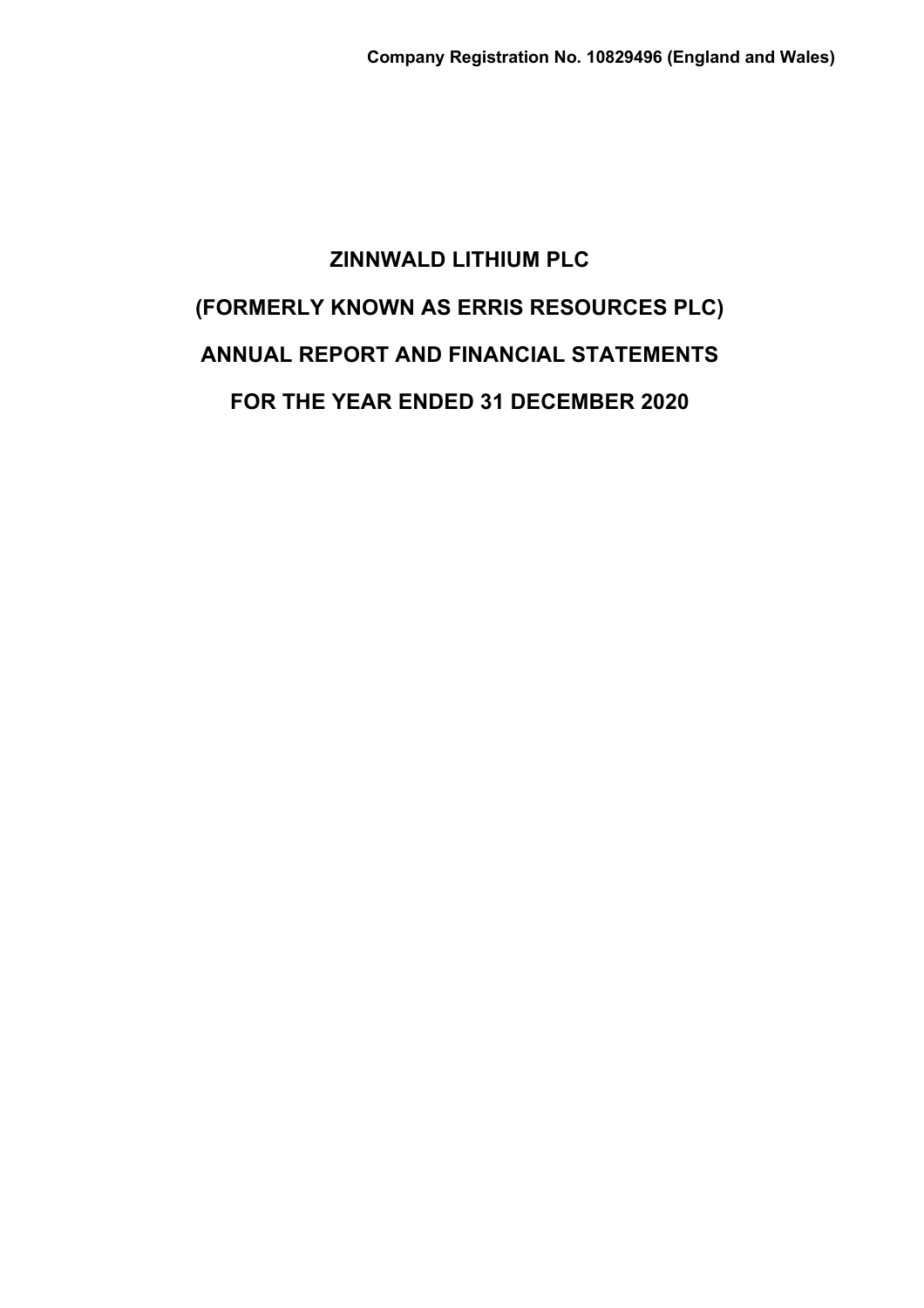### **ZINNWALD LITHIUM PLC (FORMERLY KNOWN AS ERRIS RESOURCES PLC) COMPANY INFORMATION**

| <b>Directors</b>           | Jeremy Martin<br><b>Cherif Rifaat</b><br>Anton du Plessis<br>Graham Brown<br>Peter Secker<br>Jeremy Taylor-Firth             | (Appointed 29 October 2020)<br>(Resigned 30 September 2020) |
|----------------------------|------------------------------------------------------------------------------------------------------------------------------|-------------------------------------------------------------|
| <b>Secretary</b>           | <b>Cherif Rifaat</b>                                                                                                         |                                                             |
| <b>Company number</b>      | 10829496                                                                                                                     |                                                             |
| <b>Registered office</b>   | 29-31 Castle Street<br>High Wycombe<br><b>Bucks</b><br><b>HP13 6RU</b><br>United Kingdom                                     |                                                             |
| <b>Independent Auditor</b> | PKF Littlejohn LLP<br><b>Statutory Auditor</b><br>15 Westferry Circus<br>Canary Wharf<br>London<br>E14 4HD<br>United Kingdom |                                                             |
| <b>Business address</b>    | The Clubhouse<br>8 St James's Square<br>London<br>SW1Y 4JU<br>United Kingdom                                                 |                                                             |
| <b>UK Brokers</b>          | Turner Pope Investments (TPI) Ltd<br>36 Old Jewry<br>London<br>EC2R 8DD<br>United Kingdom                                    |                                                             |
| <b>Solicitors</b>          | <b>DWF LLP</b><br><b>Bridgewater Place</b><br><b>Water Lane</b><br>Leeds<br><b>LS11 5DY</b><br>United Kingdom                |                                                             |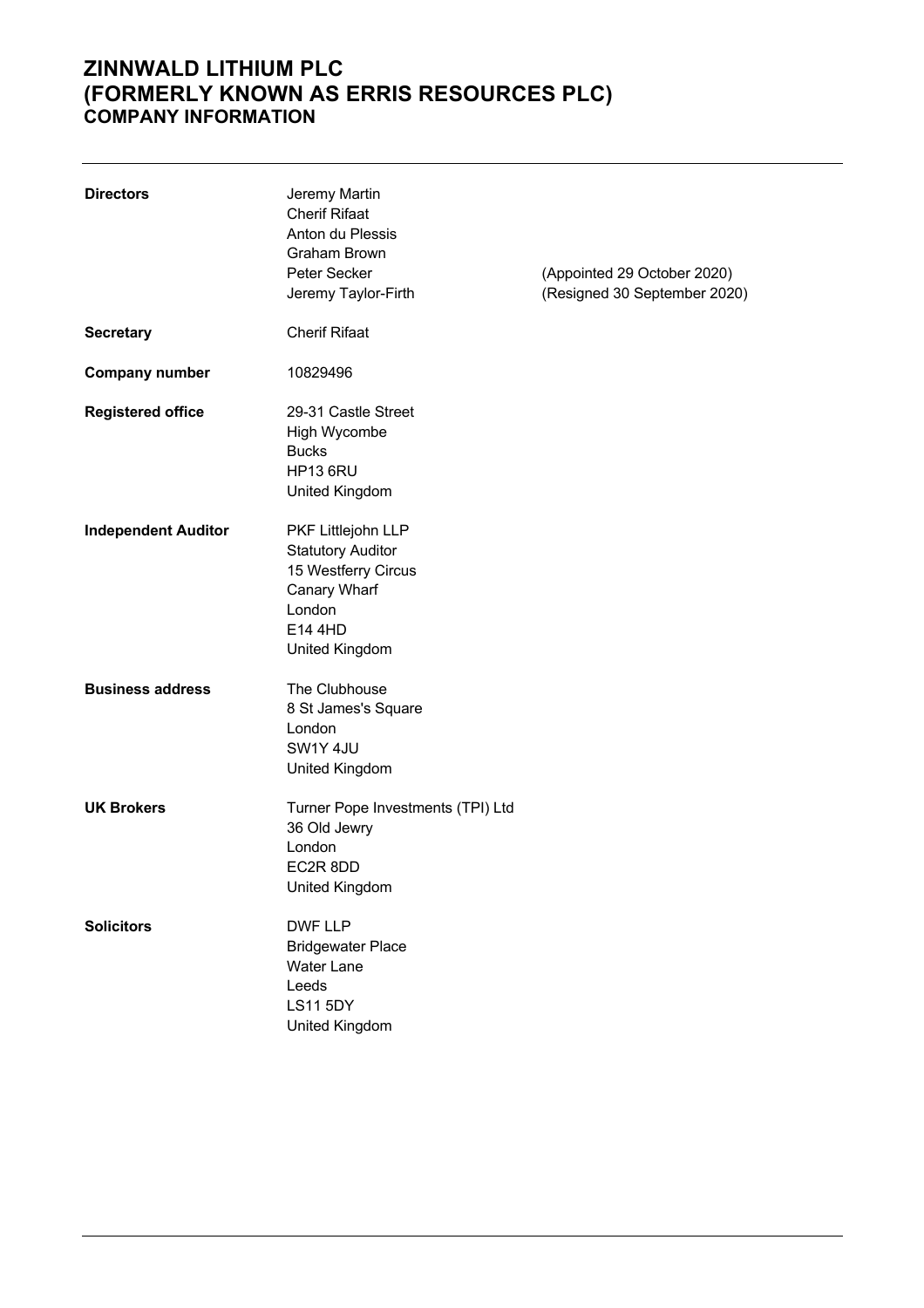### **ZINNWALD LITHIUM PLC (FORMERLY KNOWN AS ERRIS RESOURCES PLC) COMPANY INFORMATION**

| <b>Nominated Adviser</b> | Allenby Capital Ltd<br>5th Floor<br>5 St Helen's Place<br>London<br>EC <sub>3</sub> A <sub>6</sub> A <sub>B</sub><br>United Kingdom |
|--------------------------|-------------------------------------------------------------------------------------------------------------------------------------|
| Registrar                | Share Registrars Ltd<br>The Courtyard<br>17 West Street<br>Farnham<br>Surrey<br>GU9 7DR<br>United Kingdom                           |
| <b>Competent Person</b>  | Addison Mining Services Ltd<br>64 Addison Road<br>Wanstead<br>London<br><b>E11 2RG</b><br>United Kingdom                            |
| <b>Public Relations</b>  | <b>St Brides Partners Ltd</b><br>51 Eastcheap<br>London<br>EC3M 1JP<br>United Kingdom                                               |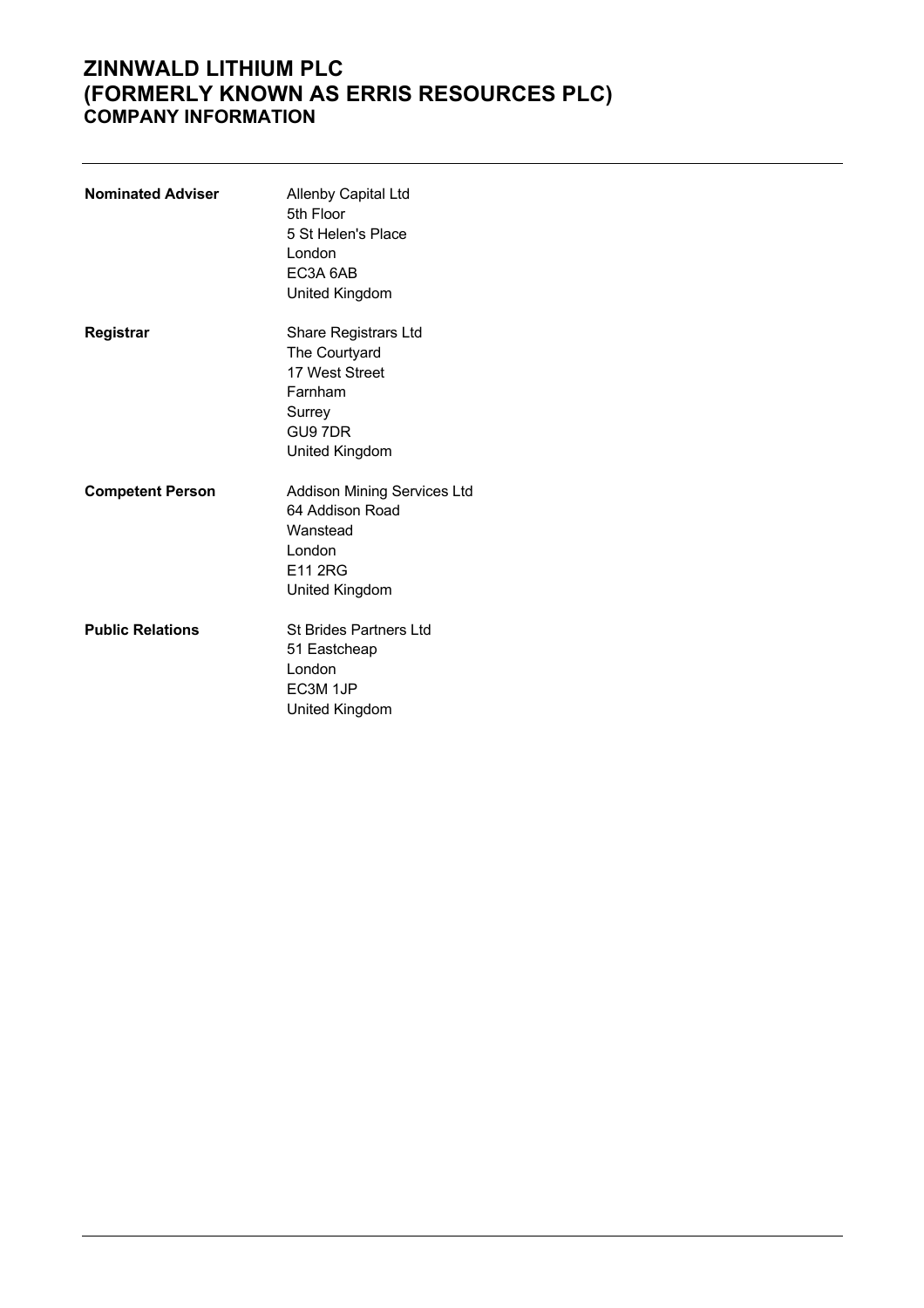## **ZINNWALD LITHIUM PLC (FORMERLY KNOWN AS ERRIS RESOURCES PLC) CONTENTS**

|                                         | Page      |
|-----------------------------------------|-----------|
| Chairman's statement                    | $1 - 2$   |
| Strategic report                        | $3 - 11$  |
| Directors' responsibilities statement   | 12        |
| Directors' report                       | $13 - 15$ |
| Corporate Governance Statement          | $16 - 22$ |
| Independent auditor's report            | $23 - 28$ |
| Group statement of comprehensive income | 29        |
| Group statement of financial position   | 30        |
| Company statement of financial position | 31        |
| Group statement of changes in equity    | 32        |
| Company statement of changes in equity  | 33        |
| Group statement of cash flows           | 34        |
| Company statement of cash flows         | 35        |
| Notes to the financial statements       | $36 - 66$ |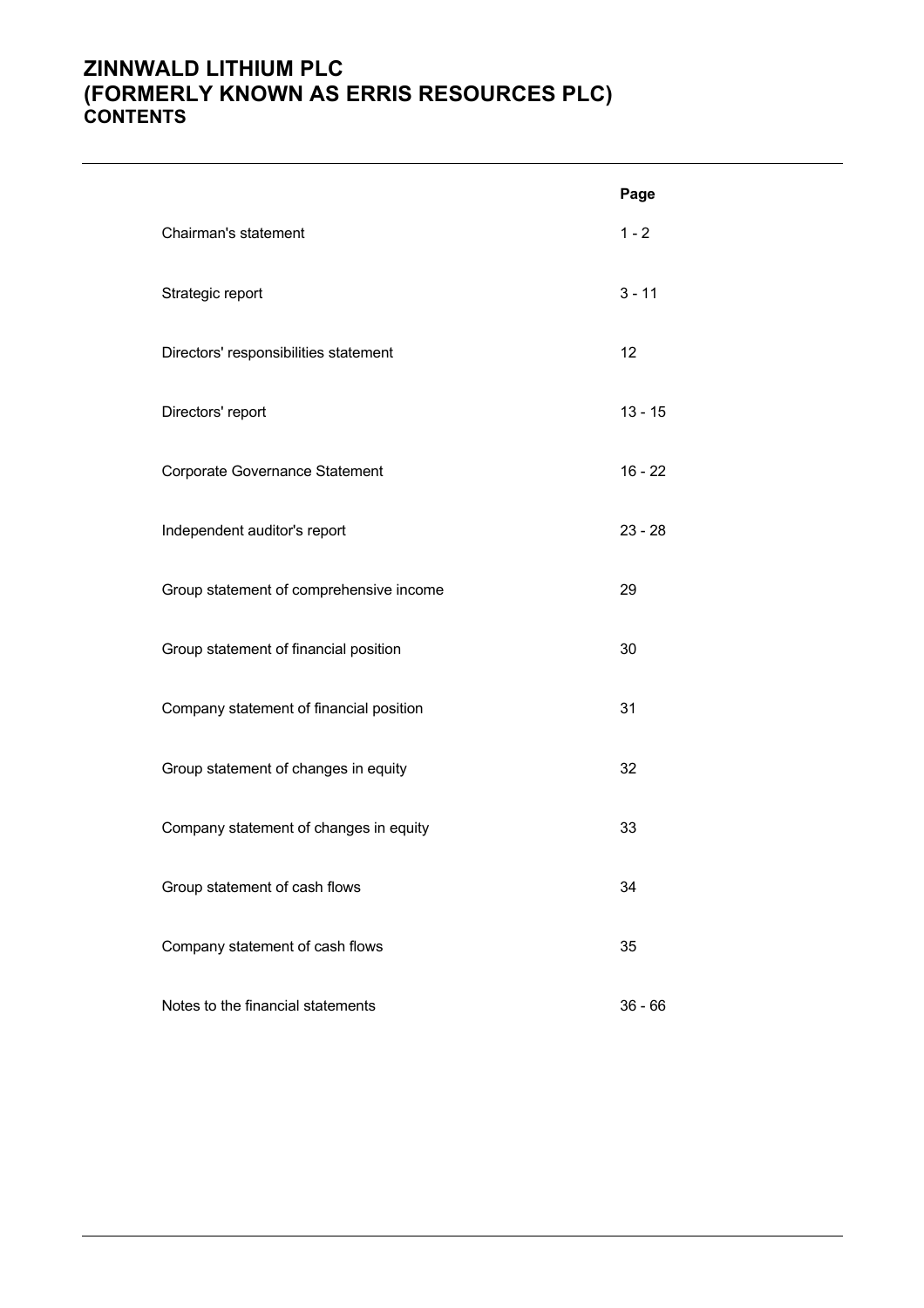### **ZINNWALD LITHIUM PLC (FORMERLY KNOWN AS ERRIS RESOURCES PLC) CHAIRMAN'S STATEMENT**

### **FOR THE YEAR ENDED 31 DECEMBER 2020**

#### **Chairman's Statement**

Despite the unprecedented challenges posed by the ongoing Covid-19 pandemic, 2020 has been a year of significant activity for Zinnwald Lithium Plc (the 'Company'). The assessment of the COVID-19 situation will need continued attention and will evolve over time. Undoubtedly, this will have some implications for the operations of the Group in the future, for example through restricting travel movements internationally and domestically and therefore delaying exploration activities. Due to the nature of present activities, the impact has been minimal. A core part of our articulated strategy has always been the identification and acquisition of a suitable asset meeting our criteria of being sufficiently advanced and located in a suitable, low-risk jurisdiction. We fulfilled this objective through the acquisition of a 50% interest in Deutsche Lithium, which is developing the Zinnwald Lithium Project in Germany. This transaction has transformed the Company and has resulted in a revised strategy focused on becoming an important supplier to Europe's fast-growing lithium sector.

The transaction was completed at the end of October 2020 and was achieved through a Reverse Takeover ('RTO') of Bacanora Lithium Plc's interest in Deutsche Lithium. Simultaneously, the Loch Tay Gold Project was spun out to existing shareholders and the Company's name was changed from Erris Resources Plc to Zinnwald Lithium Plc, reflecting the new focus. We also welcomed Bacanora Lithium Plc as a new major shareholder with a 44% stake.

Central to the Company, as it is now constituted, is the development of the Zinnwald Lithium Project (the 'Project') in south eastern Germany. With attractive economics, this late-stage lithium project located in the heart of Europe's chemical and automotive industries is one of Europe's more advanced battery-grade lithium projects. It therefore represents a compelling opportunity for investors to gain exposure to the European lithium market, which is growing rapidly thanks to long term structural drivers.

You will no doubt already have a clear understanding of the rapid change in emphasis underway within the energy sector, as countries and governments worldwide have taken on the challenge to switch from a reliance on fossil fuels to sustainable energy systems as part of the drive to combat climate change. Underpinning this shift to a decarbonised future is the delivery of clean electricity, which extends to the automotive industry as individuals try to reduce their own carbon footprints; this has resulted in the rapid rise in number of electric vehicles ('EVs') and research in/implementation of new battery technologies.

There are numerous smart technologies being developed in the automotive space. However, the lithium-ion battery is currently the most suitable energy storage device and therefore the most likely to lead the transition given it fulfils many criteria that meet consumer demands, such as high power and high-energy density, long life, low cost and excellent safety, with minimal negative environmental impact.

Europe has embarked on the same energy transition as the rest of the world and has set a target of becoming carbon neutral by 2050. However, a shortage of elements needed to make these batteries and other renewable energy equipment could threaten this target. As a result, in September 2020, the European Commission announced that it was prioritising the securing of critical metals through exploration, investment, and improved recycling. Its report stated:

"For electric vehicle batteries and energy storage, the EU would need up to 18 times more lithium and five times more cobalt in 2030, and almost 60 times more lithium and 15 times more cobalt in 2050, compared to the current supply to the whole EU economy. If not addressed, this increase in demand may lead to supply issues."

Accordingly, having spent many months searching for the right project, we were delighted to be given the opportunity to play a role in the EV revolution through developing the Zinnwald Lithium Project. This project ticked many boxes for us:

- Compelling market: lithium is an important component of battery chemistry and demand for batteries is anticipated to grow due to factors including a transition to EVs.
- Flexible strategy: opportunity to produce several high-value, battery-grade lithium products including LiF, Li2CO3 and LiOH\*H2O.
- Strategic location: situated in Germany, which is host to both a major automotive industry and several major chemical producers.
- World class attributes: a September 2020 Feasibility Study on the Project estimated a pre-tax, NPV of approximately €428 million (discounted at 8%); an Internal Rate of Return of 27.4%; and an average life of mine annual EBITDA of €58.5 million.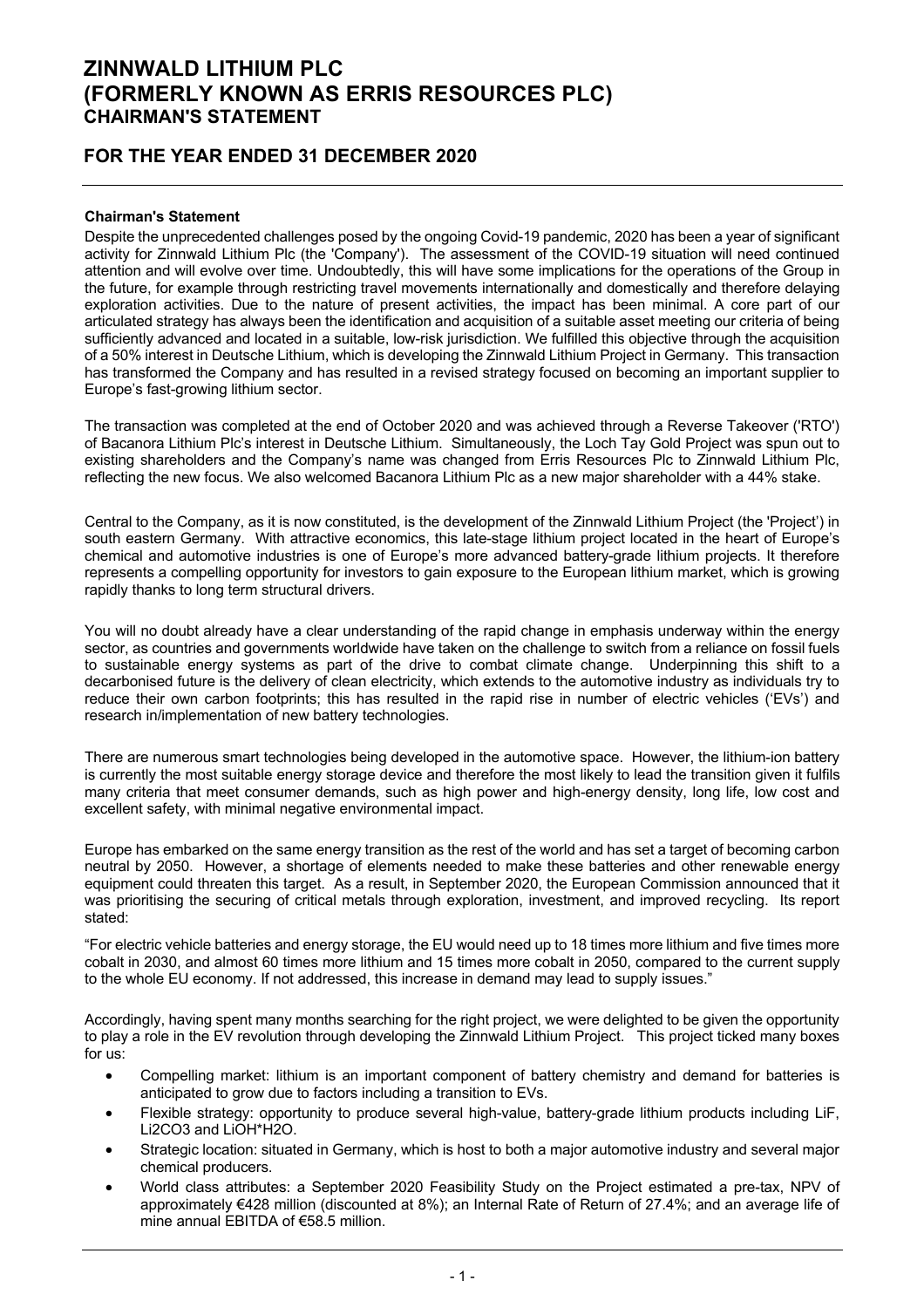### **ZINNWALD LITHIUM PLC (FORMERLY KNOWN AS ERRIS RESOURCES PLC) CHAIRMAN'S STATEMENT (CONTINUED)**

### **FOR THE YEAR ENDED 31 DECEMBER 2020**

- Robust mine plan: a 30-year Feasibility Study mine plan equating to the extraction of less than 50% of the currently identified resource and mining licence in place.
- Available expertise: technical expertise in Germany at the project level consisting of world-leading scientists, engineers and geologists.

Our aim now is to advance the Project to production. Accordingly, key work streams have been planned for 2021 to position Zinnwald Lithium to make the transition from developer to producer. These include engaging with potential off-take partners; advancing discussions with potential financing partners; performing the necessary testwork to assess the commercial viability of producing a broader range of lithium compounds; undertaking front-end engineering design work; finalising the selection of the optimal chemical processing site location and completing the final steps in the permitting process for the construction and operation of the mine. We have already made steps towards achieving several of these targets.

With regard to the other assets that remain within the Zinnwald Lithium Plc group of companies (the "Group"), in Ireland, the Company maintains five prospecting licences ('PLs') over the 100%-owned Abbeytown Project, including the historic Abbeytown mine, in County Sligo and renewed those PLs in August 2019 for a further six years to August 2025. The Abbeytown Project is an attractive asset but given the revised focus of the Group on the Zinnwald Lithium Project and also challenging market conditions in the zinc sector at the time, no work was carried out on the project during 2020. While we continue to regard Abbeytown as a sound, viable project, the focus in the near term is to seek either a partner or purchaser for the asset.

In Sweden, the Company maintains the Brännberg gold project, which consists of three core exploration permits in the Skellefte Mining District. Gold mineralisation has been confirmed by drilling which returned positive results. Mineralisation is open at depth and extends from surface with best results including 17.2m @ 1.93g/t Au and 0.26% Cu from 160.90m-178.10m in drill hole BB004. These Swedish assets are available for acquisition or joint venture.

#### **Board and Corporate**

As part of the Acquisition of Zinnwald, the Board was restructured to reflect the ongoing requirements of the Project. Jeremy Taylor-Firth stepped down as a Director and the Board would like to thank him for all his assistance over recent years, as well as his fundraising expertise during the original IPO and, after he stepped down, as part of the Zinnwald related fundraise. Peter Secker was appointed a Director as a representative for our new largest shareholder, Bacanora Lithium and brings with him invaluable experience and expertise in the lithium sector as we continue to develop the Zinnwald Project towards construction. Jeremy Martin returned to his previous role of Non-Executive Chairman as Anton du Plessis retuned to the role of Executive Director and CEO.

#### **Financial Overview**

The Company maintains a disciplined approach to expenditure and, as such, is well funded for 2021 with a €4.8 million cash position at today's date.

#### **Outlook**

Thanks to low capital costs, attractive economics and access to strategic markets, Zinnwald has the potential to become a key European lithium project. With Bacanora Lithium becoming a major shareholder following the RTO, the addition of its CEO, Peter Secker, who has a deep understanding of the Project, to the Board as a Non-Executive Director, and with a healthy balance sheet having raised over £3 million from new and existing investors, the Company is well placed to realise this potential.

In closing, I would like to thank our shareholders for their support and wish you all a very happy, sustainable and prosperous 2021.

Jeremy Martin **Non-Executive Chairman 25 February 2021**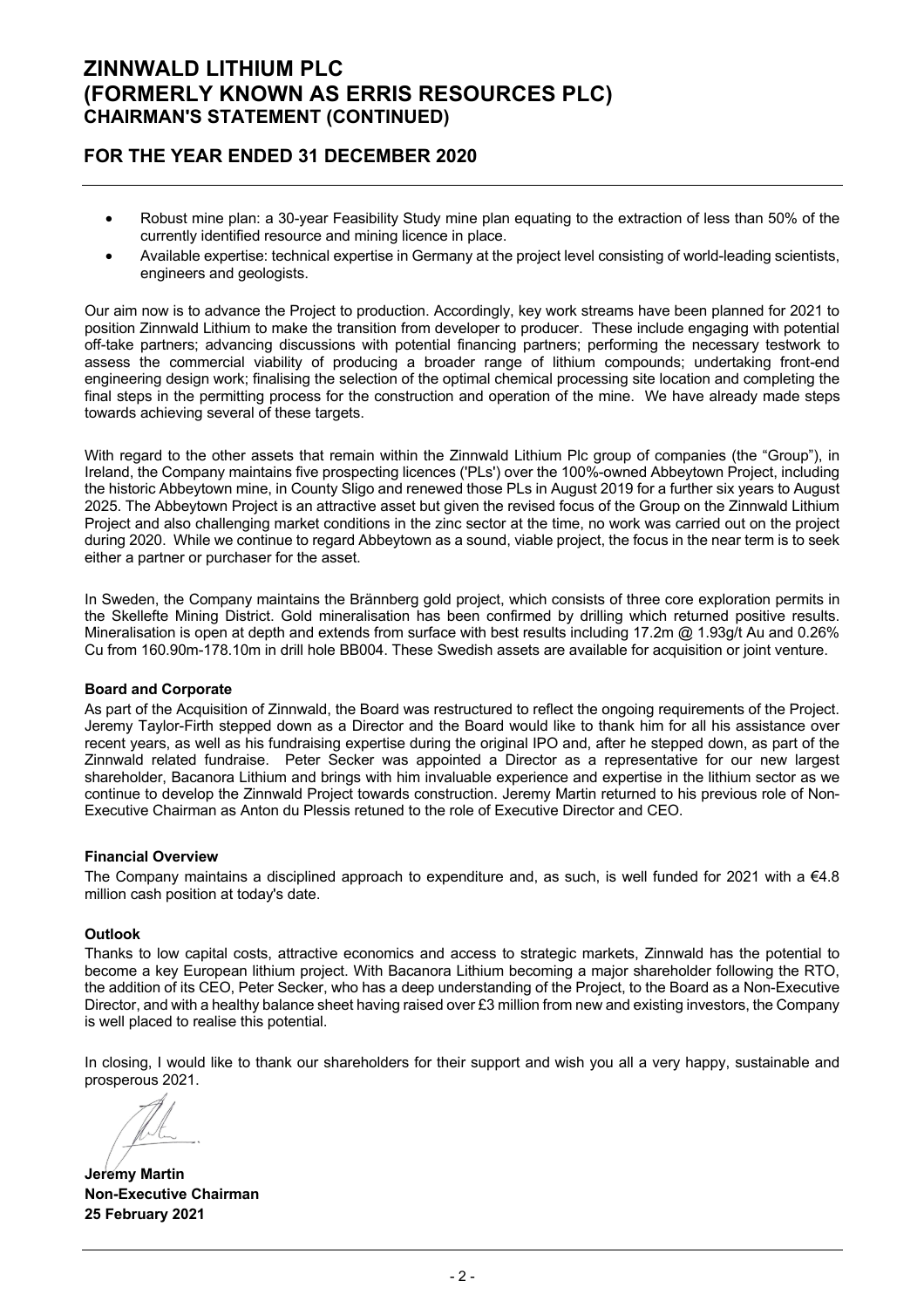### **FOR THE YEAR ENDED 31 DECEMBER 2020**

The Directors present the strategic report for the year ended 31 December 2020.

#### **1 Highlights – 12 months to 31 December 2020**

Zinnwald Lithium Project

- In October 2020, the Company acquired 50% of the issued share capital of Deutsche Lithium GmbH from Bacanora Lithium Plc, the principal activity of which is the development of the Zinnwald Lithium Project ('Zinnwald') in south-eastern Germany. Zinnwald, which already has a published Feasibility Study and a mining licence, presents an excellent opportunity to create value for shareholders.
- As part of the acquisition process, Bacanora Lithium Plc became a major shareholder and the Company raised a further £3.75m (equivalent to €4.15m) in new equity from new investors for working capital for the newly enlarged Group.
- The Company also renamed itself Zinnwald Lithium Plc to reflect its new focus.

#### **Scotland**

- In January 2020, the Company exercised its option to earn-in to 80% of the Loch Tay Project.
- During the year, the Company completed preliminary sampling and testwork, which identified promising results and potential drill targets.
- In August 2020, the Company formed Erris Gold Resources Ltd and transferred all assets, licences, contracts, employees relating to Loch Tay and €400,000 in cash to that company.
- In October 2020, as part of the refocussing of the Group towards the Zinnwald Project, the Company distributed its shares in Erris Gold Resources to the Company's shareholders.

#### Existing Other Assets

- Ireland the Company renewed its five licences at the Abbeytown Project for a further six years in 2019 but did not undertake any new drilling in 2020.
- Sweden the Company renewed its three core licences at the Brännberg project but did not undertake any new drilling in 2020.

#### **2 Zinnwald Lithium – Strategic Review**

#### **2.1 Company Overview - Background**

The Group was established in 2012 as a mineral exploration and development company. Its Ordinary Shares were admitted to trading on AIM in December 2017. Its focus has been to create shareholder value through the process of discovering new ore deposits, with a focus on European jurisdictions. Osisko Gold Royalties, a TSX and NYSE intermediate precious metal royalty company with a market capitalisation of approximately C\$2.6 billion was one of the cornerstone investors in the IPO and retains its shareholding. The Company was also supported at the project level by Centerra, a wholly owned subsidiary of Centerra Gold Inc., a TSX listed gold mining and exploration company with a market capitalisation of approximately C\$4.56 billion, which funded a number of generative exploration programmes in Scandinavia over a four-year period to 2019.

In Ireland, the Group holds five prospecting licences at its 100 per cent. owned brownfield lead-zinc Abbeytown Project covering a total of 136km2 and including the historic Abbeytown mine in County Sligo, Ireland. These licences have been held since 2013 and were successfully renewed in the third quarter of 2019 for a further six years to August 2025. Of the five prospecting licences, PL 3735, containing the historically operated Abbeytown Pb-Zn mine, is the licence of most importance for the Group.

In Sweden, the Group currently has five permits of which three make up the Brännberg Gold Project in the Skellefte Mining District of north Sweden. The Board considers that three of these five permits are core and where drilling was focussed as part of the Group's previous strategic alliance with Centerra. The combined area of the Brännberg Gold Project is now 2,097 ha. The Group's other two Swedish permits are Enåsen and Storkullen in Central Sweden. All the permits are 100 per cent. owned by the Group. The Brännberg Gold Project and the two Swedish permits are not material assets for the Group.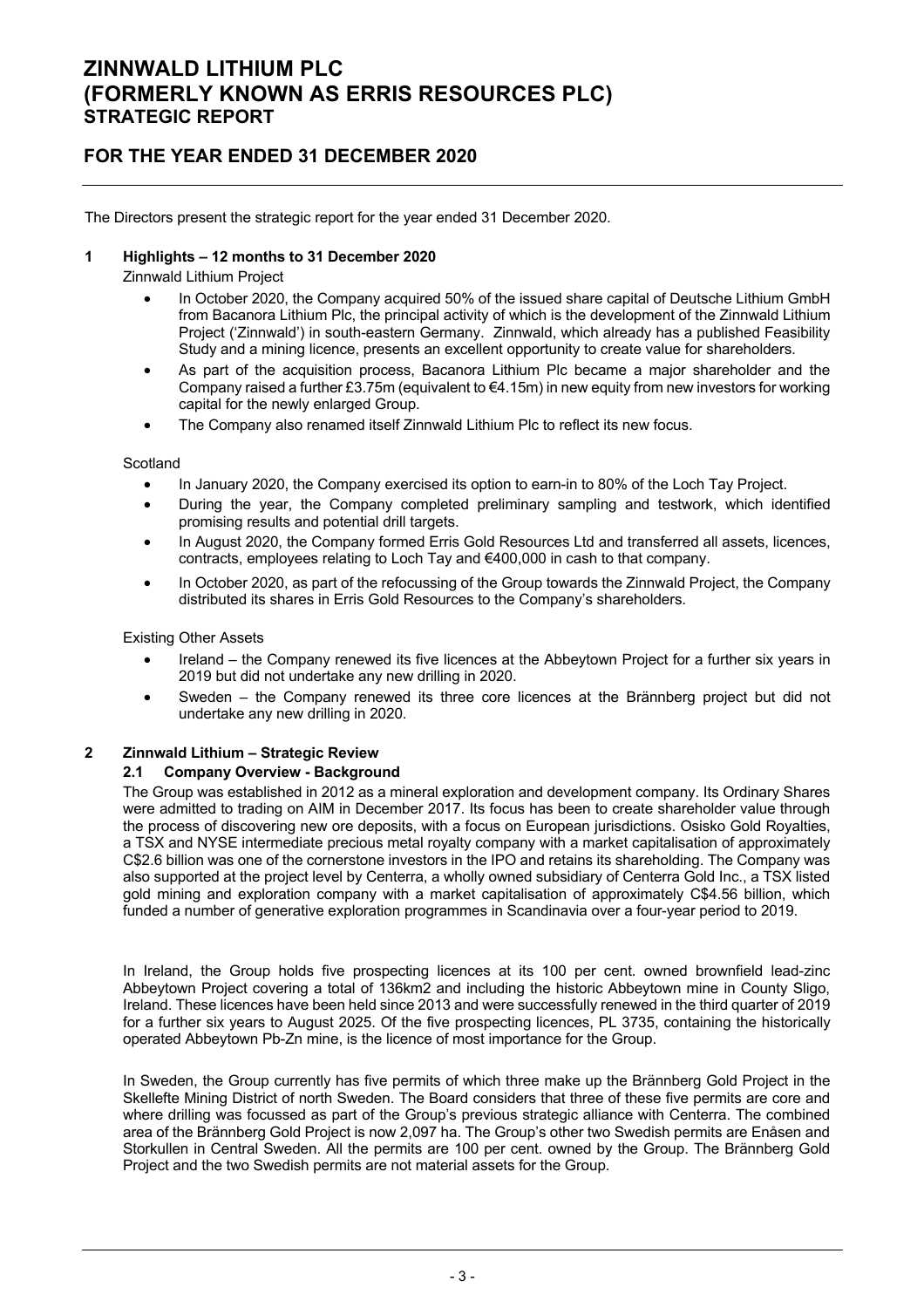### **FOR THE YEAR ENDED 31 DECEMBER 2020**

#### **2.2 Company Overview – the Zinnwald Lithium Project**

The Company now has a 50 per cent. interest in, and joint operational control of, Deutsche Lithium, the principal asset of which is the Zinnwald Lithium Project covering 256.5 ha and with a 30-year mining licence to 31 December 2047. The Project is located in southeast Germany, some 35 km from Dresden and adjacent to the border of the Czech Republic.

The Zinnwald Lithium Project is located in a granite hosted Sn/W/Li belt that has been mined historically for tin, tungsten, and lithium at different times over the past 300 years. With an abundant supply of fluorspar/hydrofluoric acid available in the immediate vicinity, Deutsche Lithium has chosen to focus on LiF (Lithium Fluoride) which is used in the lithium-ion battery supply chain. LiF is a high value downstream lithium product and one of the two key components in the manufacturing process of LiPF6, which is the most important conducting salt in lithium electrolytes and serves as the "shuttle" in the lithium battery electrolyte which "ships" the lithium ion between the cathode and the anode. Approximately 95 per cent. of all lithium battery electrolytes use LiPF6, and the percentage used in each cathode is increasing in some of the newer battery types. The strategic location of the Project allows access to the German automotive and downstream chemical industries.

While the NI 43-101 Feasibility Study for the Project is based solely on the production of LiF, Deutsche Lithium has established the possibility of also producing battery-grade lithium carbonate directly from the lithium mica concentrate with only minimal modifications to the chemical plant circuits. Deutsche Lithium is also undertaking testwork to determine if the same applies to possible lithium hydroxide production.

In May 2019, Deutsche Lithium first announced the results of the NI 43-101 Feasibility Study for the Project, which confirmed the positive economics and favourable operating costs for the production of 5,112 tpa (~7,285 tpa LCE) of battery grade lithium fluoride (LiF). With a long-life project of 30 years, the Feasibility Study estimated a pre-tax project NPV of €428 million (8 per cent. discount rate); an IRR of 27.4 per cent.; and favourable LOM operating costs resulting in a 46 per cent. EBITDA operating profit margin. The NPV is not a valuation for the purposes of Rule 29 of the Takeover Code and should not be relied upon as such.

The 30-year Feasibility Study mine plan equates to the extraction of less than 50 per cent. of the currently identified resource.

- Measured plus Indicated Mineral Resource estimate containing 35.51 Mt at a grade of 3,519 ppm containing 124,974 t Li at cut-off grade of 2,500 ppm Li
- Represents approximately 665,000 tonnes of lithium carbonate equivalent ('LCE'), comprising approximately 357,500 tonnes of LCE in Measured Resources and approximately 307,500 tonnes of LCE in Indicated Resources
- Estimated Inferred Mineral Resources of 4.87 Mt at a grade of 3,549 ppm containing 17,266 t Li metal (approximately 92,000 tonnes LCE)

In addition to the mining licence in relation to the Project, Deutsche Lithium holds two other exploration licences; the Falkenhain licence (covering 295.7 ha and with a five-year term to 31 December 2022); and the Altenberg licence (covering 4,225.3 ha and with an approximately five-year term to 15 February 2024). These exploration licences for lithium deposits may have the potential to significantly increase Zinnwald's resource base and Project life.

The mining operation for the Project is planned as an underground mine development using a single decline ramp for access to the mine and for ore transportation from the mine to the surface. The mine technology will be a commonly used load-haul-dump room and pillar technology with subsequent backfill using self- hardening material. The processing operation will be based on a conventional processing flow sheet using established sulphate route processing technology. The proposed integrated plant is designed to process approximately 570,000 tonnes of ore per year (assuming a 30-year mine plan, which equates to approximately 50 per cent. of the total resource identified to date). However, in order to make the Project more viable and to reduce the payback time for the investment, the average mined tonnage of the first five years of production is 522,000 tonnes at a grade of 3,400 ppm Li. The Project has a capital cost estimate of approximately €160 million which includes mining, processing plant, infrastructure, tailings management and general administration costs and government grants as well as the requisite contingencies.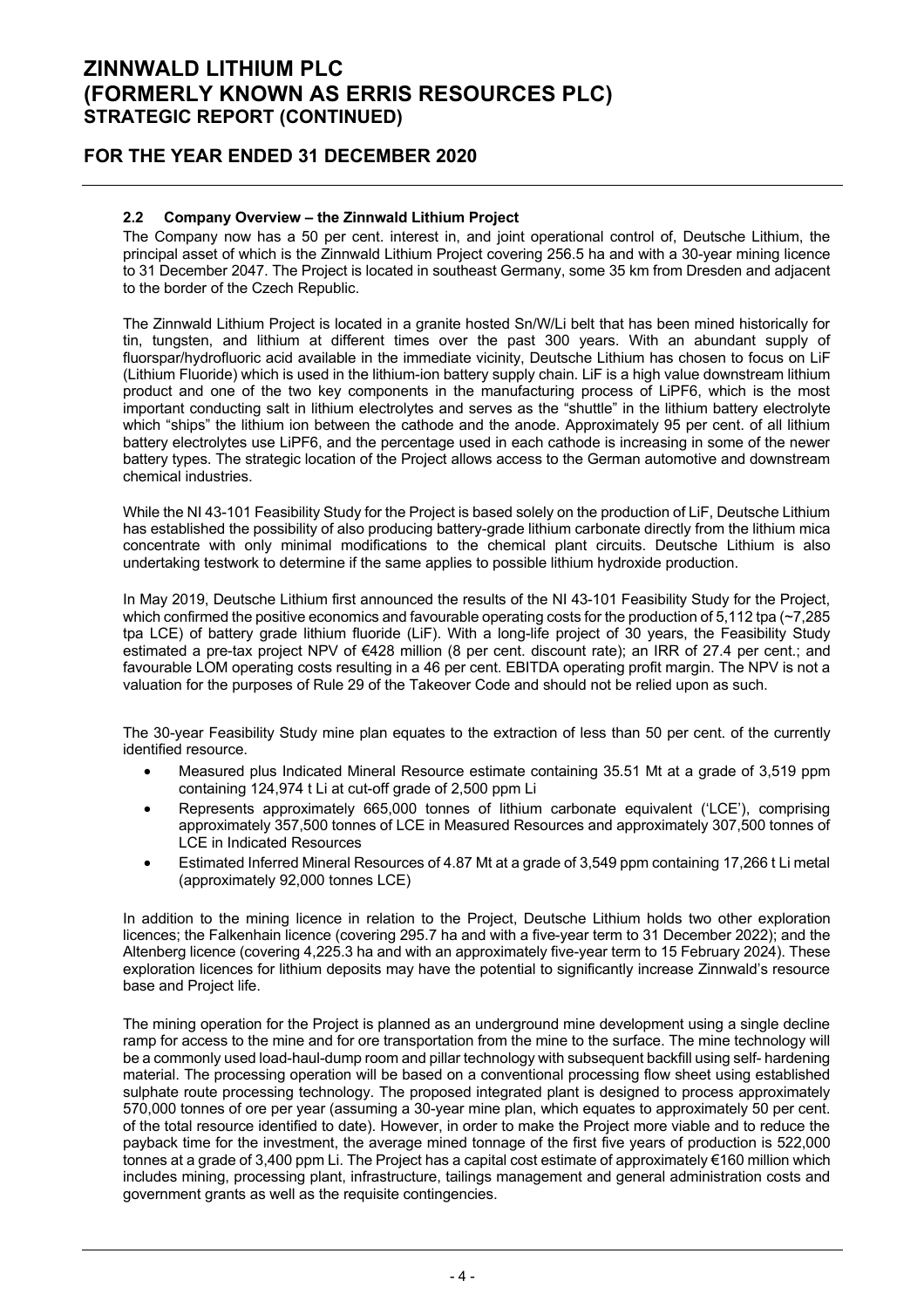### **FOR THE YEAR ENDED 31 DECEMBER 2020**

At the present time a risk assessment has been undertaken to identify risks that would inhibit the development of the mine. Any technical risks due to historic mine workings and water drainage pathways should be avoided by detailed technical planning. Further, public acceptance of the planned mine seems to be sufficient and risks are being evaluated.

It is anticipated that in addition to returns generated by the sale of LiF, the Project also has the potential to produce up to 32,000 tpa of potassium sulphate ('SOP', 'K2SO4') for sale to the European fertiliser industry. Further, it is expected that a significant portion of the mined tailings may be sold for use as an aggregate filler to local building companies.

The other 50% owner of Deutsche Lithium is SolarWorld AG, a company which has been in administration since 1 August 2017. The Company has a deed of adherence to the Deutsche Lithium JV Agreement with SolarWorld AG which forms the basis on which the parties work together in relation to the Project. The experience of Bacanora Lithium Plc in its dealings with the administrator of SolarWorld AG is that operational matters in relation to Deutsche Lithium and the Zinnwald Lithium Project have been unaffected by the status of SolarWorld AG being in administration.

The Deutsche Lithium JV Agreement sets out the rights and obligations of Deutsche Lithium's shareholders. It restricts shareholders in relation to (i) establishing a competing business whilst they remain a shareholder of Deutsche Lithium and 12 months thereafter; (ii) transferring their shares; and/or (iii) granting encumbrances over their shares. The shareholders also agree to abide by deadlock provisions in the instances of any disputes as to how Deutsche Lithium is operated and managed. Each shareholder has the right to appoint an appointee to the management board and advisory board of Deutsche Lithium.

Under the terms of the second supplement agreement to the Deutsche Lithium JV Agreement, the Company is obliged to provide further additional funding to Deutsche Lithium to February 2022. At the end of 2020, the amount outstanding under that commitment was €770,000. In addition, the Company has undertaken to provide further funding of €650,000 to Deutsche Lithium in conjunction with the preparation of a lithium hydroxide (LiOH) NI 43-101 compliant technical report and additional detailed capital expenditure design work.

Each shareholder in the Deutsche Lithium joint venture has pre-emption rights and rights of first refusal in relation to any proposed transfer or disposal of the other shareholder's share in Deutsche Lithium. As a result, SolarWorld AG cannot transfer its share in Deutsche Lithium without first offering these to the Company (and vice versa). In the event that the Company subsequently acquires the remaining shares in Deutsche Lithium from SolarWorld AG, then the Deutsche Lithium JV Agreement will terminate.

#### **2.3 Company Strategy**

The Zinnwald Lithium Project now forms the core of the Company and is the primary focus of the Board and its strategy. The Company, working with the management team at Deutsche Lithium, will seek to advance the Zinnwald Lithium Project in a number of areas, including:

- Identification of and negotiation with off-take partners that could include battery manufacturers, chemical producers or commodity traders;
- Identification of and negotiation with potential financing partners that could include banks, national and trans-national development organisations;
- Expansion of the scope of the NI 43-101 Feasibility Study to assess the commercial viability of producing a broader range of lithium compounds, specifically lithium carbonate and lithium hydroxide;
- Front end engineering design work;
- Finalisation of the selection of the optimal chemical processing site location; and
- Completion of the final steps in the permitting process for the construction and operation of the mine.

Part of this strategy with regard to the Zinnwald Lithium Project will be to gain operational control of Deutsche Lithium. The Company's board and management team is engaging with the administrator of SolarWorld AG to advance these discussions.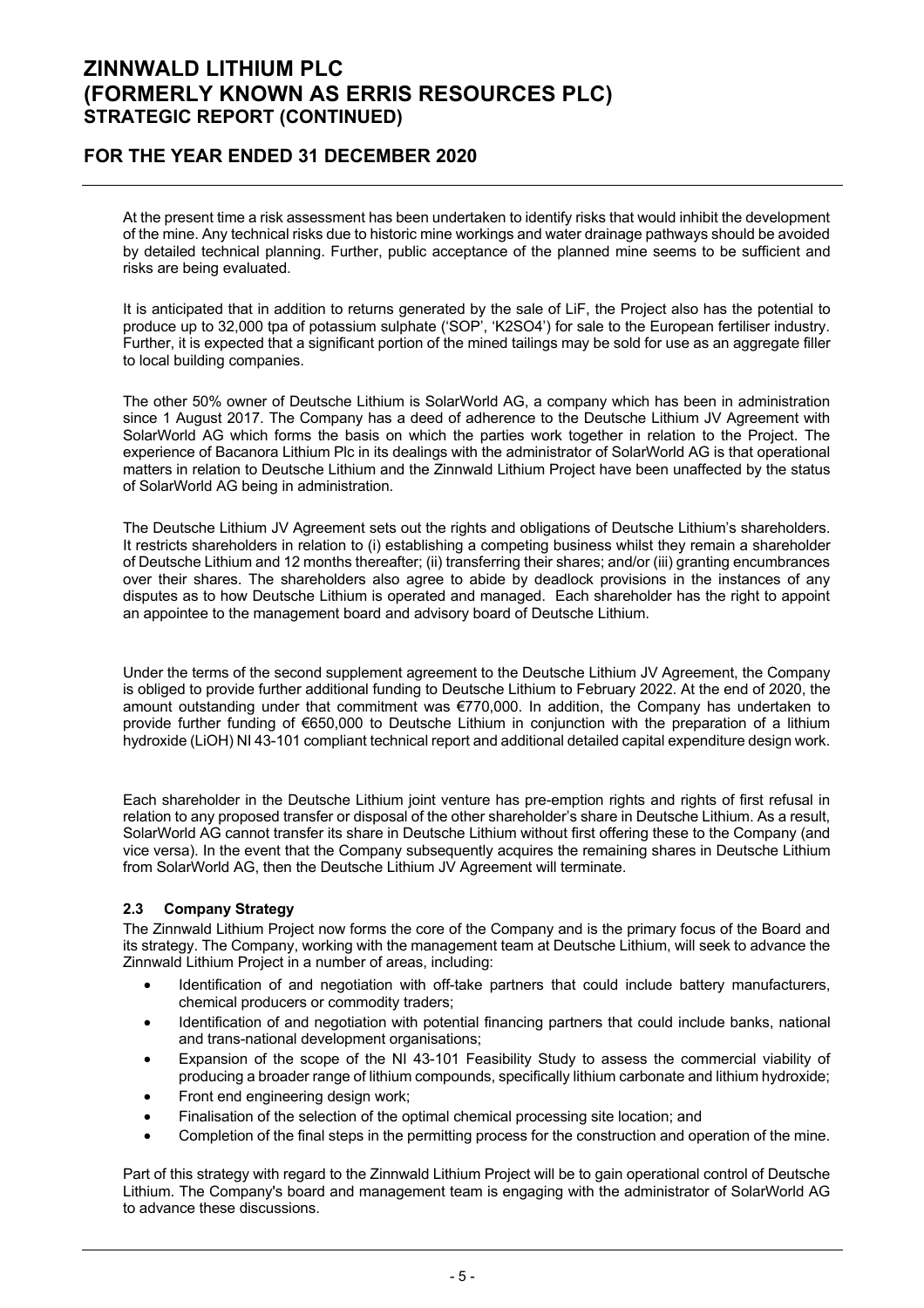### **FOR THE YEAR ENDED 31 DECEMBER 2020**

The Board has put the Abbeytown Project on care and maintenance due to the current challenging zinc and lead market conditions. Planned spending on the Abbeytown Project by the Group in 2021 is expected to total €30,000, all of which will be focussed on maintaining the core licence PL 3735. The Group will also be looking for partners to advance or acquire this project. The Company will also only spend the minimum required to maintain its licences at the Brännberg Gold Project, whilst it looks for funding partners or an acquiror.

#### **2.4 Business Plan**

The Board will continue to run the Group with an efficient cost base in order to maximise the amount that is spent on the Zinnwald Lithium Project.

The Group historically financed its activities through capital raisings as a private company, the sale of royalties and through its joint venture agreements with established industry players. The Company's public listing has enabled the Group to target a wider pool of investors, as demonstrated by the two successful fund raises it completed in 2020.

#### **2.5 Principal Risks and Uncertainties**

Set out below are the principal risks and uncertainties facing the Group, any of which could have a material adverse effect on the Group's business, financial condition, results of operations and prospects. For a full list please refer to the Admission Document published in October 2020.

#### **● Ongoing Capital requirements**

Additional funding will be required in order to complete the proposed future exploration and development plans on the projects. There is no assurance that any such funds will be available. Failure to obtain additional financing, on a timely basis, could cause the Group to reduce or delay its proposed operations. The majority of sources of funds currently available to the Group for its projects are in a large portion derived from the issuance of equity. While the Group has been successful in the past in obtaining equity financing, there is no assurance that it will be able to obtain adequate financing in the future or that such financing will be on terms advantageous to the Company and its shareholders. Any debt-based funding, should it be obtainable, may bind the Group to restrictive covenants and curb its operating activities and ability to pay potential future dividends even when profitable.

#### **● Mining, Exploration and Development Risks.**

There is no certainty that the expenditure to be made in the exploration and development of the Group's properties in which it has an interest will result in profitable commercial operations. Most exploration projects do not result in the discovery of commercially mineable deposits. The successful exploration and development of mineral properties is speculative and subject to a number of uncertainties and hazards, which even a combination of careful evaluation, experience and knowledge may not eliminate.

#### **● Competition in the Lithium Industry**

The Group's battery-grade lithium products are expected to compete primarily for market share with existing lithium producers and spodumene concentrate producers. The Group is expecting to compete based on the quality of its end product, consistent and fast production and price per tonne. The Group's competitors, some of which are large multinational corporations, may have substantial strategic advantages over the Group, including existing infrastructure, greater financial resources, strategic relationships with customers and logistical advantages in certain markets and could enhance their competitive position through acquiring, or consolidating interests in, other lithium producers. In addition, new competitors could obtain access to reserves of lithium through new discoveries or to the extent existing or greenfield projects become more economically viable. Any of the foregoing advantages and potential advantages of the Group's competitors over the Group could materially impact its ability to successfully sell its lithium products, which could ultimately have a material adverse effect on the Group's business, results of operations and financial condition.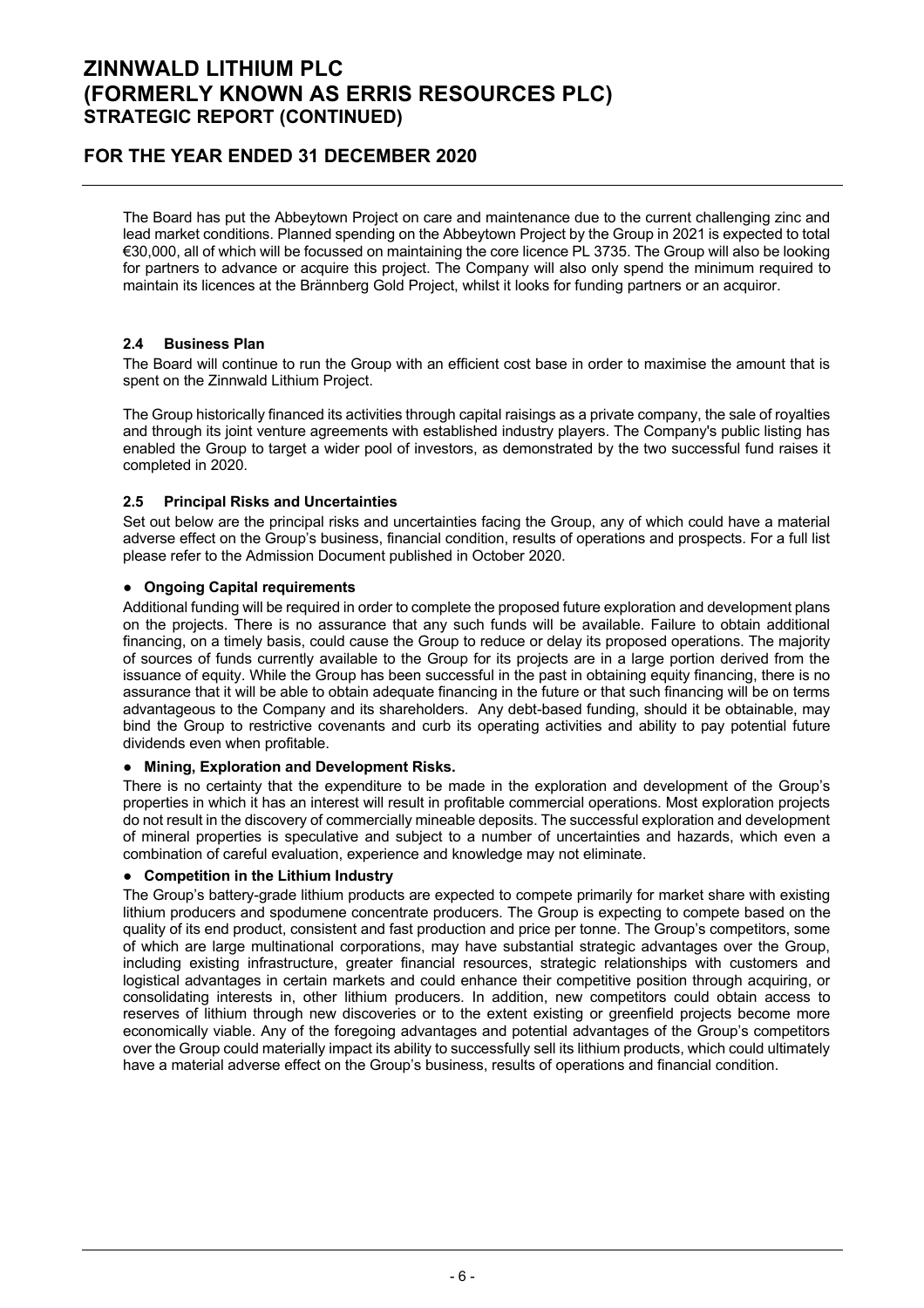### **FOR THE YEAR ENDED 31 DECEMBER 2020**

#### **● Further licences and permits required**

The Group's concessions for its projects will need to obtain further licences and permits prior to commencing commercial operations. The Group will also be required to obtain further environmental and technical permits for the construction and development of its commercial operations. There is a risk that these further permits, concessions and licences may not be granted which would have a significant material adverse effect on the Group. In addition, the granting of such approvals and consents may be withheld for lengthy periods or granted subject to satisfaction of certain conditions which the Group cannot or may consider impractical or uneconomic to meet. As a result of any such delays or inability to exploit such discoveries, the Group may incur additional costs or losses.

#### **● Risks associated with the Deutsche Lithium JV Agreement**

SolarWorld AG filed for bankruptcy in Germany in May 2017 due to ongoing pricing pressures in its core solar markets. The Company believes that the SolarWorld AG insolvency process will have no material impact on the Company's interest in Deutsche Lithium and the Zinnwald Lithium Project, nor its agreement with SolarWorld AG, however there is no guarantee that this will be the case. The Company has a right of first refusal to acquire the outstanding 50 per cent. of Deutsche Lithium that it does not own.

#### **● Personnel retention and recruitment**

The Group's ability to compete in the competitive resource sector depends upon its ability to retain and attract highly qualified management, geological, technical and industry experienced personnel. Such personnel are expected to play an important role in the development and growth of the Group, in particular by maintaining good business relationships with regulatory and governmental departments and essential partners, contractors and suppliers.

#### **● Environmental laws and regulations**

The Group's operations are subject to various state and foreign environmental laws concerning, among other things, water discharges, air emissions, waste management, toxic use reduction and environmental clean-up. Environmental laws and regulations continue to evolve, and it is likely the environmental laws and standards that regulate the operations will continue to be increasingly stringent in the future. Any violation or litigation relating to or liabilities under these laws and regulations could have a material adverse effect on the Group.

#### **● Market perception**

Market perception of exploration and extraction companies may change in a way which could impact adversely the value of investors' holdings and the ability of the Company to raise further funds through the issue of further Ordinary Shares or otherwise.

#### **● Economic risk and world commodity price volatility**

Commodity prices are subject to fluctuations. These fluctuations could adversely affect the Group's operations and financial condition once it commences production.

#### 3 **Operational review & outlook**

#### **Germany**

During 2020, Deutsche Lithium has continued to progress the project on both a corporate and operational level.

On a corporate level, in February 2020, Bacanora Lithium Plc and the administrator for SolarWorld AG (the "Administrator") agreed to a second amendment to the Deutsche Lithium JV Agreement that removed the right of the Administrator to buy back Bacanora Lithium Plc's stake for €1 in return for Bacanora Lithium Plc committing to fund Deutsche Lithium for a further two years in the amount of €1.35 million on a non-dilutionary basis. Deutsche Lithium continues to have discussions with potential funding partners in relation to future construction funding needs

On an operational level, Deutsche Lithium has been working on advancing the permitting status of the Zinnwald Lithium Project. Deutsche Lithium obtained its mining licence for Zinnwald in 2017, which is valid until 2047, but comes with the standard requirements to apply for further permits for environmental and construction aspects of the Project. Deutsche Lithium is currently undertaking detailed environmental and community studies to continue to develop the overall Zinnwald sustainability framework. Environmental monitoring programmes are ongoing as well as the permitting process for Zinnwald's mining and mineral processing plant. Deutsche Lithium has also continued to evaluate the potential of the exploration licences held over the adjacent areas in Falkenhain and Altenberg.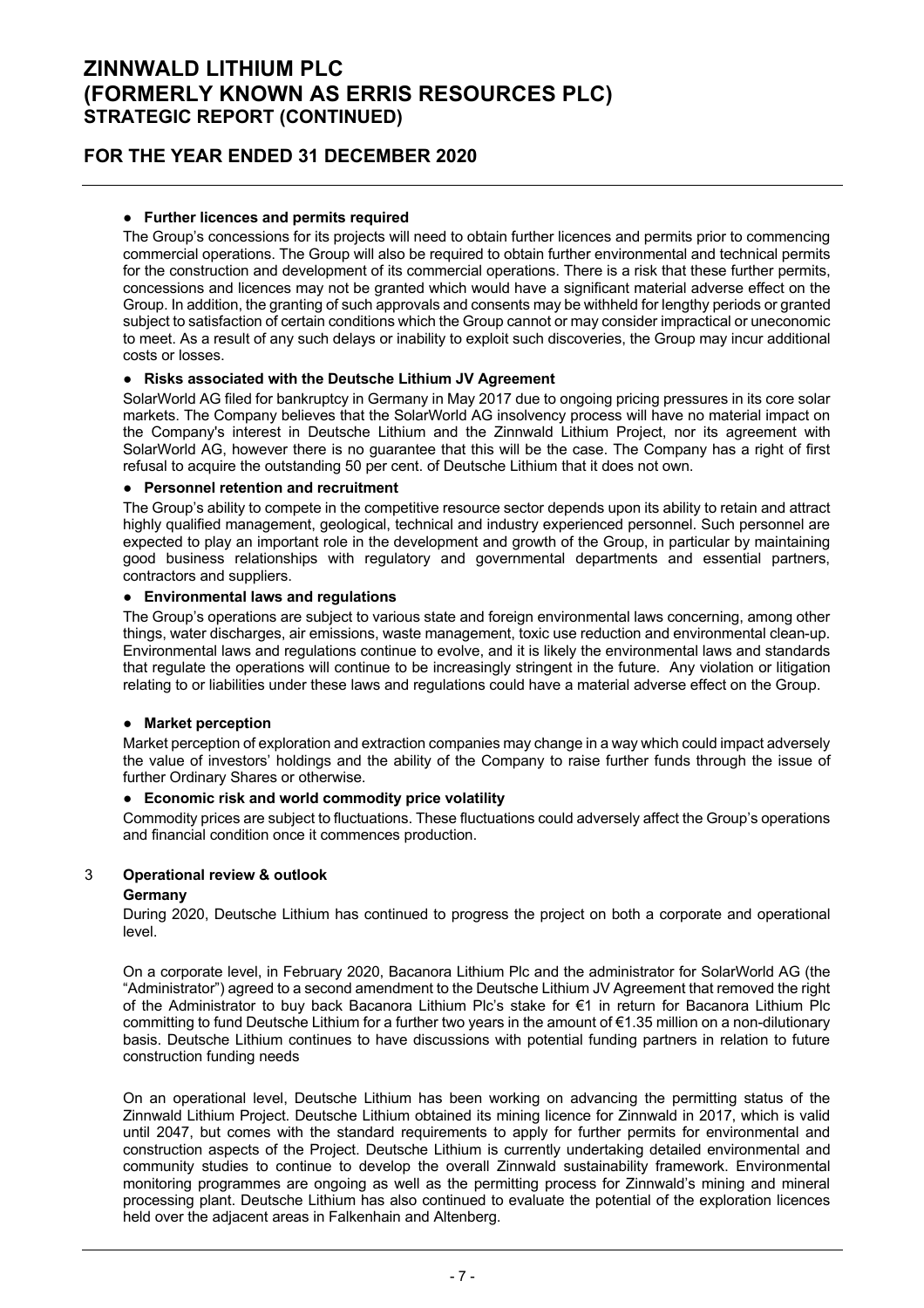### **FOR THE YEAR ENDED 31 DECEMBER 2020**

In relation to the technical aspects already identified in the Feasibility Study, Deutsche Lithium has continued to refine and develop its operational plan. Deutsche Lithium is currently undertaking testwork to evaluate the addition of lithium hydroxide to its suite of potential end-products, which will require further optimisation of the processing plant flow sheet design. Deutsche Lithium has been working with engineering groups to finalise the capital costs for the processing plant. It is optimising the scope for the supply contracts for critical longterm contracts of both a capital and operating cost nature. Deutsche Lithium has undertaken further testwork for the usage of both the mining tailings and also the potential chemical co-products. Deutsche Lithium is also developing the required logistics framework to develop the Project as a whole.

#### **Scotland**

On 15 January 2020, the Company announced that it had concluded due diligence and issued an option notice to GreenOre Gold Plc to acquire 80% of the Loch Tay Licence in Perthshire, Central Scotland. This gave the Company the option to earn 80% of the project by defining a minimum inferred resource of 250,000 ounces gold, to be defined by an independent competent person, within four years of the date of the option notice, since extended to 15 March 2024. The Project area comprises 237 sq. km of highly prospective ground within the Grampian Gold Belt, located 43km east of the new Cononish high-grade gold mine.

Early prospecting and mapping during the due diligence period at the Lead Trial, where historic small-scale workings for lead are located, yielded good grades of gold associated with lead and zinc. In February and March 2020, the team commenced further prospecting and a batch of 121 rock samples were submitted to the ALS laboratory in Loughrea, Ireland prior to the commencement of the COVID-19 lockdown on 25 March. The results from the samples submitted yielded some excellent grades of gold including the two highest grade samples with 17.15g/t Au and 14.8g/t Au respectively. These high-grade samples were taken up to 2.9km east of the workings and defined a new high-grade target area called Lead Trial – Dunan.

The team continued to review and compile large amounts of historic data from home during the lockdown period and identified new target areas for subsequent ground truthing and prospecting. On 30 June 2020, the Company announced that it was resuming fieldwork in July 2020 and that GreenOre Gold and the Company had agreed to extend the option period by 98 days due to lost time caused by the COVID-19 restrictions.

Based on work done, the Lead Trial target now consists of a 3km mineralised trend of boulders and outcrop with the highest-grade boulders located at the east end. Detailed mapping, soil geochemical surveys and ground magnetic surveys to define the mineralised system and identify drill targets has been planned.

Several other targets are present within the large licence area such as in Glen Almond where alluvial gold and narrow high-grade veins have been located, the Corrie Buidhe mine where high-grade silver was mined historically, and gold has been sampled and Invergeldie where gold-bearing arsenopyrite mineralisation was drilled historically but where there are also stream geochemical anomalies associated with felsites. The next step is to systematically review these target areas and other gold occurrences within the licence area to prioritise and upgrade prospective targets.

In August 2020, the Company established a new subsidiary, Erris Gold Resources and transferred all assets, licenses, contracts, employees relating to Loch Tay and €400,000 in cash to that company. As part of the Zinnwald Acquisition process, the Company's shareholders approved the spin out of Erris Gold to the Company's existing shareholders that had funded Loch Tay to date. Going forward, the Company has no involvement or commitments to this project.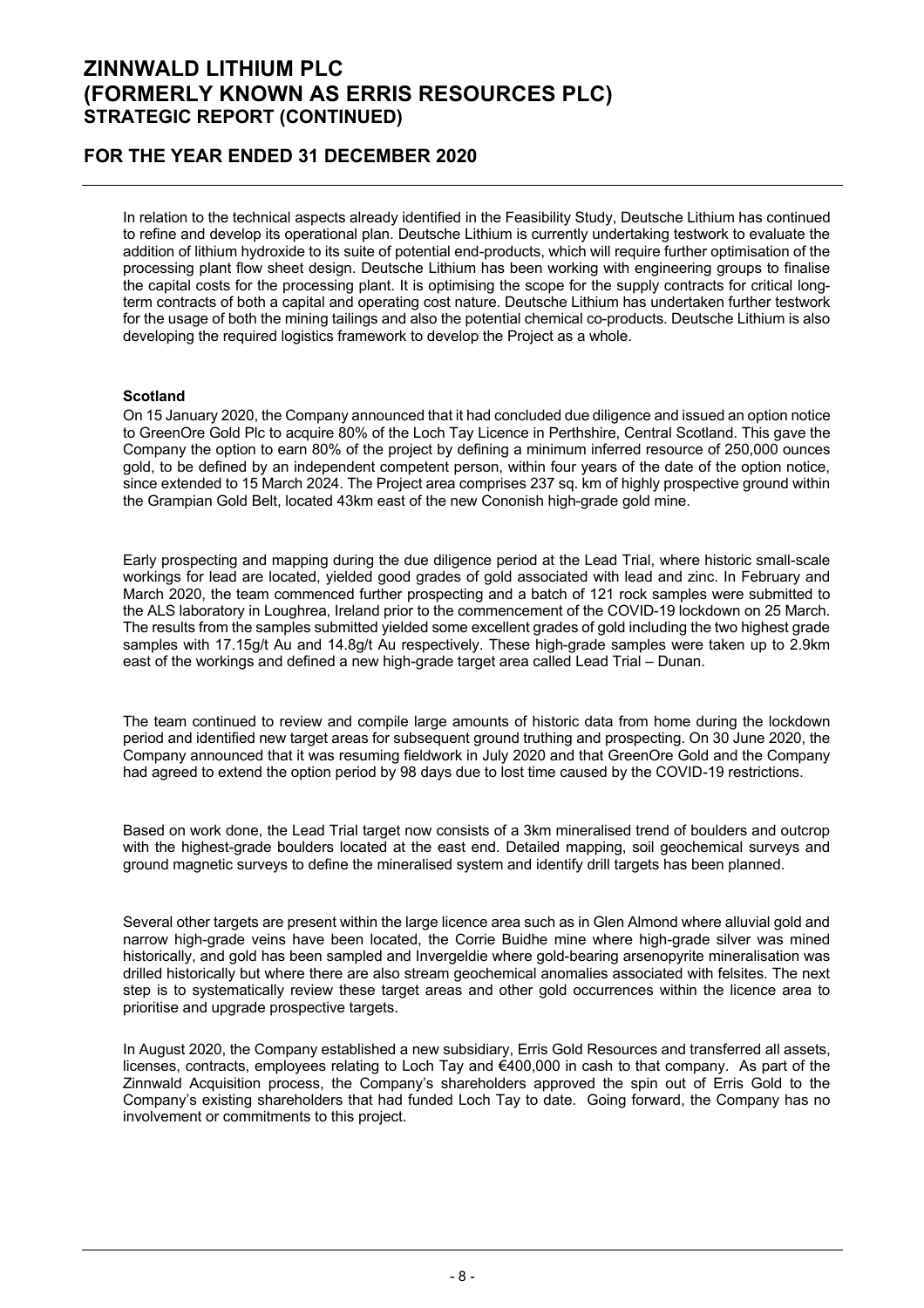### **FOR THE YEAR ENDED 31 DECEMBER 2020**

#### **Ireland**

The Group maintains five prospecting licences ("PLs") over the 100%-owned Abbeytown Project, including the historic Abbeytown mine, in County Sligo following the renewal of those PLs in August 2019 for a further six years to August 2025. Surface and underground drilling in 2017-2018 intersected significant mineralisation around the Abbeytown mine and high-grade mineralisation is open along strike to the south of the mine. In addition, soil sampling has identified high-tenor anomalies in a structurally favourable setting up to 1.2km south of the mine. These targets remain to be tested and are a priority for future work. No drilling work was carried out on the project in 2020 and minimum expenditures for the next two-year review period are due to be met by August 2021. Due to the current challenging market conditions, the Company will be looking for joint venture partners to advance this project.

The Group did not carry out any fieldwork on the Galway Project during H1 2020. The current challenging market conditions for zinc, especially early-stage zinc-lead projects, combined with the Covid-19 restrictions and the current focus on gold led the Group to surrender the PLs at the end of the first review period. The team submitted surrender reports in July 2020 and no longer owns the licences. The carrying value of those PLs has been impaired through profit or loss during the year.

#### **Sweden and Finland**

The Company announced on 2 December 2019 that Centerra Gold had terminated its strategic alliance with Erris Resources and Centerra would not maintain any further interest in the permits in Sweden and Finland. In early 2020, Erris Resources took the decision to surrender the Finland permits, close its Finnish subsidiary and retain only key permits in Sweden. The Group has no ongoing commitments in Finland.

The Group maintains the Brännberg gold project in the Skellefte Mining District of North Sweden. The project now consists of three core exploration permits, Brännberg nr.1, Brännberg nr.5 and Grundträsk nr.7 where drilling was focussed as part of the fully funded strategic alliance with Centerra Gold. Erris carried out significant exploration works with an investment by Centerra Gold of US\$670,000 in 2017-2018. Gold mineralisation has been confirmed by drilling which returned positive results. Mineralisation is open at depth and extends from surface with best results including 17.2m @ 1.93g/t Au and 0.26% Cu from 160.90m-178.10m in drill hole BB004. These Swedish assets are available for acquisition or joint venture. Given the current market interest in gold, the Company believes that it may be able to attract a JV partner as gold projects such as this in good jurisdictions are not readily available.

#### **Norway**

The Group had two gold +/- base metal projects in Northern Norway for a total of 50sq.km in five permits. Gautelis (20sq.km) is a carbonate hosted gold project with historic drilling including 3m at 6.6g/t Au and 26m at 0.58g/t Au. A second project, Varden, consisting of three permits for 30sq.km was applied for and granted in Q1 2020. The project has shear zone hosted Cu-Au-As mineralisation, quartz vein hosted Cu-Au mineralisation and stratiform Fe and Zn-Pb mineralisation. The mineralisation style is compared with the Cobar Ore field of WA in a detailed report by Dave Coller, a renowned and highly experienced geologist. Due to Covid-19 restrictions, no fieldwork was carried out in Norway in 2020 and the Group transferred the permits to Erris Gold Resources and these formed part of the spin out in October 2020. The Group has no ongoing commitments in Norway.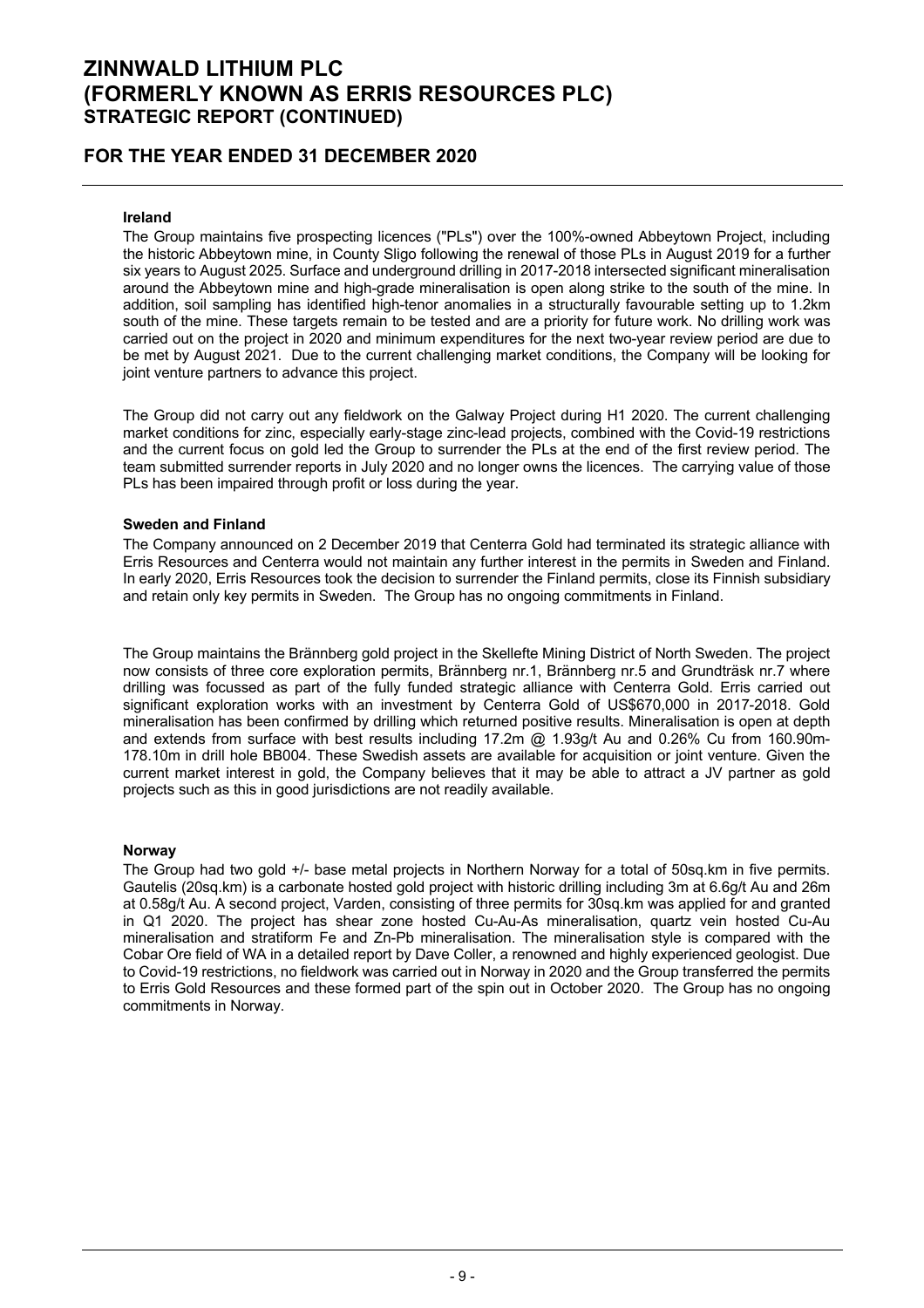### **FOR THE YEAR ENDED 31 DECEMBER 2020**

#### 4 **Financial Review**

Notwithstanding that the Company is a UK Plc admitted to trading on AIM, the Company presents its accounts in its functional currency of Euros, since the majority of its expenditure, including funding provided to Deutsche Lithium, is denominated in this currency.

The Group is still at an exploration stage and not yet producing minerals, which would generate commercial income. Under the terms of the Centerra Strategic Alliance Agreement, which came to an end after four years in December 2019, the Group earned a 10% Management Fee on all committed expenditures, which amounted to €nil in the year compared with €0.02m in the year ended 31 December 2019. Zinnwald continues with this type of consultancy partnership with other mining partners having demonstrated its expertise in delivering cost-effective exploration. The Group is now focussed primarily on developing the Zinnwald Lithium project from its current status with a Bankable Feasibility Study and a Mining Licence through to construction and ultimately production. However, the Group does not expect to report overall profits until it disposes of or is able to profitably commercialise its projects.

During the year, the Group made an operating loss of €2.2m compared with a loss of €0.5m for the 12 months to 31 December 2019. This is primarily due to the €0.84m costs incurred in association with the Reverse Takeover (RTO) together with project impairment charges of €0.47m for Abbeytown and €0.11m for Brännberg taken in 2020 to reflect the Company's primary focus on the Zinnwald Lithium project.

Total Net assets of the Group increased to €10.36m at 31 December 2020 from €3.5m at 31 December 2019 due to the Company's acquisition of the stake in Deutsche Lithium and the raising of funds for that project. Intangible assets decreased to €1.55m from €2.0m due to impairment provisions. Other current liabilities increased from €0.04m to €0.06m and relate primarily to accrued audit fees at the year end.

The closing cash balance for the Group at the end of the period was €4.85m, an increase from €3.35m at last year end. The Group's latest cash balance as at the date of this report was €4.8m.

#### 5 **Section 172(1) Statement - Promotion of the Company for the benefit of the members as a whole**

The Directors believe they have acted in the way most likely to promote the success of the Company for the benefit of its members as a whole, as required by s172 of the Companies Act 2006.

The requirements of s172 are for the Directors to:

- Consider the likely consequences of any decision in the long term,
- Act fairly between the members of the Company,
- Maintain a reputation for high standards of business conduct,
- Consider the interests of the Company's employees,
- Foster the Company's relationships with suppliers, customers and others, and
- Consider the impact of the Company's operations on the community and the environment.

Since the completion of the Zinnwald RTO in October 2020, the Company now primarily operates as a lithium exploration and mining company, rather than its historic gold and base metals exploration business. Its primary investment, the Zinnwald Lithium Project, has completed its Bankable Feasibility Study and has a mining licence. It is currently undertaking additional work to further develop the Project towards approval of the construction phase of the project. As such, the Project is at pre-revenue stage and inherently speculative in nature and, without regular income, is dependent upon fund-raising for its continued operation. The prerevenue nature of the business is important to the understanding of the Company by its members, employees and suppliers, and the Directors seek to provide transparency about the Company's cash position and funding requirements as is allowed under applicable regulations.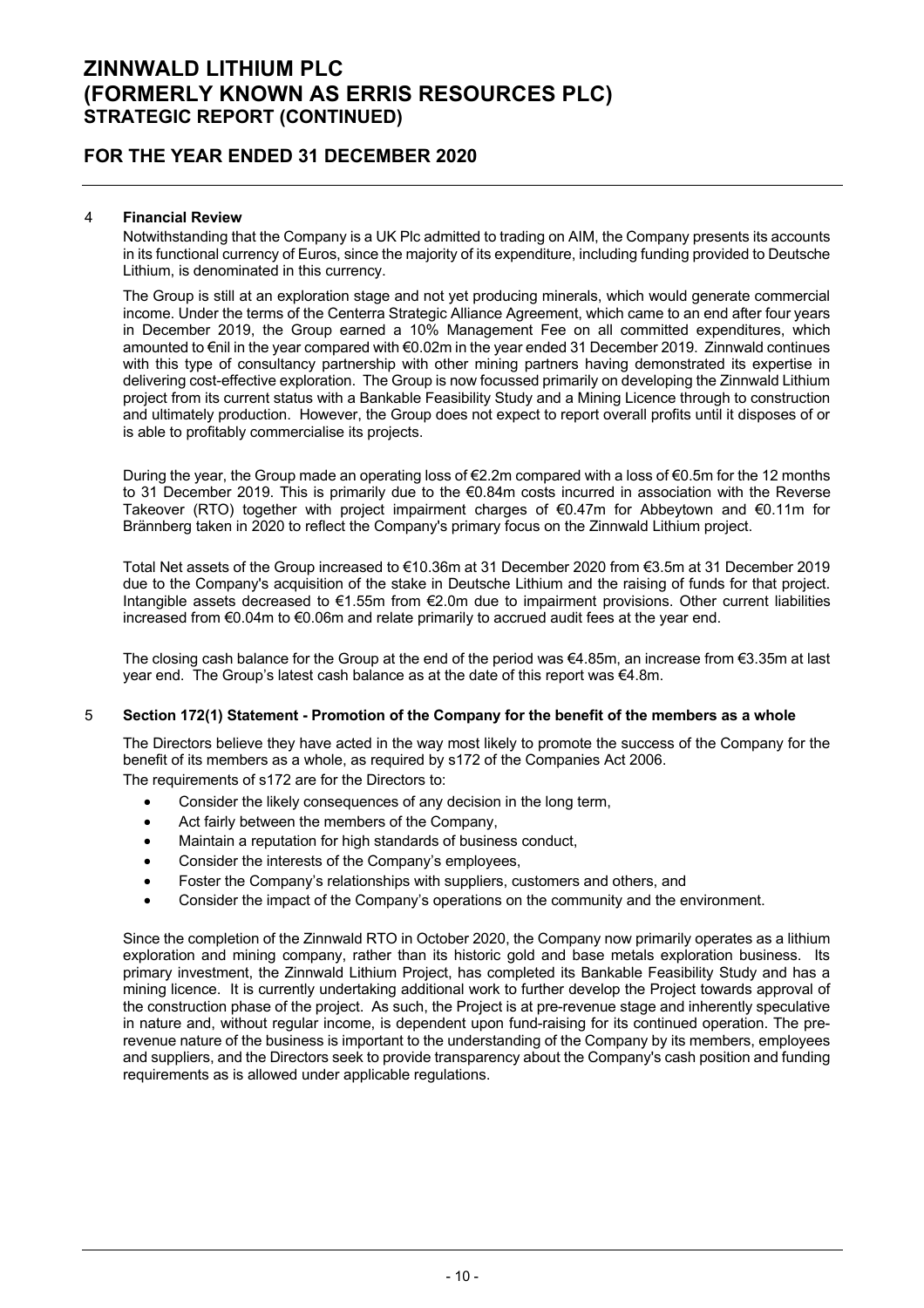### **FOR THE YEAR ENDED 31 DECEMBER 2020**

The application of the s172 requirements can be demonstrated in relation to the some of the key decisions made during 2020:

- Zinnwald Acquisition the Directors have been looking for some time for a suitable asset meeting the Board's criteria of being sufficiently advanced and located in a suitable, low risk jurisdiction. The Directors identified the Zinnwald Lithium Project as meeting all these criteria and being suitable for ownership on a standalone basis in a public company. This transaction has transformed the Company and has resulted in a revised strategy focused on becoming an important supplier to Europe's fast-growing lithium sector.
- Exercise of option with GreenOre In early 2020, the Company was focussed on exploiting its expertise in early-stage gold exploration activities and the Loch Tay project met the criteria the Directors were looking for. Once the initial sampling and review process had taken place in late 2019/early 2020, the Directors believed that the project was worth exploring further. The equity markets responded favourably to this decision and the Company raised further funds for the project in May 2020.
- Divestment of Erris Gold the Directors concluded that the Loch Tay project, whilst already generating promising results and potential drill targets, was too early an exploration stage project on its own to support the costs of being a listed company. The Board believed that the Loch Tay project, on a standalone basis, would be better developed in a private company that can more efficiently utilise its financial resources to advance the project. Accordingly, the project was spun out to its shareholders at the same time as the Zinnwald acquisition.
- Not undertaking further drilling campaigns in Ireland and Sweden having completed extensive drilling and metallurgical work in both countries in 2018 and 2019, the Directors elected not to proceed with further drilling in 2020 to preserve cash for the benefit of the Company's shareholders and employees. The Company has renewed its core licenses and the Directors are currently looking for joint venture partners to finance further development at both projects. The Group no longer has any employees in the regions but has always maintained good relations with local mining authorities and the communities in which it operates.

As a mining exploration Company operating in Germany, Ireland and Sweden, the Board takes seriously its ethical responsibilities to the communities and environment in which it works. It abides by local and relevant UK laws on anti-corruption & bribery. Wherever possible, local communities are engaged in the geological operations and support functions required for field operations, providing much needed employment and wider economic benefits to the local communities. In addition, the Company follows international best practice on environmental aspects of its work. The Board's goal is to meet or exceed the required standards, in order to ensure the Company obtains and maintains its social licence to operate from the communities with which it interacts. The interests of the Company's employees are a primary consideration for the Board. An inclusive share-option programme allows them to share in the future success of the Company, personal development opportunities are supported, and a health and security support network is in place to assist with any issues that may arise on field expeditions.

On behalf of the board

..............................

**Anton du Plessis Director 25 February 2021**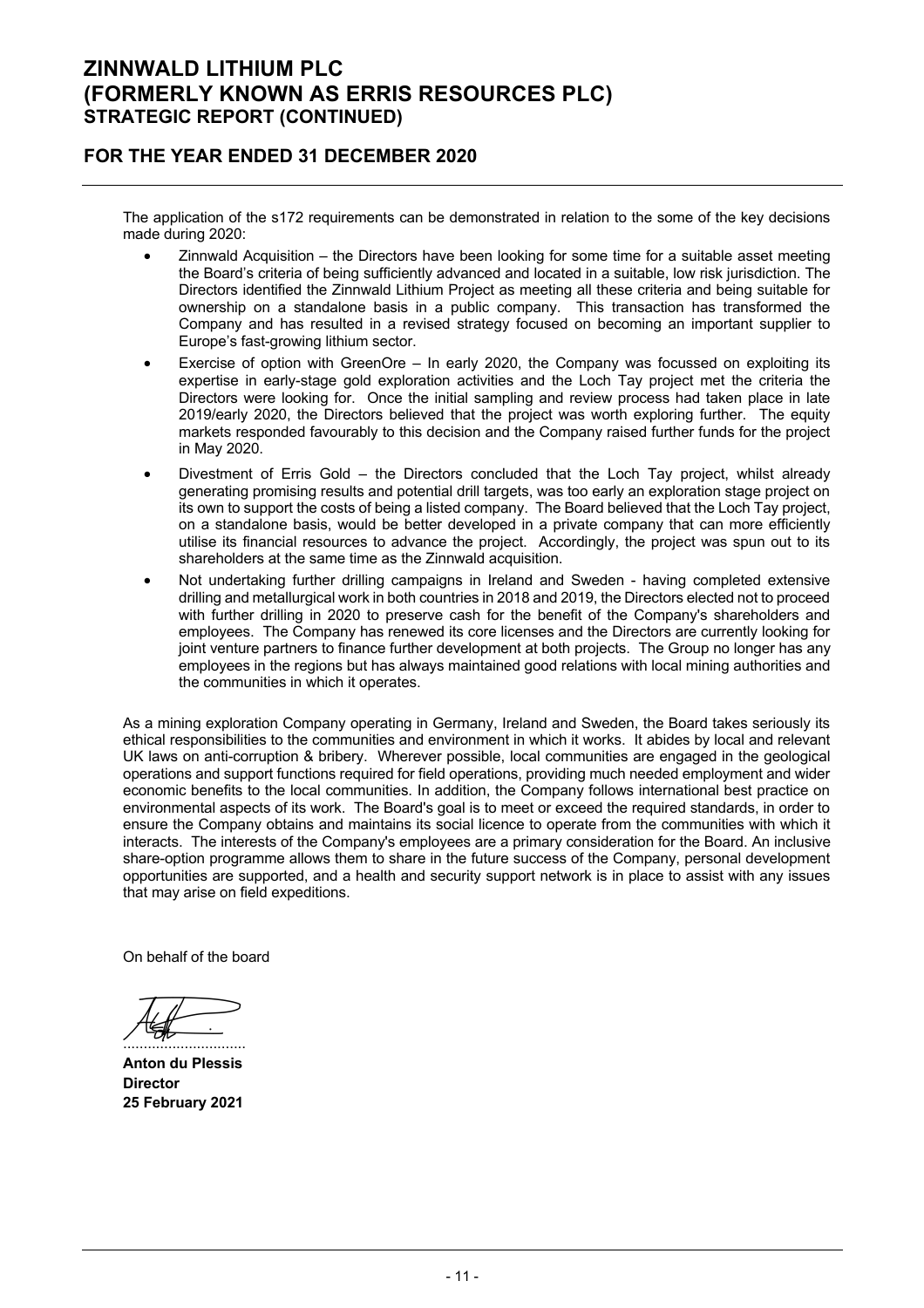### **ZINNWALD LITHIUM PLC (FORMERLY KNOWN AS ERRIS RESOURCES PLC) DIRECTORS' RESPONSIBILITIES STATEMENT**

### **FOR THE YEAR ENDED 31 DECEMBER 2020**

The directors are responsible for preparing the Annual Report and the financial statements in accordance with applicable law and regulations.

Company law requires the directors to prepare financial statements for each financial year. Under that law the directors have elected to prepare the group and parent company financial statements in accordance with International Financial Reporting Standards (IFRS) as adopted by the European Union and as regards the parent company financial statements, as applied in accordance with the provisions of the Companies Act 2006. Under company law the directors must not approve the financial statements unless they are satisfied that they give a true and fair view of the state of affairs of the group and company, and of the profit or loss of the group and company for that period. In preparing these financial statements, the directors are required to:

- select suitable accounting policies and then apply them consistently;
- make judgements and accounting estimates that are reasonable and prudent;
- state whether applicable IFRS, as adopted by the European Union have been followed, subject to any material departures disclosed and explained in the financial statements; and
- prepare the financial statements on the going concern basis unless it is inappropriate to presume that the group and company will continue in business.

The directors are responsible for keeping adequate accounting records that are sufficient to show and explain the group's and company's transactions and disclose with reasonable accuracy at any time the financial position of the Group and Company and enable them to ensure that the financial statements comply with the Companies Act 2006.

They are also responsible for safeguarding the assets of the Group and parent company and hence for taking reasonable steps for the prevention and detection of fraud and other irregularities.

The Company is compliant with AIM rule 26 regarding the Company's website.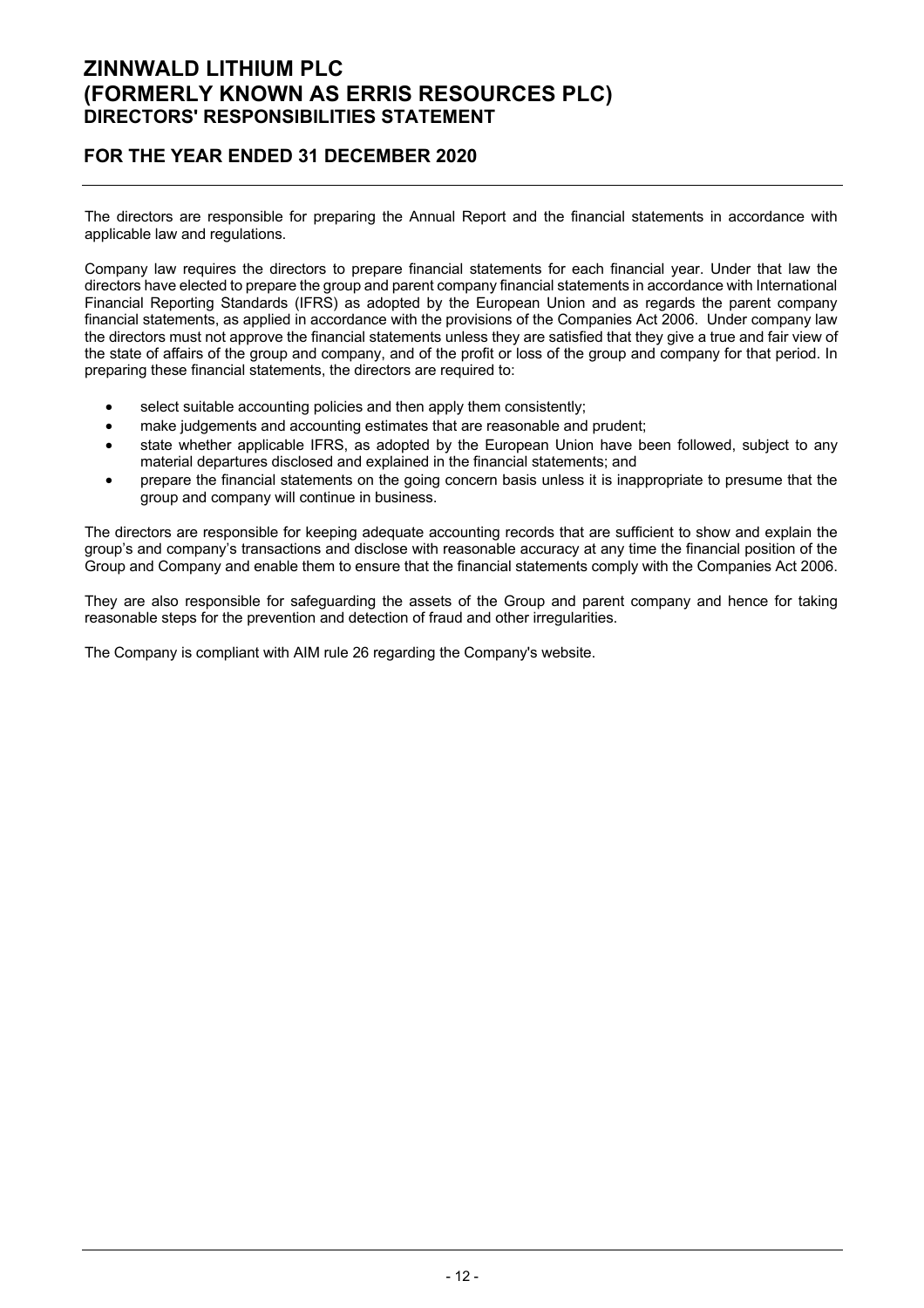### **ZINNWALD LITHIUM PLC (FORMERLY KNOWN AS ERRIS RESOURCES PLC) DIRECTORS' REPORT**

### **FOR THE YEAR ENDED 31 DECEMBER 2020**

The directors present their annual report and audited financial statements for the year ended 31 December 2020.

#### **Principal activities**

The principal activity of the Company and Group is that of developing the Zinnwald Lithium Project to become the next lithium producer at the heart of Europe. Details of future developments are included in the Strategic Report.

#### **Results and dividends**

The results for the year are set out on page 29.

The Company distributed its shares in Erris Gold Resources Ltd to the Company's shareholders on the register immediately prior to the Zinnwald acquisition via a dividend in the amount of €490,888. No ordinary cash dividends were paid. The directors do not recommend payment of a further dividend.

#### **Directors**

The directors who held office during the year and up to the date of signature of the financial statements were as follows:

| Jeremy Martin        |                              |
|----------------------|------------------------------|
| <b>Cherif Rifaat</b> |                              |
| Anton du Plessis     |                              |
| Graham Brown         |                              |
| Peter Secker         | (Appointed 29 October 2020)  |
| Jeremy Taylor-Firth  | (Resigned 30 September 2020) |

#### **Directors' interests**

The directors' interests in the shares of the company were as stated below:

| As at 31 December 2020 | No of shares             | % of issued share<br>capital | <b>Share Options</b> |
|------------------------|--------------------------|------------------------------|----------------------|
| Jeremy Martin          | 27,000                   | 0.01%                        | 350,000              |
| <b>Cherif Rifaat</b>   | 120,000                  | $0.06\%$                     | 800,000              |
| Anton du Plessis       | $\overline{\phantom{0}}$ | -                            |                      |
| Graham Brown           | $\overline{\phantom{0}}$ | -                            | 200,000              |
| Peter Secker           | -                        | -                            |                      |

| As at 31 December 2019 | No of shares | % of issued share<br>capital | <b>Share Options</b> |
|------------------------|--------------|------------------------------|----------------------|
| Jeremy Martin          | 27,000       | $0.09\%$                     | 250,000              |
| <b>Cherif Rifaat</b>   | 120,000      | 0.39%                        | 800,000              |
| Anton du Plessis       | -            | -                            |                      |
| Jeremy Taylor-Firth    | 40,000       | 0.13%                        | 100,000              |
| Graham Brown           | ۰            |                              | 100,000              |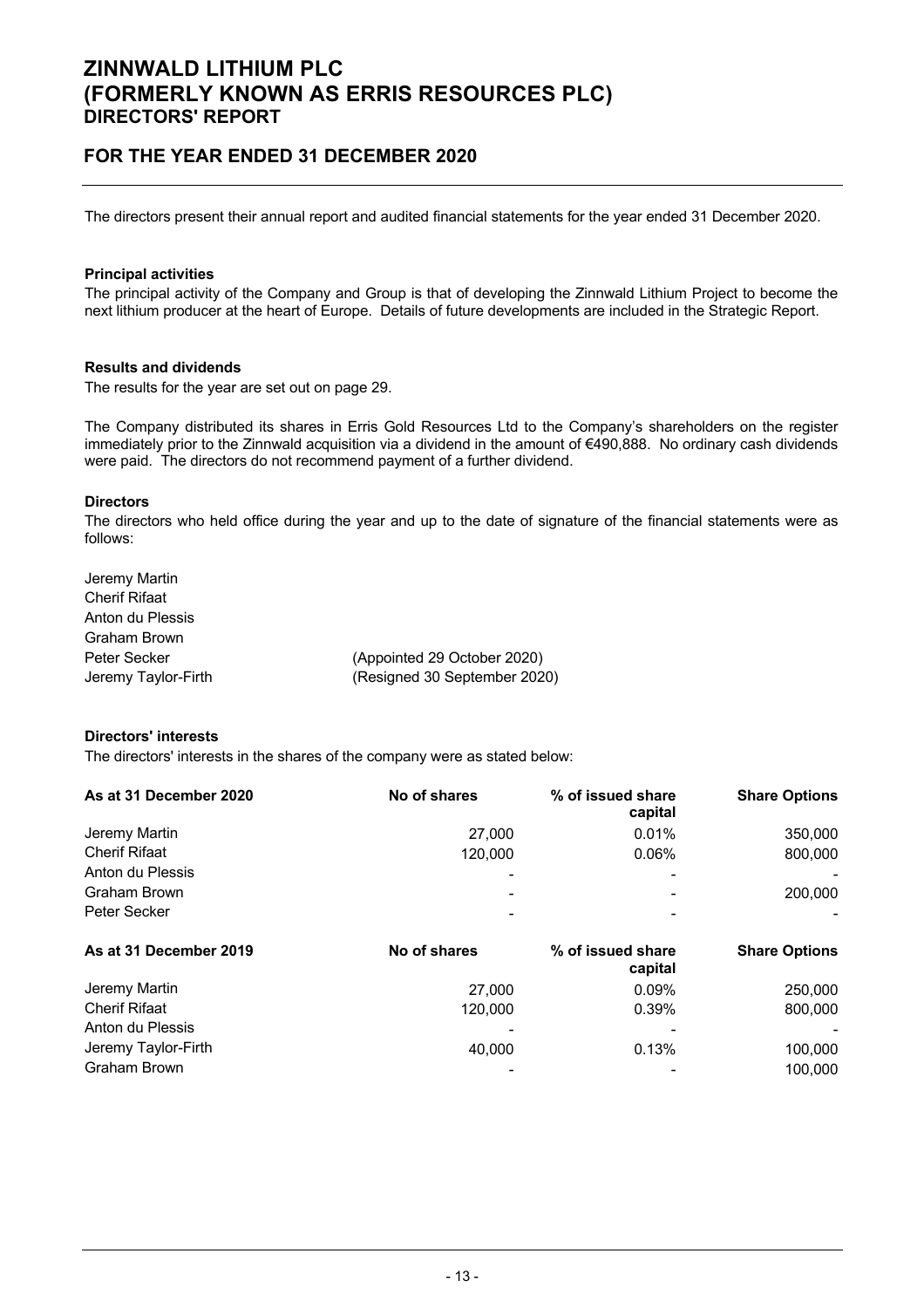### **FOR THE YEAR ENDED 31 DECEMBER 2020**

#### **Substantial shareholdings**

The directors are aware of the following substantial interests or holdings in 3% or more of the Company's ordinary issued share capital as at 24 February 2021:

| Major shareholder    | No of shares | % of issued share<br>capital |
|----------------------|--------------|------------------------------|
| Bacanora Lithium Plc | 90.619.170   | 44.32%                       |
| Henry Maxey          | 30.000.000   | 14.67%                       |
| David Hall           | 6.827.000    | 3.34%                        |

#### **Directors' insurance**

The Group has made qualifying third-party indemnity provisions for the benefit of its directors, which were made during the period and remain in force at the reporting date.

#### **EIS Status**

On 18 September 2018, the Company announced that it had received notice from HMRC that its Enterprise Investment Scheme ("EIS") status had been confirmed and that any individual investors who had participated in the IPO and who wished to take advantage of the EIS tax relief benefits should contact the Company. Since that date, the Company has issued certificates to 65 shareholders who acquired a total of 3,743,000 shares in the IPO.

#### **Supplier payment policy**

The Group's current policy concerning the payment of trade creditors is to follow the CBI's Prompt Payers Code (copies are available from the CBI, Centre Point, 103 New Oxford Street, London WC1A 1DU).

The Group's current policy concerning the payment of trade creditors is to:

- settle the terms of payment with suppliers when agreeing the terms of each transaction;
- ensure that suppliers are made aware of the terms of payment by inclusion of the relevant terms in contracts; and
- pay in accordance with the Group's contractual and other legal obligations.

#### *Working capital and liquidity risk*

Cashflow and working capital forecasting is performed in the operating entities of the Group and consolidated at a Group level basis for monthly reporting to the Board. The Directors monitor these reports and rolling forecasts to ensure the Group has sufficient cash to meet its operational needs. The Board has a policy of maintaining at least a GBP 0.5m cash reserve headroom. Aside from its commitments under the Deutsche Lithium Joint Venture, the Group has no other material fixed cost overheads other than Director costs and the costs of being a listed company.

#### *Foreign currency risk*

The Company operates internationally and is exposed to foreign exchange risk arising from one main currency exposure, namely GBP for its Head Office costs and the value of its shares for fund-raising and Euros for a material part of its operating expenditure. The Group's Treasury risk management policy is currently to hold most of its cash reserves in GBPs and to match as promptly as possible its Euro expenditures on its commitments in Germany.

#### *Credit and Interest Rate Risk*

The Company has no borrowings and a low level of trade creditors and has minimal credit or interest rate risk exposure.

#### **Auditor**

PKF Littlejohn LLP has expressed its willingness to continue in office and a resolution proposing that they be reappointed will be put at a General Meeting.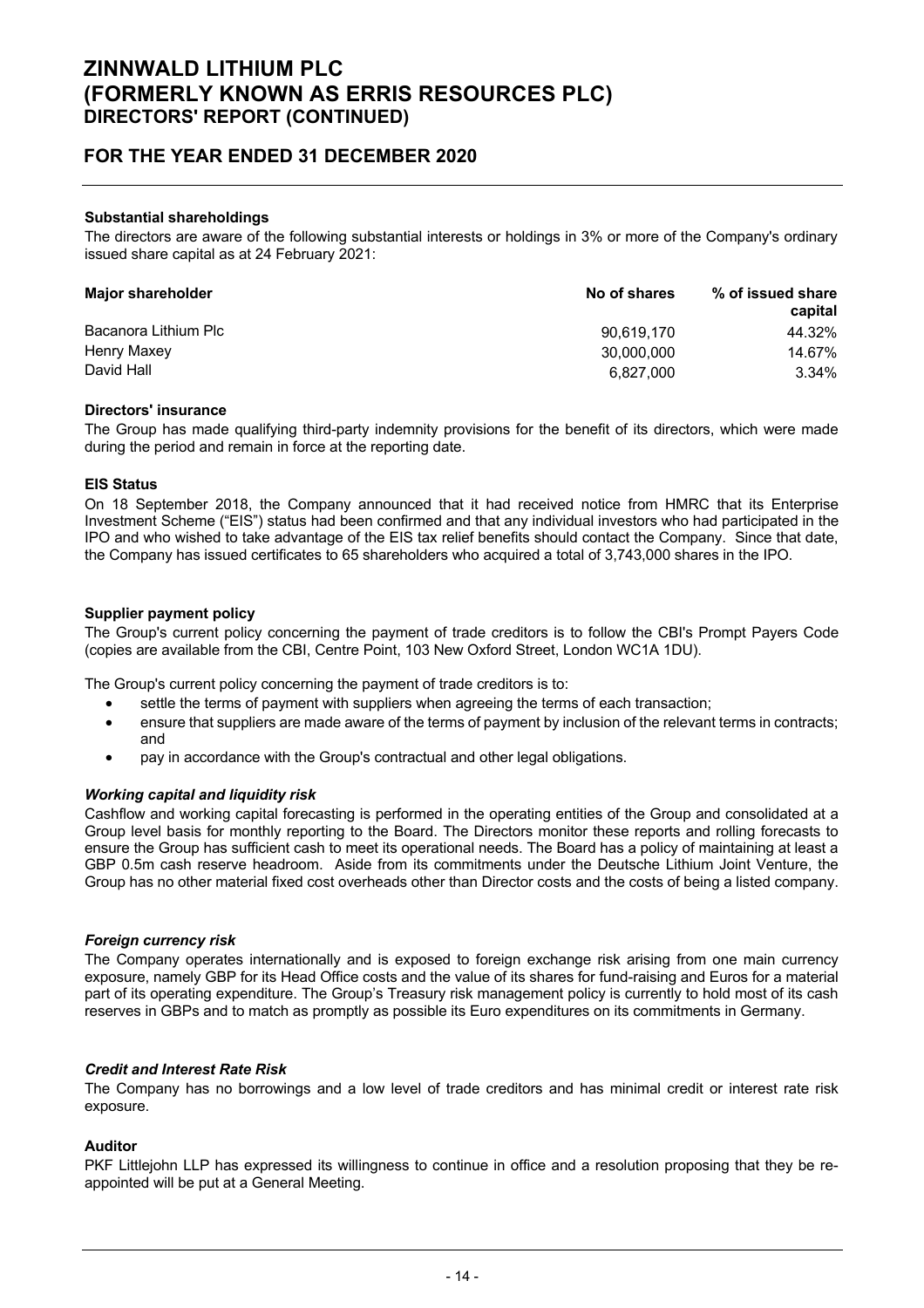### **FOR THE YEAR ENDED 31 DECEMBER 2020**

#### **Statement of disclosure to auditor**

So far as each person who was a director at the date of approving this report is aware, there is no relevant audit information of which the auditor of the Company is unaware. Additionally, the directors individually have taken all the necessary steps that they ought to have taken as directors in order to make themselves aware of all relevant audit information and to establish that the auditor of the Company is aware of that information.

#### **Streamlined Energy and Carbon Reporting**

As per the Streamlined Energy and Carbon Reporting ("SECR") Regulations published in 2018 quoted companies and large unquoted companies that have consumed more than 40,000 kilowatt-hours (kWh) of energy in the reporting period must include energy and carbon information within their directors' report. Zinnwald Lithium Plc and the Group do not qualify as a quoted company or a large unquoted company and therefore are presently exempt from the SECR reporting requirements. The Company intends to publish energy emissions data in line with the SECR regulations as the Zinnwald Lithium Project develops.

On behalf of the board

...../..*./*......................

**Jeremy Martin Director 25 February 2021**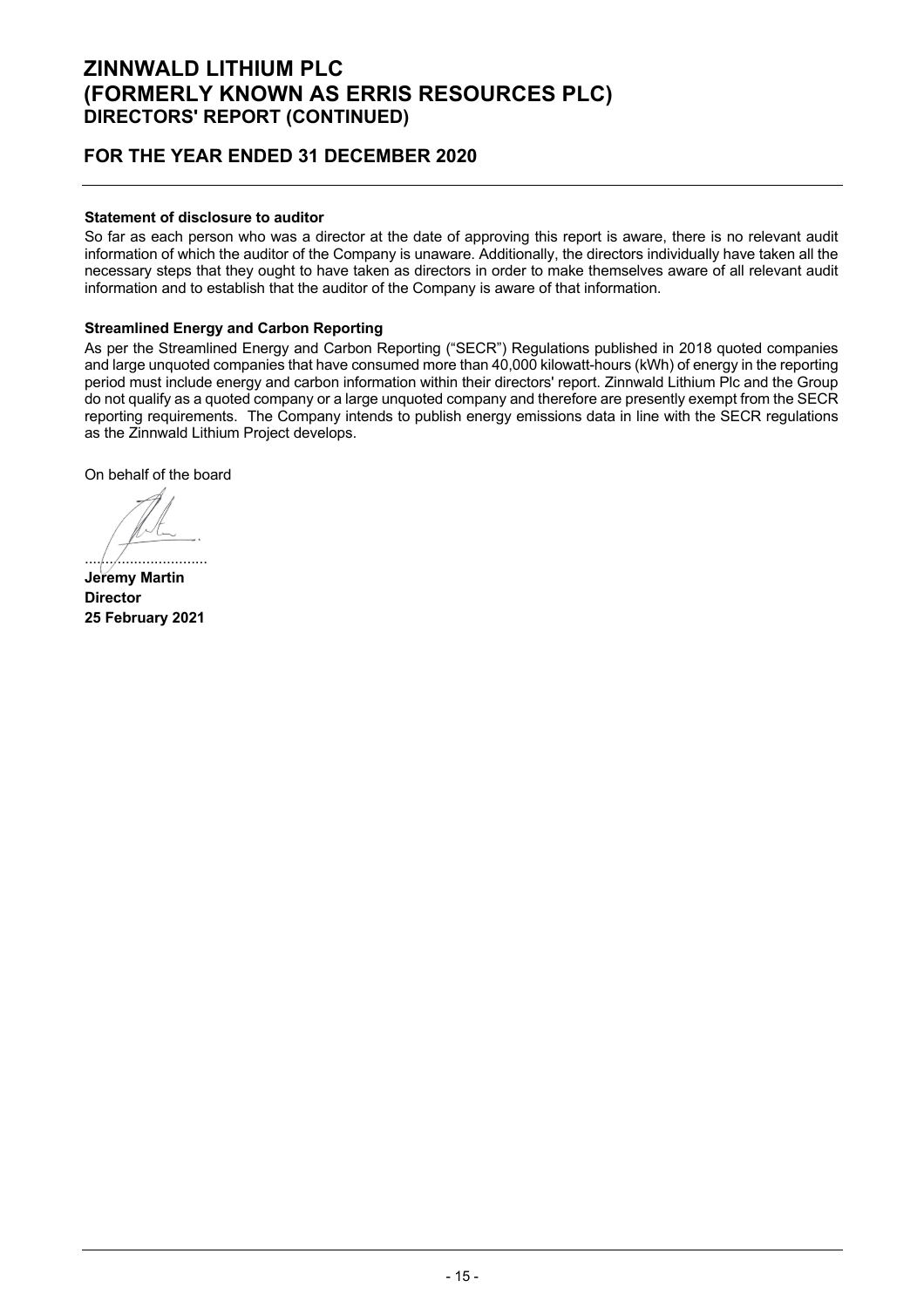### **FOR THE YEAR ENDED 31 DECEMBER 2020**

Zinnwald Lithium Plc (The "Company") adheres to the Quoted Company Alliance's ("QCA") Corporate Governance Code for Small and Mid-Size Quoted Companies (revised in April 2018) to meet the requirements of AIM Rule 26. The Company includes below the material disclosures required under these QCA guidelines. The Company also publishes a more detailed QCA Statement on its website, which is updated annually and last updated in October 2020. This statement includes more comprehensive disclosures considered to be more appropriate in that format.

#### **Board Composition**

As at 31 December 2020, the Board comprised two Executive Directors, a Non-Executive Chairman and two other Non-executive Directors. Details of the current Directors are set out within the List of Directors below. The Board will continue to review its structure in order to provide what it considers to be an appropriate balance of executive and non-executive experience and skills.

The Board considers the following Non-Executive Directors to be independent – Jeremy Martin and Graham Brown. Neither of these directors have been employees, have a significant business relationship or close family ties with related parties or represent significant shareholders. Whilst both of these directors have received options under the company's Share Option Scheme, these are non-material in nature and do not compromise their independence. Peter Secker is the appointee of Bacanora Lithium plc under the terms of the relationship agreement entered into as part of the acquisition process in October 2020. Under the terms of this agreement, Bacanora shall be entitled to appoint one director to the Company's Board, whilst it holds between 25% and 45% of the shares of the Company.

#### **Board Terms of Reference and Powers**

The Board sets the Company's strategic aims and ensures that necessary resources are in place in order for the Company to meet its objectives. All members of the Board take collective responsibility for the performance of the Company and all decisions are taken in the interests of the Company.

The Board has adopted a 'Charter' that sets out the role and responsibility of the Board and the manner in which it will exercise and discharge these duties. The role of the Board is to determine the strategic direction of the Company, regularly review the appropriateness of it and oversee its implementation. It is not the role of the Board to manage the Company itself but rather to monitor the management and performance of the business. It does this in the following areas:

- Board composition and organisation
- Strategy, financial and operational matters
- Financial expenditure
- Shareholder engagement and communications
- Governance and general sustainability (ESG) matters
- Designated positions of responsibility. The roles of management are covered in relation to their interaction with the Board rather than their day-to-day operational tasks.

The Non-Executive Directors have a particular responsibility to challenge constructively the strategy proposed by the Chairman and the Executive Directors; to scrutinise and challenge performance; to ensure appropriate remuneration and that succession planning arrangements are in place in relation to the Executive Directors and other senior members of the management team. The Executive Directors enjoy open access to the Non-Executive Directors with or without the Chairman being present.

#### **Director Commitments**

The Executive Directors, Anton du Plessis and Cherif Rifaat, were employed on new contracts as part of the October 2020 re-admission process and full details of these contracts are set out in the October 2020 Admission Document, which is published on the Company's website.

All Non-Executive Directors acknowledge in their letter of appointment that the nature of the role makes it impossible to be specific on maximum time commitment and that at certain times of increased activity, then preparation for and attendance at meetings will increase. All Directors are expected to attend all Board meetings (either in person or by phone), the AGM and committee meetings.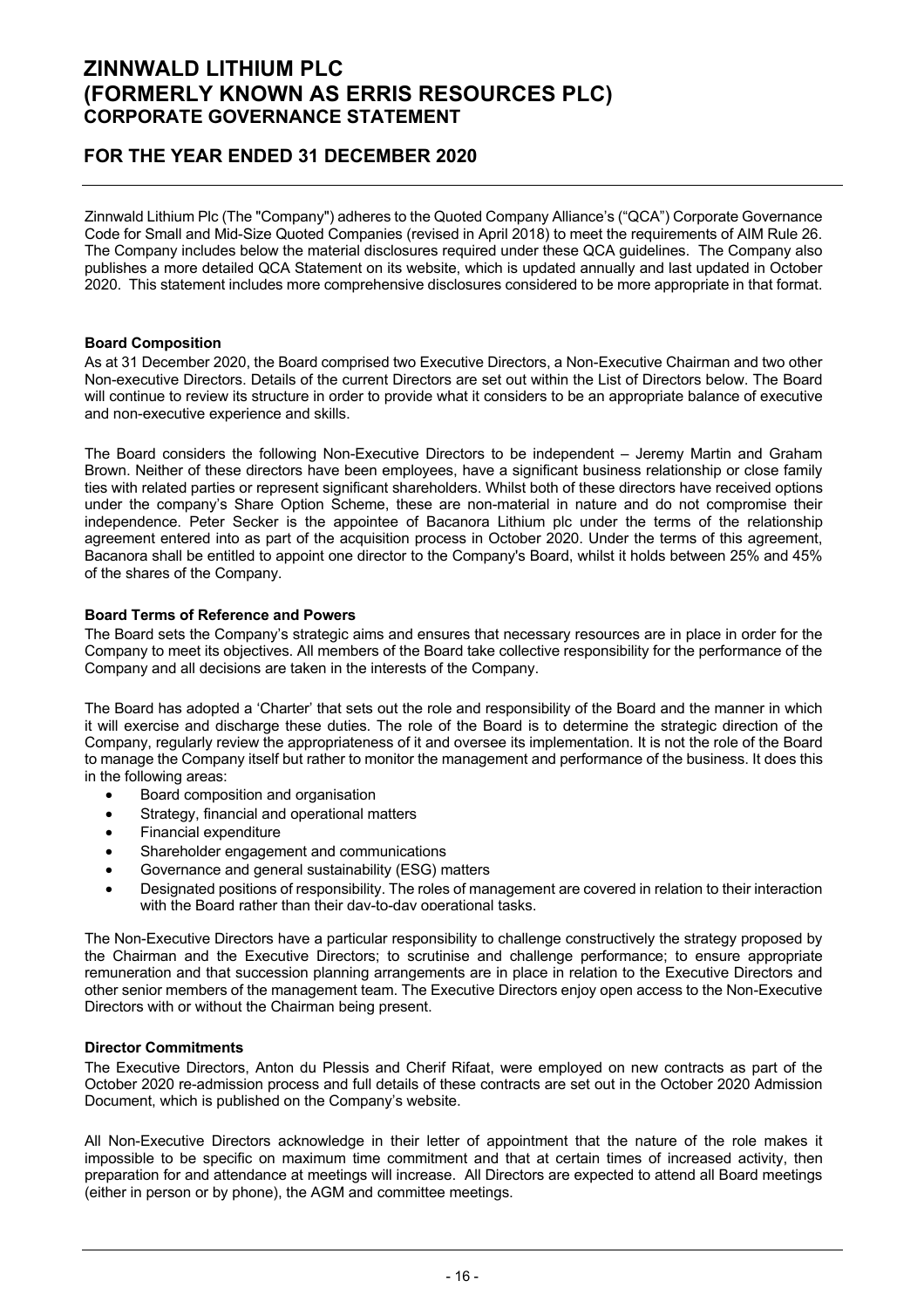### **FOR THE YEAR ENDED 31 DECEMBER 2020**

#### **Board Meetings**

The Board looks to meet in a formal manner on a quarterly basis, with additional meetings held as required to review the corporate and operational performance of the Group. Each Board Committee has compiled a schedule of work, to ensure that all areas for which the Board has responsibility are addressed and reviewed during the course of the year.

The Chairman, aided by the Company Secretary, is responsible for ensuring that the Directors receive accurate and timely information. The Company Secretary compiles the Board and Committee papers which are circulated to Directors well in advance of all meetings. The Company Secretary provides minutes of each meeting and every Director is aware of the right to have any concerns minuted.

A summary of Board meetings attended in the 12 months to 31 December 2020 is set out below:

|                         | 23 Jan | 2 Apr   | 14 Apr           | 29 Apr | 19 Aug | 9 Sep            | 7 Oct | 8 Dec |
|-------------------------|--------|---------|------------------|--------|--------|------------------|-------|-------|
| Jeremy Martin           |        | ✔       | √                |        |        |                  |       |       |
| <b>Cherif Rifaat</b>    |        | √       | ✓                |        |        |                  | √     |       |
| <b>Anton Du Plessis</b> |        | √       | √                |        |        | ✓                | √     |       |
| Graham Brown            |        | √       | $\boldsymbol{J}$ |        |        | $\boldsymbol{J}$ | √     | X     |
| Jeremy Taylor-Firth     |        | $\cdot$ | $\mathcal{L}$    |        | x      | $\mathcal{F}$    | n/a   | n/a   |
| Peter Secker            | n/a    | n/a     | n/a              | n/a    | n/a    | n/a              | n/a   |       |

#### **Board Committees**

The Board has delegated specific responsibilities to the Audit and Remuneration Committees, details of which are set out below. Each Committee has written terms of reference setting out its duties, authority and reporting responsibilities. It is intended that these will be kept under continuous review to ensure they remain appropriate and reflect any changes in legislation, regulation or best- practice.

There is currently no internal audit function, given the size of the Group, although the Audit Committee keeps this under annual review.

The Board considers that, at this stage in the Company's development, it is not necessary to establish either a formal nominations or corporate governance committee and that these processes shall be carried out by the Board. This decision will be kept under review by the Directors on an on-going basis.

#### **Audit Committee**

The Audit Committee's overall goal is to ensure that the Group adopts and follows a policy of proper and timely disclosure of material financial information and reviews all material matters affecting the risks and financial position of the Group.

The Committee is responsible for overseeing for the Company, major subsidiaries and the Group as a whole, in relation to the following matters:

- Financial reporting;
- Internal control and risk management systems;
- Internal audit function;
- External audit and the relationship with the external auditors; and
- Whistleblower and fraud programme

The Audit Committee meets at least twice a year and comprises independent non-executive Directors only, with the Chief Financial Officer in attendance and not a member. The external auditors may attend all meetings. The Audit Committee currently comprises Graham Brown as Chairman and Jeremy Martin.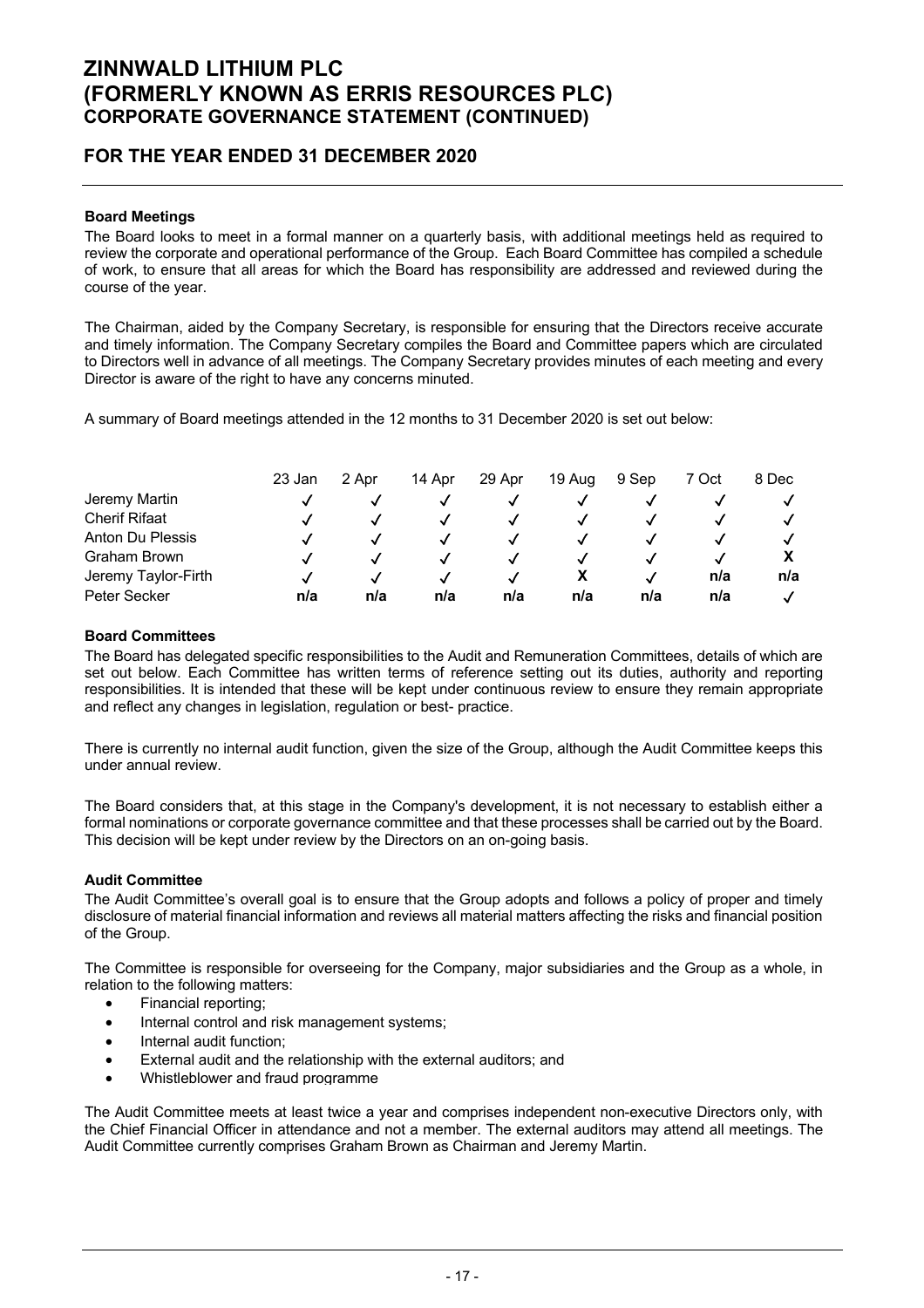### **FOR THE YEAR ENDED 31 DECEMBER 2020**

#### **Remuneration Committee**

The Remuneration Committee assumes general responsibility for assisting the Board in respect of remuneration policies and strategies for the Company and ensuring they are designed to support strategy and promote longterm sustainable success. It ensures that the Company offers competitive remuneration that is aligned to company purpose and values, and clearly linked to the successful delivery of the Group's long-term strategy, whilst remaining financially responsible. It also ensures formal and transparent procedure for developing policy on executive remuneration and determining director and senior management remuneration.

- Remuneration policies, including long and short-term incentives;
- Review of executive management performance and recommendations for incentive awards;
- Annual reporting of the Company's remuneration activities;
- Administration of the New Share Incentive Schemes:
- Company policies regarding pension and other benefits; and
- The engagement and independence of external remuneration advisers.

The Remuneration Committee meets as and when necessary. The Remuneration Committee is comprised exclusively of independent non-executive Directors and currently comprises Graham Brown and Jeremy Martin as Chairman. No Director is permitted to participate in discussions or decisions concerning his own remuneration.

#### **Board as a whole**

The skills and experience of the Board are set out in their biographical details below. The experience and knowledge of each of the Directors gives them the ability to constructively challenge strategy and to scrutinise performance. The Board believes it has a mix of technical skills (e.g., geologists), sector experience (exploration through to production with resources companies), public company experience and financial expertise to enable it to deliver on its strategy. Whilst there is not currently a balance of genders on the Board, the Company's directors look to appoint individuals with complementary skills and experience to fulfil the Company's strategy, regardless of gender.

The Board does not believe that any of the Directors have too many directorship roles at other listed companies and are hence at risk of "over-boarding" as defined by ISS voting guidelines but will continue to monitor this on an ongoing basis. The Board is satisfied that the Chairman and each of the non-executive Directors is able to devote sufficient time to the Group's business.

Jeremy Taylor-Firth resigned from the Board and Peter Secker was appointed to the Board during the period to 31 December 2020.

The directors keep their skillsets up to date by attending industry and qualification relevant seminars and training sessions.

#### **List of Directors in 2020**

#### *Jeremy Martin. Non-Executive Chairman*

Mr Martin was one of the original founders of the Company in 2012 and has performed both non-executive director and non-executive chairman roles. He has significant experience in companies involved in mining exploration. He has worked in South America, Central America and Europe, where he was responsible for grassroots regional metalliferous exploration programmes through to resources definition and mine development. Mr Martin has been involved in the formation of a number of publicly listed mineral resource companies. He is currently Chief Executive Officer of Horizonte Minerals Plc, which is at the post feasibility study stage of its nickel project in Brazil. Mr Martin holds a BSc (Hons), MSc, ACSM and MSEG.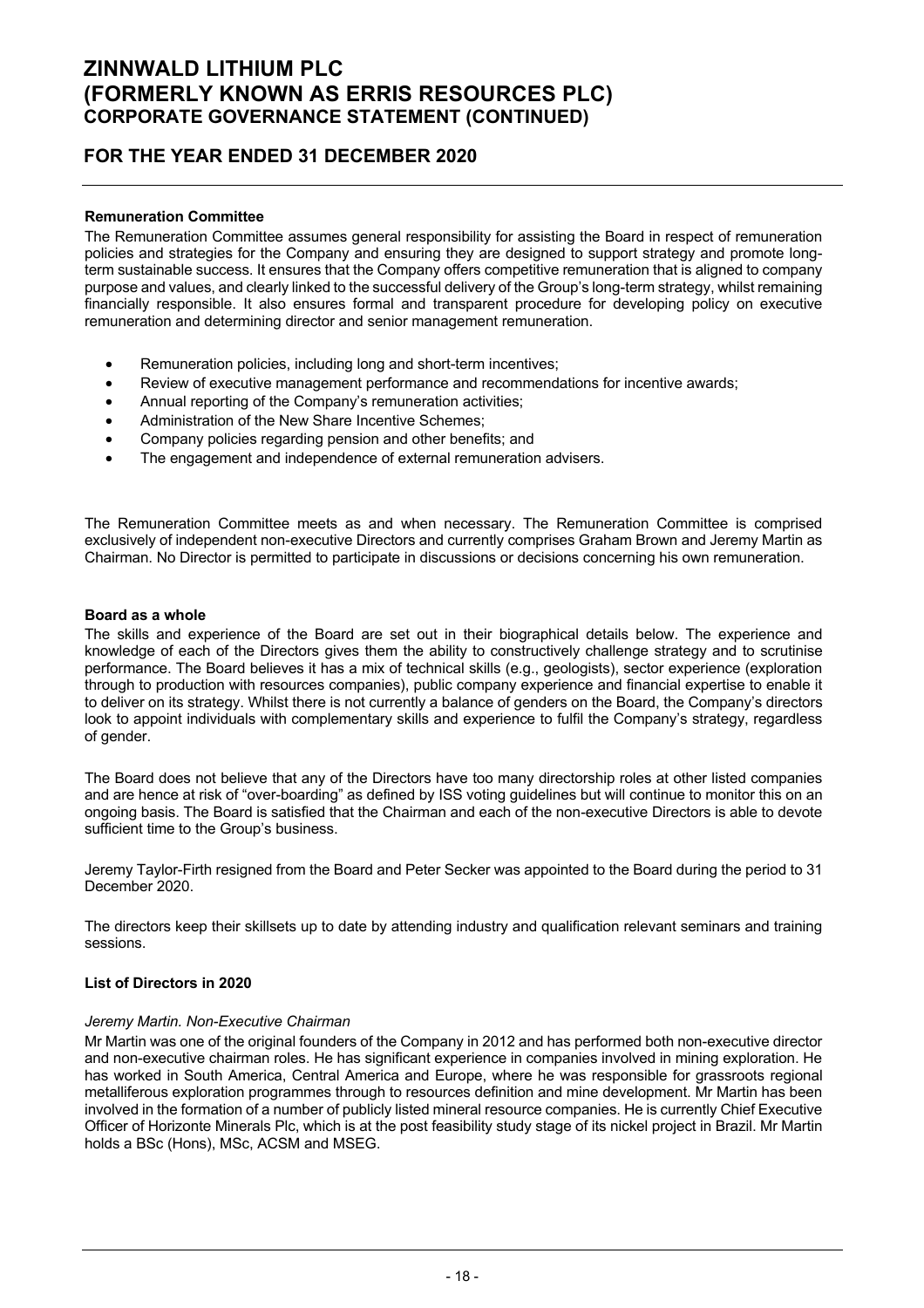### **FOR THE YEAR ENDED 31 DECEMBER 2020**

#### *Anton du Plessis. Chief Executive Officer*

Mr du Plessis joined the Company, originally as Chief Executive Officer, in October 2018. He has over 20 years' experience in the finance sector. During this time, he has held senior positions at several international investment banks including CIBC, Bank of America Merrill Lynch and Morgan Stanley with a focus on advising natural resources companies on the execution of strategic and financing transactions. He has worked on transactions across a range of commodities and for a number of leading global companies including AngloGold Ashanti, Rio Tinto, and BHP Billiton. Prior to embarking on his investment banking career, Mr du Plessis worked for the Anglo American group in a corporate finance and business development capacity.

#### *Cherif Rifaat. Chief Financial Officer*

Mr Rifaat has been Chief Financial Officer of the Company since 2017. He is a UK chartered accountant who has more than 20 years of venture capital, corporate finance, operational turnaround and investor relations experience since his qualification with KPMG. He has primarily worked with technology, mining and real estate companies, with an emphasis on those in a start-up, pre-IPO or restructuring phase. He has been a corporate and financial adviser to the lithium mining company, Bacanora, since it listed on AIM in 2014, and is currently its company secretary. Mr Rifaat has been a member of the ICAEW since 1998.

#### *Graham Brown. Non-Executive Director*

Mr Brown has served as a non-executive director of the Company since 2017. He has been a Fellow of the Society of Economic Geologists ("SEG") since 1999, participated in the Colombia Senior Executives programme in 2004 and the Duke Business Leaders programme in 2007. He is a past councillor of the SEG and current British Geological Survey industry adviser and Natural History Museum honorary research fellow. In 2011, he was the corecipient of the PDAC Thayer Lindsley Award and from 2013 attained both Chartered Geologist and European Geologist professional status. Mr. Brown joined Amax as an exploration geologist in 1980 and worked on a variety of exploration and mining operations in the Circum-Pacific region. For almost a decade Mr. Brown worked as a consultant involved with the exploration and evaluation of a number of major discoveries in both Asia and Europe. In 1994, he joined Minorco as Chief Geologist. Subsequently, he became the Europe-Asia region's Vice President Exploration and following the Minorco-Anglo American plc merger in 1999, he served as Vice President Geology. In 2003 he was appointed Senior Vice President Exploration and managed geosciences, technical services, and R&D programs. In 2005 he was promoted to Head of Base Metals Exploration and in 2010 he took up the position of Group Head of Geosciences for the Anglo American Group. He is currently a senior adviser to Appian Capital, a prominent private equity fund focussed on mining. Mr Brown holds a BSc. from the University of Strathclyde, Glasgow.

#### *Peter Secker. Non-Executive Director (appointed 29 October 2020)*

Mr Secker is Chief Executive of Bacanora. He is a mining engineer with over 35 years' experience in the resources industry. During his career, he has built and operated a number of mines and metallurgical processing facilities in Africa, Australia, China and Canada. His operating and project experience spans a number of commodities, including titanium, copper, iron ore, gold and lithium. For the past 15 years, Mr Secker has been Chief Executive of a number of publicly listed companies in Canada, the UK and Australia.

#### *Jeremy Taylor-Firth. Non-Executive Director (resigned 30 September 2020)*

Mr Taylor-Firth has worked in investment management since 1996. He initially worked at Matheson Securities, which was acquired by Prudential-Bache Ltd and subsequently renamed Dryden Wealth Management. In June 2006, he joined Singer & Friedlander Investment Management as an Investment Director. This business was then acquired by Williams de Broe where he worked until October 2010. Jeremy is currently an Investment Manager with Hanson Investment Management, where he has worked for the last six years. Jeremy holds CISI Level 6 PCIAM.

#### **Board Advice during the year**

During the year, the Board did not commission any external advice for its own matters.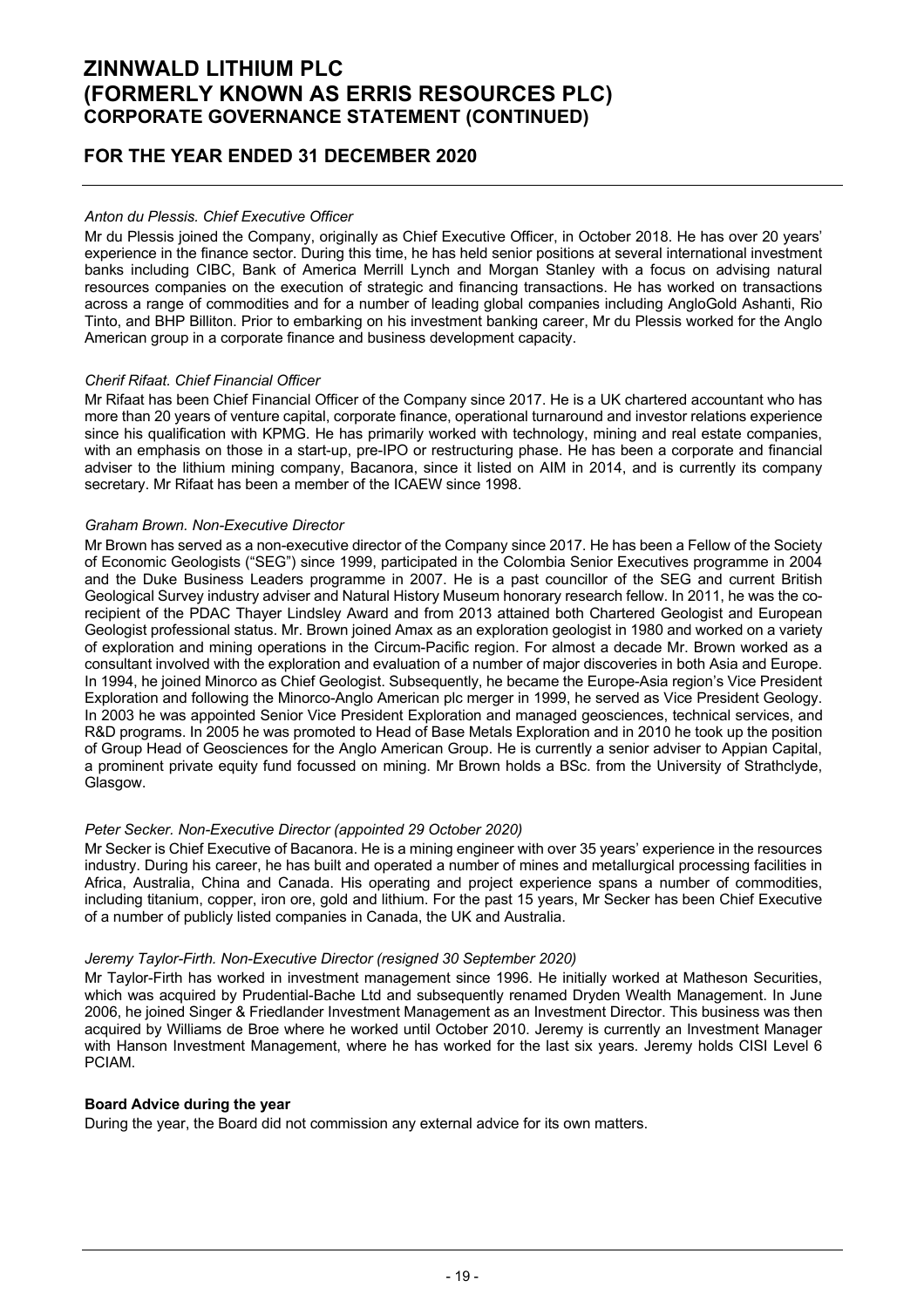### **FOR THE YEAR ENDED 31 DECEMBER 2020**

#### **Internal Advisory roles**

*Senior Independent Director*

Due to the size of the company, the Board does not feel it necessary to appoint a Senior Independent Director.

#### **Company Secretary**

The CFO undertakes the joint role of company secretary, as the Board does not feel the size of the company warrants an independent person.

#### **Annual Board appraisal**

In accordance with current best practice and the Code, the Board conducts an annual formal evaluation of its performance and effectiveness and that of each Director and its Committees. This is conducted during the year by way of interviews with the Chairman. In addition, the Non-Executive Directors will meet, informally, without the Chairman present and evaluate his performance. The Board currently considers that the use of external consultants to facilitate the Board evaluation process is unlikely to be of significant benefit to the process, although the option of doing so is kept under review.

#### **Ongoing Board Development**

The Executive Directors are subject to the Company's annual review process through which their performance against predetermined objectives is reviewed, as part of the new incentive scheme review, as well as their personal and professional development needs considered.

Non-executive Directors are encouraged to raise any personal development or training needs with the Chairman or through the Board evaluation process.

The Company Secretary ensures that all Directors are kept abreast of changes in relevant legislation and regulations, with the assistance of the Company's advisers where appropriate.

#### **Succession Planning**

The Board has a minuted emergency succession plan for the Senior Management Team. On an ongoing basis, board members maintain a watching brief to identify relevant internal and external candidates who may be suitable additions to or backup for current board members.

#### **Audit Committee Report**

During 2020, the Audit Committee's agenda has continued to be built around the usual key recommendations to the Board being the Annual Budget, Review and Approval of the Audited Annual Financial Statements and the review of the half year results. As well as the reporting requirements, the Audit Committee has also paid close attention to the cash flow requirements of the Group to ensure that the Company maintains a tight control on expenditure and remains well financed.

The Audit Committee is responsible for assuring accountability and effective corporate governance over the Company's financial reporting, including the adequacy of related disclosures, the internal financial control environment and the processes in place to monitor this.

In respect of financial reporting activities, the Audit Committee reviews and recommends to the Board for its approval all half-year and full-year financial results announcements. In considering the financial results contained in the 2020 Annual Report and Financial Statements, the Audit Committee reviewed the significant issues and judgements made by management in determining those results. A key element of the work going forward will be the continued development of the control of risk within the business.

**Graham Brown Audit Committee Chairman 25 February 2021**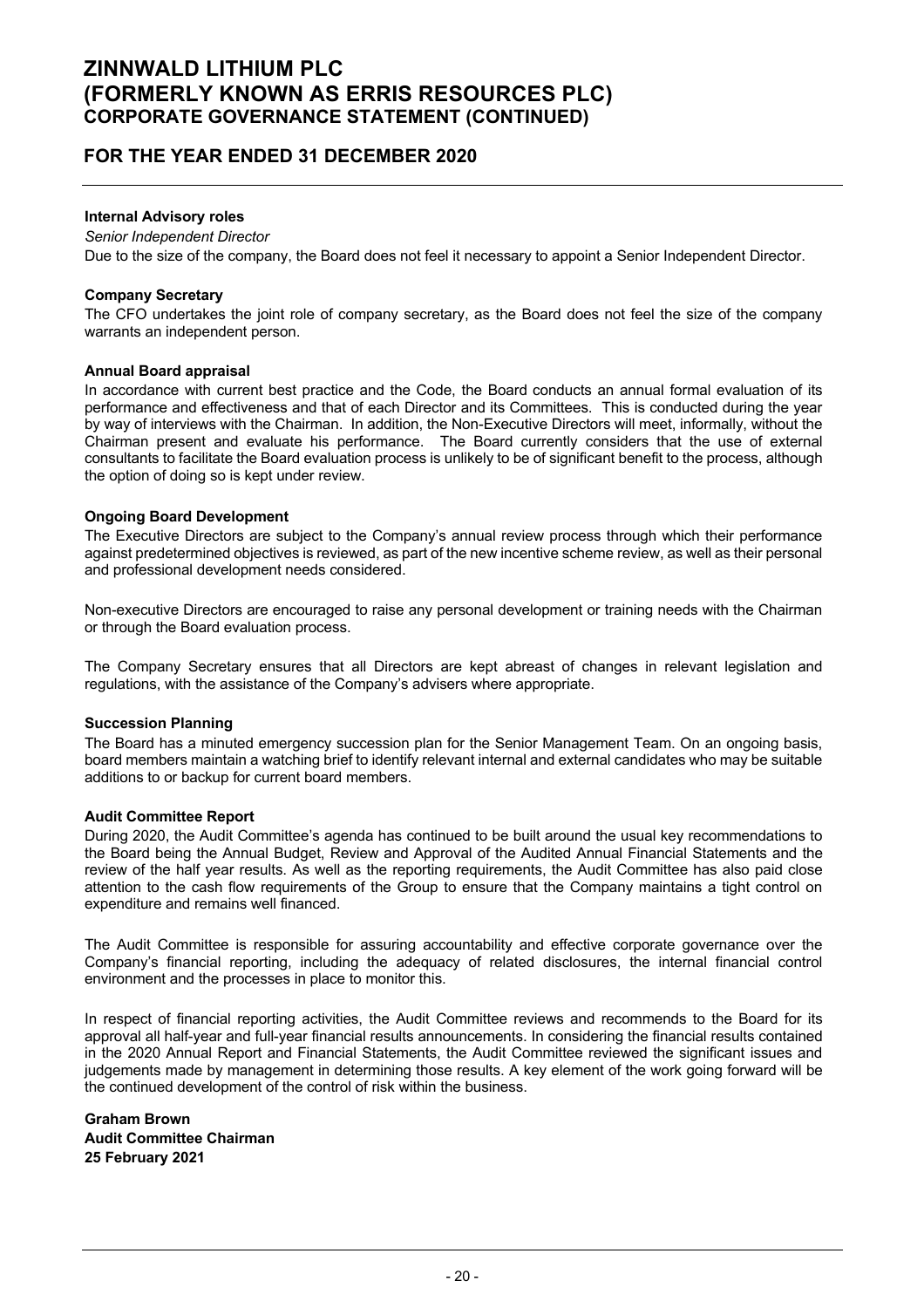### **FOR THE YEAR ENDED 31 DECEMBER 2020**

#### **Remuneration Committee report**

For details of Directors' emoluments, please refer to note 34 of the Consolidated Financial Statements. As part of the Acquisition and Re-Admission process, the Remuneration Committee met to consider and recommended changes to the levels of Executive and Director remuneration. The new contracts were detailed in full in the Admission Document. Furthermore, the Committee recommended the introduction of new incentive schemes linked to future performance. These new schemes were approved by shareholders at the General Meeting in October 2020.

The purpose of the Schemes is to assist the Company in attracting and retaining individuals with experience and exceptional skill, to allow selected executives, key employees and directors of the Company to participate in the long-term success of the Company and to promote a greater alignment of interests between the participants designated under the Schemes and the Shareholders. The terms of these new schemes were detailed in full in the Admission Document, but the key terms are as follows:

Short-Term Restricted Stock Unit ("RSU") Scheme:

- Awards granted under the RSU Scheme will be subject to annual performance criteria set by the Remuneration Committee each financial year, relating to each eligible employee's performance against personal, financial, strategic and 'Environmental, Social, and Corporate Governance' ("ESG") metrics.
- Any awards will be based on a percentage of base salary as recommended by the Remuneration Committee at the start of each performance period, being 60% for the initial period. The number of RSUs issued will be based on the share price of the Company on expiry of the RSU Initial Performance Period. Any RSUs issued will be subject to a further 2-year vesting period.
- Each eligible person will be set a (i) minimum performance threshold which must be satisfied in order to trigger any issuance of RSUs to them ("Threshold"). In addition, a base target ("Target") and maximum amount ("Maximum") will also be set.
- The first performance period will run with an effective date from 1 October 2020 until 31 December 2021, with subsequent performance periods running annually from 1 January 2022 onwards.

Long-Term Performance Share Unit ("PSU") Scheme:

- Awards granted under the PSU Scheme will be subject to three-year performance criteria set by the Remuneration Committee each financial year, relating to objective corporate metrics as follows:
- 'Relative Total Shareholder Return ("RTSR")' against the peer group; and
- a significant corporate strategic goal set by the Company. During the PSU initial performance period, this goal shall be the Company gaining control of 100 per cent. of Deutsche Lithium.
- The Company will calculate any awards under the PSU Scheme based on a percentage of base salary as recommended by the Remuneration Committee at the start of each performance period and the share price at the start of the period. For the initial performance period this shall be 100% and the RTO Price of 5p per share. Any PSUs issued will be subject to a further 2-year vesting period.
- Performance criteria shall be assessed 50:50 between these two corporate metrics. The assessment relating to RTSR shall be calculated as Maximum being in the top quartile, Target being in the top half and Threshold being in the third quartile. The assessment relating to the corporate goal shall generally be binary Yes or No, but with the Board or Remuneration Committee having sole discretion to assess partial achievement.
- The first performance period will be with an effective date from 1 October 2020 to 31 December 2023 with subsequent three-year performance periods starting from 1 January 2022.

#### Peer Group

The peer group for the 'Relative Total Shareholder Return' metric comprises all of the listed lithium companies that meet the criteria of most or all of being European focussed or listed, pre-production and either hard or soft rock in nature. These peer group companies are Bacanora Lithium Plc (AIM:BCN), European Metals Holdings (AIM: EMH), Savannah Resources (AIM:SAV), Kodal Minerals (AIM:KOD), Infinity Lithium (ASX:INF), Vulcan Energy Resources (ASX:VUL), European Lithium (ASX:EUR), and Critical Elements (TSX:CRE).

#### **Jeremy Martin Remuneration Committee Chairman 25 February 2021**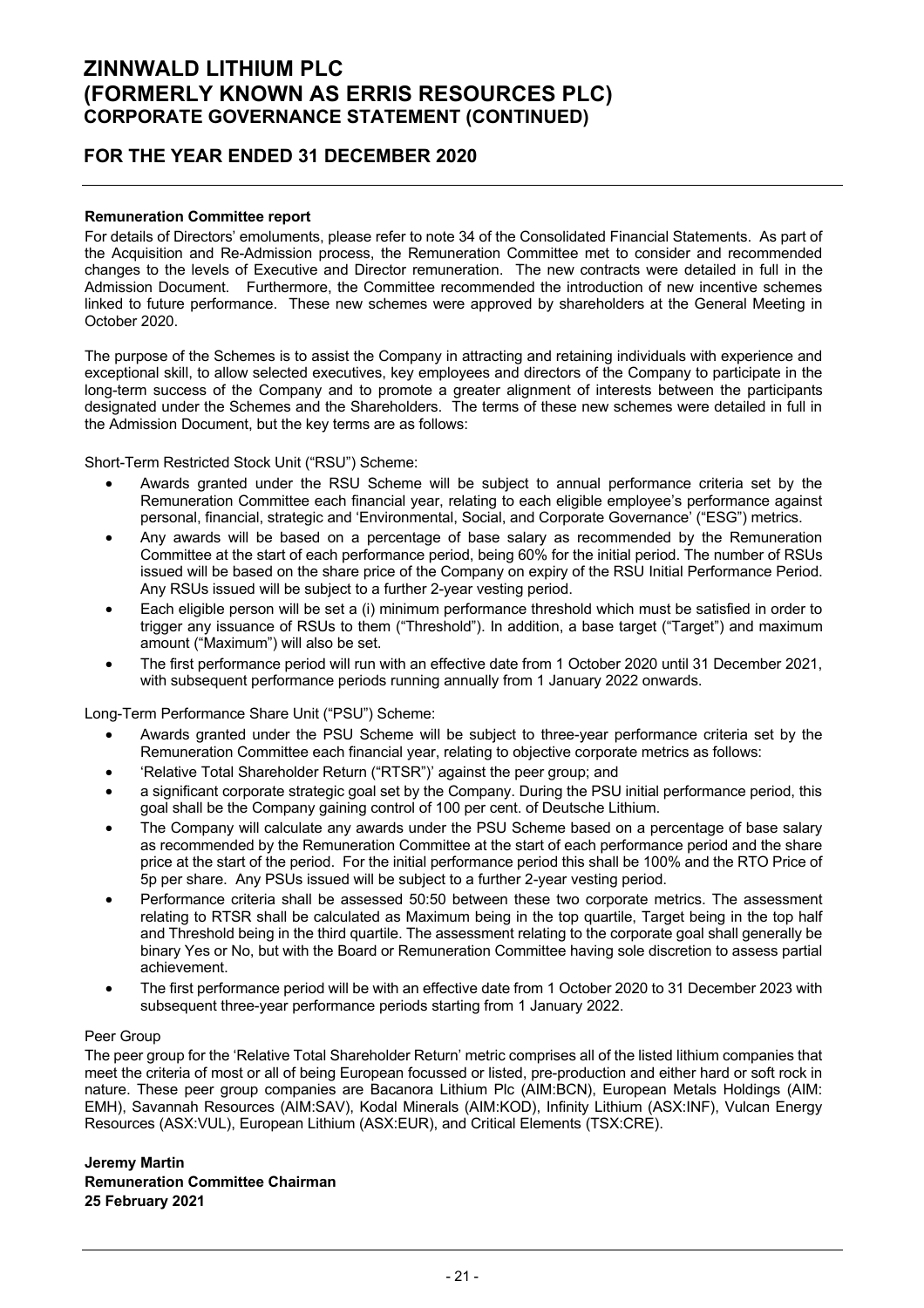### **FOR THE YEAR ENDED 31 DECEMBER 2020**

#### **Engagement with all shareholders**

The Board attaches great importance to providing shareholders with clear and transparent information on the Group's activities, strategy and financial position. General communication with shareholders is co-ordinated by the Chairman, CEO and CFO.

The Company publishes on its website the following information, which the Board believes plays an important part in presenting all shareholders with an assessment of the Group's position and prospects:

- The Company's latest Investor presentation
- The Company's most up to date technical reports on each of its projects;
- Annual and Half-Yearly Financial Statements;
- All company press releases issued under the RNS service;
- Notice of any General Meetings will be posted on the website as well as announced via RNS;
- Details on the results of all resolutions put to a vote at the most recent AGM;
- Contact details including a dedicated email address (info@zinnwaldlithium.com) through which investors can contact the Company; and
- The results of voting on all resolutions in future general meetings will be posted to the Group's website, including any actions to be taken as a result of resolutions for which votes against have been received from at least 20 per cent. of independent shareholders'

The Company's Annual General Meeting (AGM) will generally be held in London in June following the publication of its annual results and all shareholders are ordinarily invited to attend. In 2020, due to the COVID-19 pandemic, the AGM was unfortunately closed to external shareholders.

#### **Institutional Investors**

In general, the Board maintains a regular dialogue with its institutional investors, providing them with such information on the Company's progress as is permitted within the guidelines of the AIM rules, MAR and requirements of the relevant legislation. The Company typically holds meetings with institutional investors and other large shareholders following the release of interim and financial results.

#### **Private Investors**

The Company is committed to engaging with all shareholders and not just institutional shareholders. As the Company is too small to have a dedicated investor relations department, the Chief Executive Officer is responsible for reviewing all communications received from shareholders and determining the most appropriate response. The Chief Executive Officer works in conjunction with the Company's public relations advisers to facilitate engagement with its shareholders

#### **Board review**

The Board as a whole is kept informed of the views and concerns of major shareholders by briefings from the CEO, Chairman and the Company's Broker.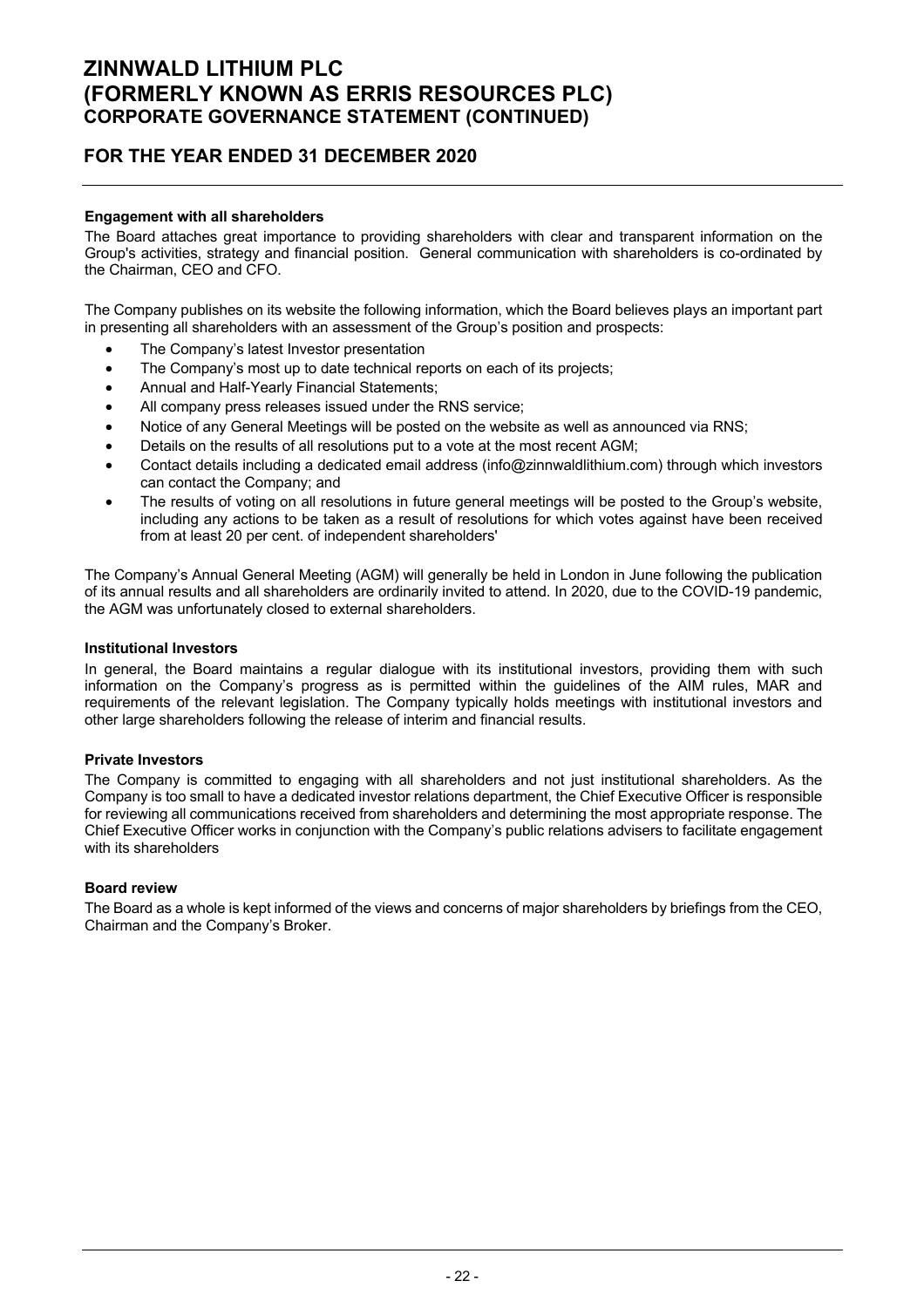### **TO THE MEMBERS OF ZINNWALD LITHIUM PLC**

#### **Opinion**

We have audited the financial statements of Zinnwald Lithium Plc (the 'parent company') and its subsidiaries (the 'group') for the year ended 31 December 2020 which comprise the Group Statement of Comprehensive Income, the Group and Company Statements of Financial Position, the Group and Company Statements of Changes in Equity, the Group and Company Statements of Cash Flows and notes to the financial statements, including significant accounting policies. The financial reporting framework that has been applied in their preparation is applicable law and international accounting standards in conformity with the requirements of the Companies Act 2006 and as regards the parent company financial statements, as applied in accordance with the provisions of the Companies Act 2006.

In our opinion:

- the financial statements give a true and fair view of the state of the group's and the parent company's affairs as at 31 December 2020 and of the group's and parent company's loss for the year then ended;
- the group financial statements have been properly prepared in accordance with international accounting standards in conformity with the requirements of the Companies Act 2006;
- the parent company financial statements have been properly prepared in accordance with IFRSs as adopted by the European Union and as applied in accordance with the provisions of the Companies Act 2006; and
- the financial statements have been prepared in accordance with the requirements of the Companies Act 2006.

#### **Basis for opinion**

We conducted our audit in accordance with International Standards on Auditing (UK) (ISAs (UK)) and applicable law. Our responsibilities under those standards are further described in the Auditor's responsibilities for the audit of the financial statements section of our report. We are independent of the group and parent company in accordance with the ethical requirements that are relevant to our audit of the financial statements in the UK, including the FRC's Ethical Standard, as applied to listed entities, and we have fulfilled our other ethical responsibilities in accordance with these requirements. We believe that the audit evidence we have obtained is sufficient and appropriate to provide a basis for our opinion.

#### **Conclusions relating to going concern**

In auditing the financial statements, we have concluded that the director's use of the going concern basis of accounting in the preparation of the financial statements is appropriate. Our evaluation of the directors' assessment of the group's and parent company's ability to continue to adopt the going concern basis of accounting included an evaluation of management's assessment and a review of management's budget and cash flow forecasts prepared up to 31 December 2022. This included an analysis of qualitative and quantitative aspects within management's assessments.

Based on the work we have performed, we have not identified any material uncertainties relating to events or conditions that, individually or collectively, may cast significant doubt on the group's or parent company's ability to continue as a going concern for a period of at least twelve months from when the financial statements are authorised for issue.

Our responsibilities and the responsibilities of the directors with respect to going concern are described in the relevant sections of this report.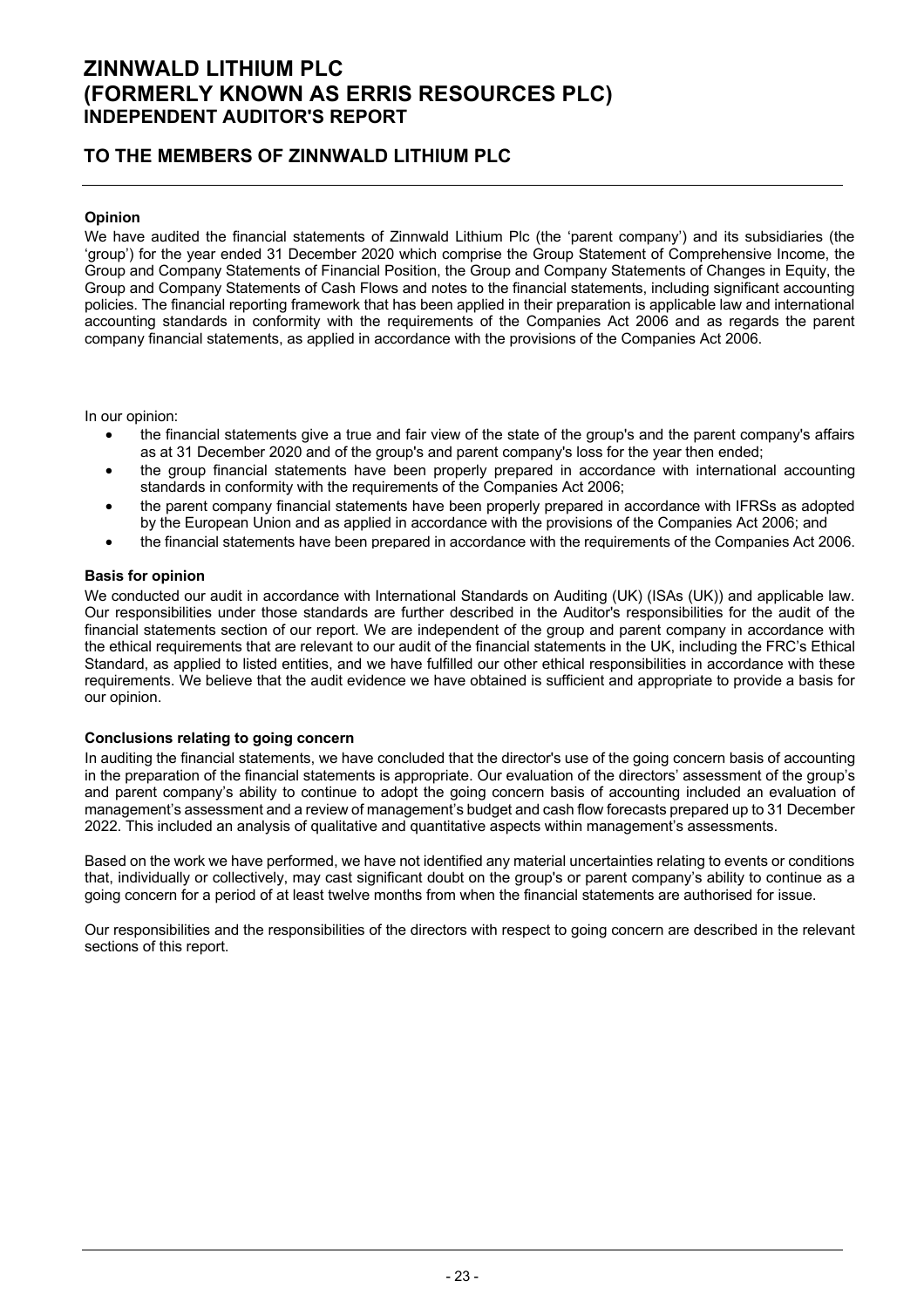### **TO THE MEMBERS OF ZINNWALD LITHIUM PLC**

#### **Our application of materiality**

The scope of our audit was influenced by our application of materiality. The quantitative and qualitative thresholds for materiality determine the scope of our audit and the nature, timing and extent of our audit procedures. Group and parent company materiality was €220,000 (2019: €70,000) and €195,000 (2019: €44,000) respectively, based on 2% of gross assets for the group and 10% of loss before tax for the period for the parent company. The increase from the prior period reflects the investment in the Deutsche Lithium project for the group and the RTO transaction costs incurred by the parent company. From a group perspective the key benchmark is gross assets, given that current and potential investors will be most interested in the recoverability of the exploration and evaluation assets and the investment in joint venture. From a parent company perspective, the key benchmark is the loss for the year when demonstrating effective working capital and cost management.

Component materiality for all entities within the group was set lower than our overall group materiality and ranged from €32,500 to €46,000. Performance materiality for the group, and all significant components, was set at 60% of overall materiality.

We agreed with the audit committee that we would report all audit differences identified during the course of our audit in excess of €11,000 (2019: €3,500). There were no misstatements identified during the course of our audit that were individually, or in aggregate, considered to be material.

#### **Our approach to the audit**

Our audit is risk based and is designed to focus our efforts on the areas at greatest risk of material misstatement, aspects subject to significant management judgement as well as greatest complexity, risk and size.

In designing our audit, we determined materiality and assessed the risk of material misstatement in the financial statements. The recoverability of intangible assets and investment in joint venture and the valuation of share-based payments were assessed as areas which involved significant accounting estimates and judgements by management. We also addressed the risk of management override of internal controls, including evaluating whether there was evidence of bias by the directors that represented a risk of material misstatement due to fraud. All significant and / or material components were audited directly without the use of component auditors.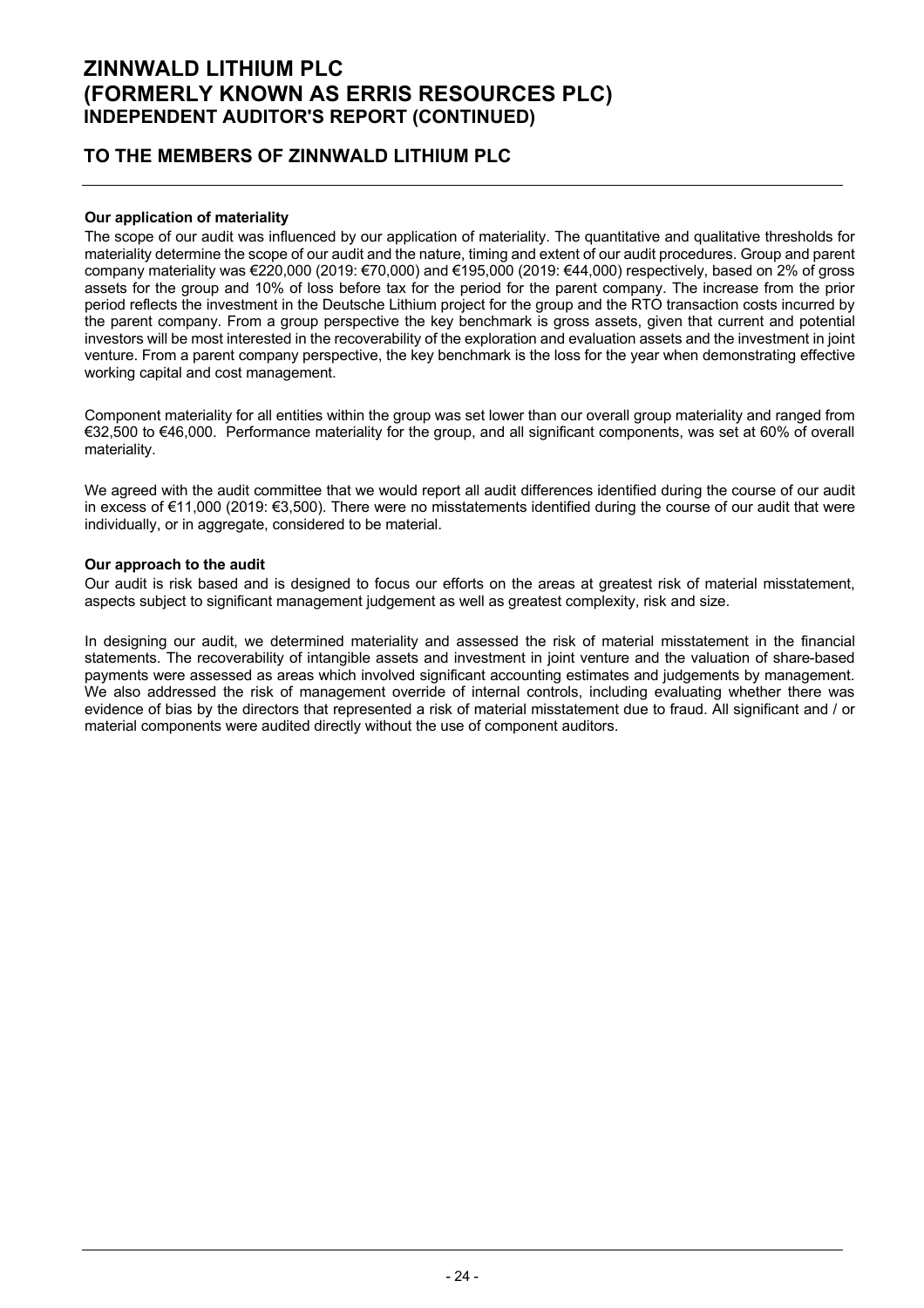### **TO THE MEMBERS OF ZINNWALD LITHIUM PLC**

#### **Key audit matters**

Key audit matters are those matters that, in our professional judgment, were of most significance in our audit of the financial statements of the current period and include the most significant assessed risks of material misstatement (whether or not due to fraud) we identified, including those which had the greatest effect on: the overall audit strategy, the allocation of resources in the audit; and directing the efforts of the engagement team. These matters were addressed in the context of our audit of the financial statements as a whole, and in forming our opinion thereon, and we do not provide a separate opinion on these matters.

### **Key Audit Matters How our scope addressed this matter**

#### *Valuation and recoverability of intangible assets (refer note 14)*

There is a risk that intangible fixed assets may be Our work in this area included: materially misstated due to expenditure being incorrectly capitalised in the year (for example, not in accordance with IFRS 6), or due to the carrying value of the intangible assets exceeding their recoverable amount.

The former joint venture partner Centerra Gold elected to terminate the Strategic Alliance with the group in December 2019. In addition, the group has elected to seek a joint venture partner on its Ireland project, and does not intend to progress its exploration activities in Sweden, indicating potential impairment.

With the exception of the newly acquired joint venture lithium project, all of the Group's exploration projects are at an early stage of development therefore independently prepared resource estimates are not available to enable value in use calculations. The group is therefore reliant on the consideration of impairment indicators per IFRS 6 which requires estimation and judgement.

Management has outlined their key judgements and sources of estimation uncertainty in note 2 of the financial statements.

#### *Accounting for the acquisition of 50% joint venture in Deutsche Lithium GmbH (refer note 16)*

During the year, the Group purchased Bacanora Lithium plc's 50% share in a lithium project held by Deutsche Lithium Gmbh. There is a risk that the transaction has not been appropriately accounted for and disclosed in accordance with IAS 28 'Investments in associates and joint ventures', together with the sale and purchase agreement and the subsequent joint venture agreement.

Management has set out their analysis of the accounting for the investment in note 1.1, 1.2 and note 2, which outlines their judgements and key areas of estimation uncertainty.

- Agreeing additions during the year to invoice/supporting documentation; ensuring that the expenditure is eligible to be capitalised in accordance with IFRS 6;
- Assessing management's impairment review, taking into account both internal and external indicators and impairment indicators per IFRS 6;
- Verifying title to project licenses and compliance with the terms therein:
- Assessing progress on the exploration projects during the year; and
- Ensuring licenses are still valid and that any performance conditions / minimum expenditure requirements were met during the year. We consider that management's estimation and judgement in this area was reasonable, and no additional impairment is required in addition to that currently recognised.

Our work in this area included:

- Reviewing the terms within the share purchase and joint venture agreements;
- Undertaking audit testing on the acquisition date net asset position of Deutsche Lithium Gmbh, together with the year-end position. Recalculating the group's share of the joint venture's loss post acquisition;
- Assessing the recoverability of the equity accounted joint venture by reference to the underlying lithium project;
- Reviewing management's year end impairment review and agreeing inputs to supporting documentation; and
- Assessing any material differences between German GAAP and EU endorsed IFRSs.

We are satisfied that management has correctly accounted for the joint venture.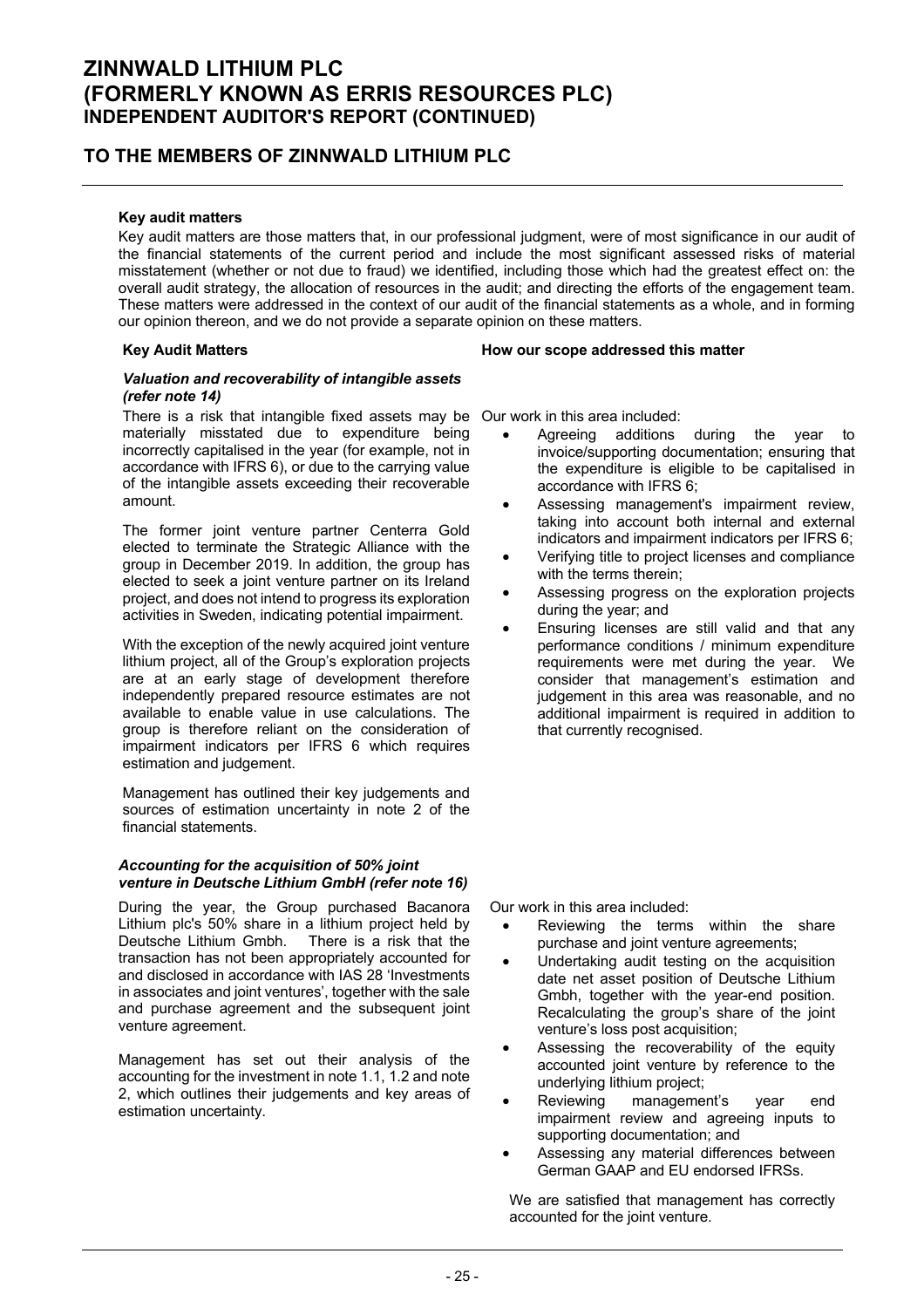### **TO THE MEMBERS OF ZINNWALD LITHIUM PLC**

#### **Other information**

The other information comprises the information included in the annual report, other than the financial statements and our auditor's report thereon. The directors are responsible for the other information contained within the annual report. Our opinion on the group and parent company financial statements does not cover the other information and, except to the extent otherwise explicitly stated in our report, we do not express any form of assurance conclusion thereon.

Our responsibility is to read the other information and, in doing so, consider whether the other information is materially inconsistent with the financial statements or our knowledge obtained in the course of the audit, or otherwise appears to be materially misstated. If we identify such material inconsistencies or apparent material misstatements, we are required to determine whether this gives rise to a material misstatement in the financial statements themselves. If, based on the work we have performed, we conclude that there is a material misstatement of this other information, we are required to report that fact.

We have nothing to report in this regard.

#### **Opinions on other matters prescribed by the Companies Act 2006**

In our opinion, based on the work undertaken in the course of the audit:

- the information given in the strategic report and the directors' report for the financial year for which the financial statements are prepared is consistent with the financial statements; and
- the strategic report and the directors' report have been prepared in accordance with applicable legal requirements.

#### **Matters on which we are required to report by exception**

In the light of the knowledge and understanding of the group and the parent company and their environment obtained in the course of the audit, we have not identified material misstatements in the strategic report and the directors' report.

We have nothing to report in respect of the following matters where the Companies Act 2006 requires us to report to you if, in our opinion:

- adequate accounting records have not been kept by the parent company, or returns adequate for our audit have not been received from branches not visited by us; or
- the parent company financial statements are not in agreement with the accounting records and returns; or
- certain disclosures of directors' remuneration specified by law are not made; or
- we have not received all the information and explanations we require for our audit.

#### **Responsibilities of directors**

As explained more fully in the Directors' responsibilities statement, the directors are responsible for the preparation of the group and parent company financial statements and for being satisfied that they give a true and fair view, and for such internal control as the directors determine is necessary to enable the preparation of financial statements that are free from material misstatement, whether due to fraud or error.

In preparing the group and parent company financial statements, the directors are responsible for assessing the group's and the parent company's ability to continue as a going concern, disclosing, as applicable, matters related to going concern and using the going concern basis of accounting unless the directors either intend to liquidate the group or the parent company or to cease operations, or have no realistic alternative but to do so.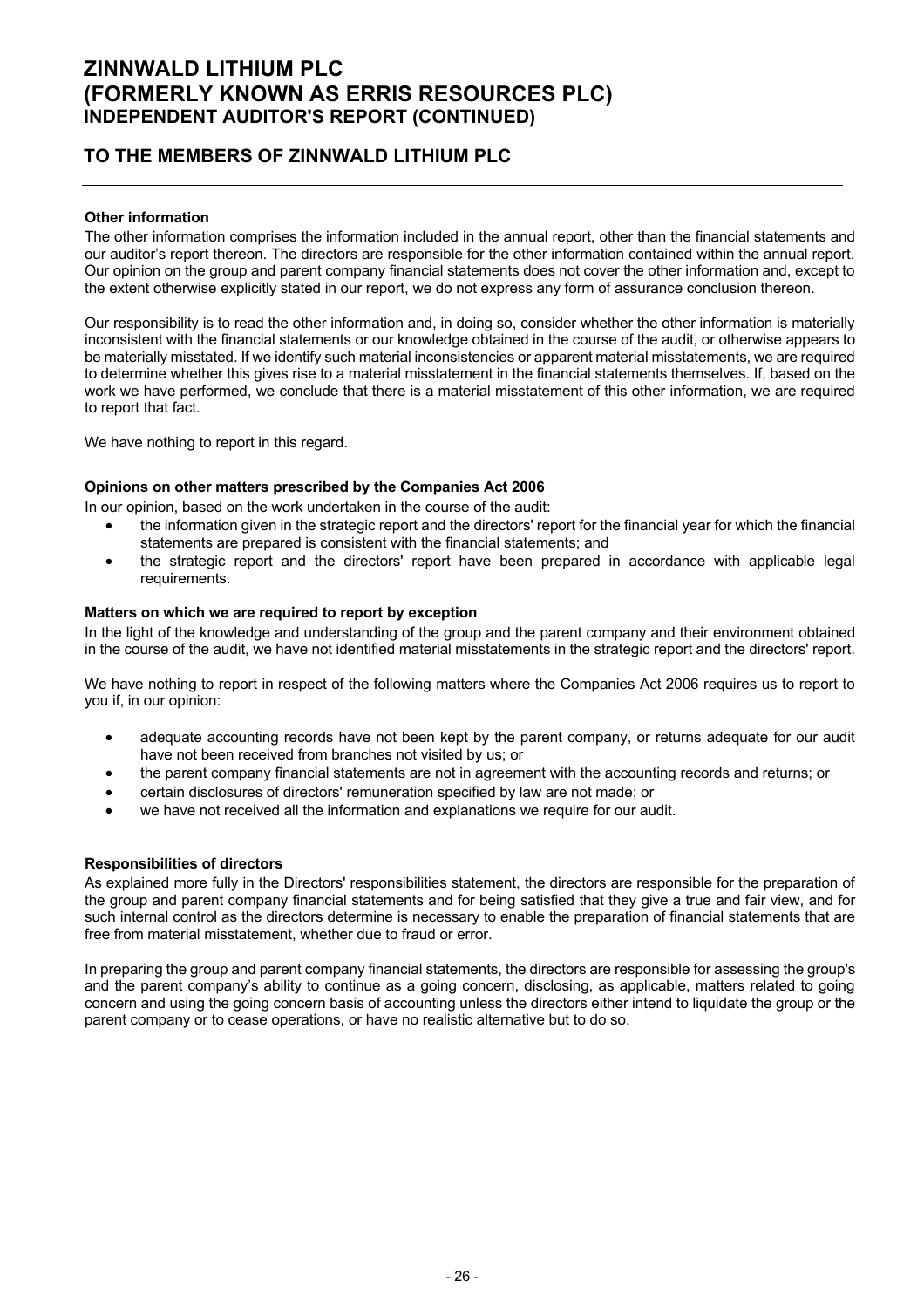### **TO THE MEMBERS OF ZINNWALD LITHIUM PLC**

#### **Auditor's responsibilities for the audit of the financial statements**

Our objectives are to obtain reasonable assurance about whether the financial statements as a whole are free from material misstatement, whether due to fraud or error, and to issue an auditor's report that includes our opinion. Reasonable assurance is a high level of assurance but is not a guarantee that an audit conducted in accordance with ISAs (UK) will always detect a material misstatement when it exists. Misstatements can arise from fraud or error and are considered material if, individually or in the aggregate, they could reasonably be expected to influence the economic decisions of users taken on the basis of these financial statements.

Irregularities, including fraud, are instances of non-compliance with laws and regulations. We design procedures in line with our responsibilities, outlined above, to detect material misstatements in respect of irregularities, including fraud. The extent to which our procedures are capable of detecting irregularities, including fraud is detailed below:

- We obtained an understanding of the group and parent company and the sector in which they operate to identify laws and regulations that could reasonably be expected to have a direct effect on the financial statements. We obtained our understanding in this regard through discussions with management, as well as the application of cumulative audit knowledge and experience of the sector.
- We determined the principal laws and regulations relevant to the group and parent company in this regard to be those arising from the Companies Act 2006, IFRS accounting standards, AIM regulations and the operating terms set out in the exploration licenses and joint venture agreement.
- We designed our audit procedures to ensure the audit team considered whether there were any indications of noncompliance by the group and parent company with those laws and regulations. These procedures included, but were not limited to specific enquiries of management, reviewing board minutes and any legal or regulatory compliance correspondence.
- We also identified the risks of material misstatement of the financial statements due to fraud at both the group and parent company level. We considered, in addition to the non-rebuttable presumption of a risk of fraud arising from management override of controls, whether key accounting estimates and judgements could include management bias. We addressed these risks by challenging the assumptions and judgements made by management when auditing significant accounting estimates.
- As in all of our audits, we addressed the risk of fraud arising from management override of controls by performing audit procedures which included, but were not limited to: the testing of journals and evaluating the business rationale of any significant transactions that are unusual or outside the normal course of business, as well as discussions with management where relevant.

Because of the inherent limitations of an audit, there is a risk that we will not detect all irregularities, including those leading to a material misstatement in the financial statements or non-compliance with regulation. This risk increases the more that compliance with a law or regulation is removed from the events and transactions reflected in the financial statements, as we will be less likely to become aware of instances of non-compliance. The risk is also greater regarding irregularities occurring due to fraud rather than error, as fraud involves intentional concealment, forgery, collusion, omission or misrepresentation.

A further description of our responsibilities for the audit of the financial statements is located on the Financial Reporting Council's website at: http://www.frc.org.uk/auditorsresponsibilities. This description forms part of our auditor's report.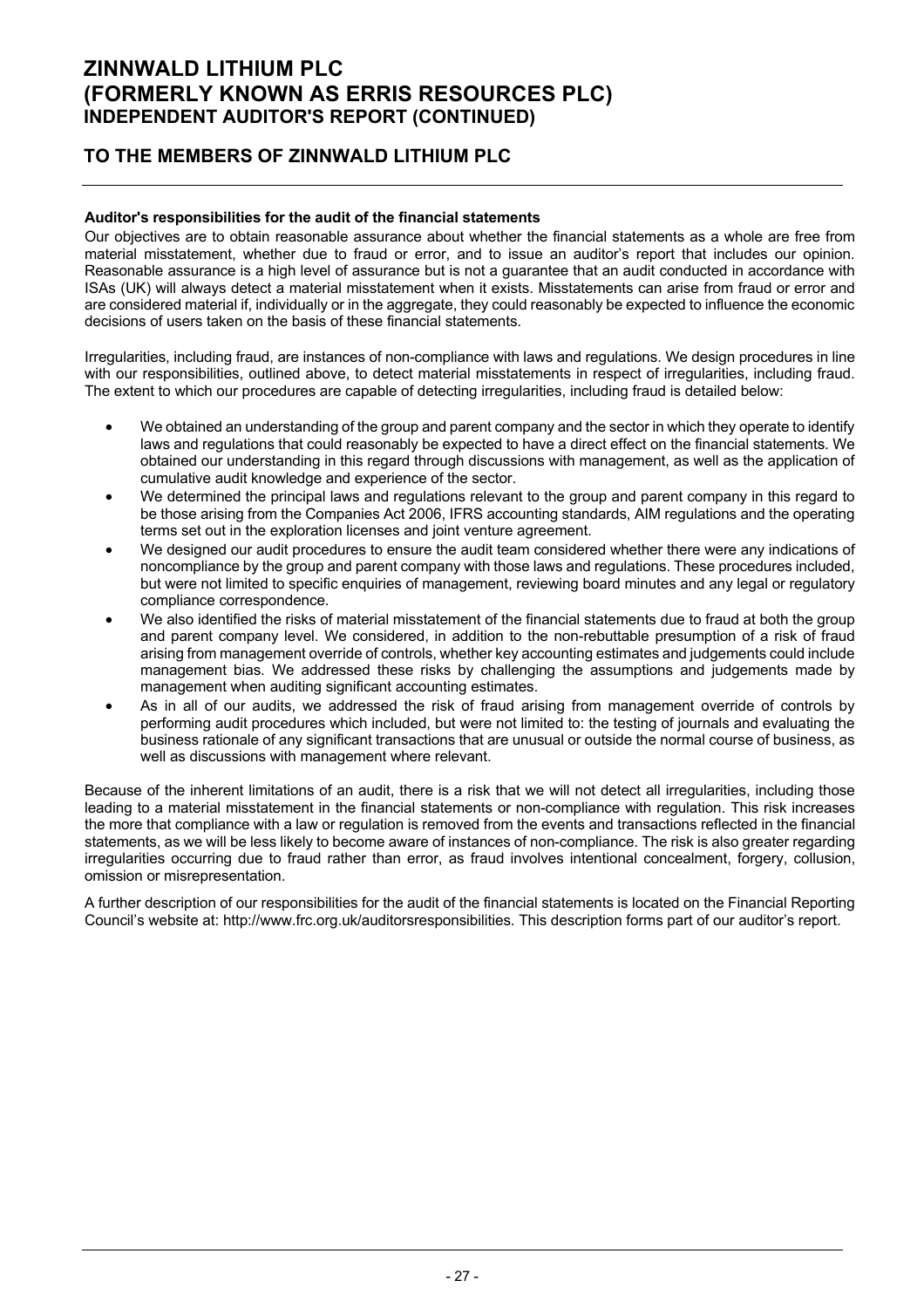### **TO THE MEMBERS OF ZINNWALD LITHIUM PLC**

#### **Use of our report**

This report is made solely to the company's members, as a body, in accordance with Chapter 3 of Part 16 of the Companies Act 2006. Our audit work has been undertaken so that we might state to the company's members those matters we are required to state to them in an auditor's report and for no other purpose. To the fullest extent permitted by law, we do not accept or assume responsibility to anyone other than the company and the company's members as a body, for our audit work, for this report, or for the opinions we have formed.

Varid Shanpson

**David Thompson (Senior Statutory Auditor)** Date: 25 February 2021 **for and on behalf of PKF Littlejohn LLP** Statutory Auditor 15 Westferry Circus Canary Wharf London E14 4HD

- 28 -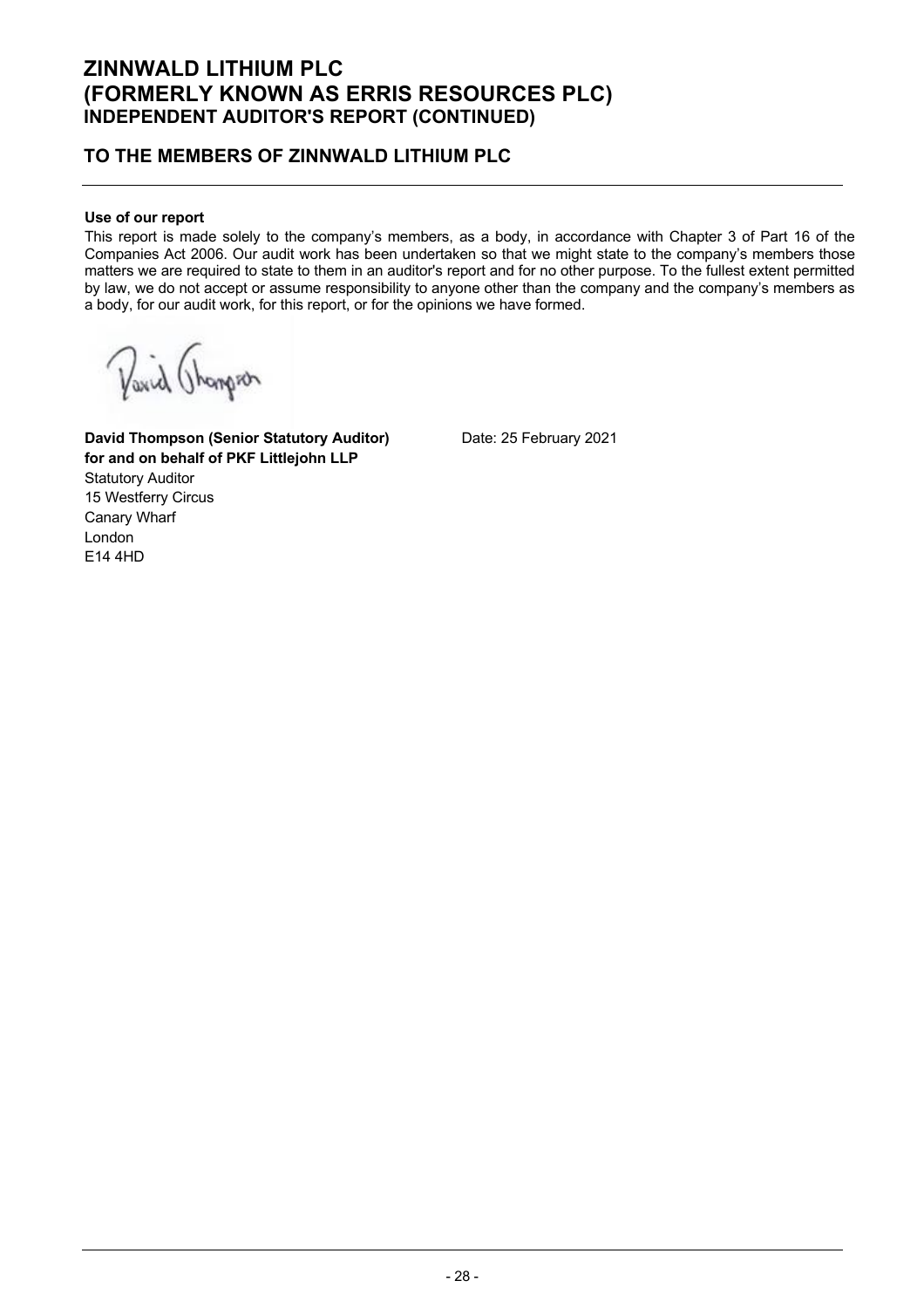### **ZINNWALD LITHIUM PLC (FORMERLY KNOWN AS ERRIS RESOURCES PLC) GROUP STATEMENT OF COMPREHENSIVE INCOME**

### **FOR THE YEAR ENDED 31 DECEMBER 2020**

|                                                                                                      |                | 31 December<br>2020   | 31 December<br>2019 |
|------------------------------------------------------------------------------------------------------|----------------|-----------------------|---------------------|
| <b>Continuing operations</b>                                                                         | <b>Notes</b>   | €                     | €                   |
| <b>Revenue</b>                                                                                       | 4              |                       | 17,527              |
| Cost of sales                                                                                        |                | (56, 540)             | (104, 102)          |
| <b>Gross loss</b>                                                                                    |                | (56, 540)             | (86, 575)           |
| Exploration projects impairment                                                                      |                | (592, 465)            |                     |
| Administrative expenses                                                                              |                | (690, 356)            | (475, 592)          |
| RTO costs<br>Share based payments charge                                                             | 26             | (839, 940)<br>(3,725) |                     |
| <b>Operating loss</b>                                                                                | $6\phantom{1}$ | (2, 183, 026)         | (562, 167)          |
| Share of results of joint ventures                                                                   | 10             | (32, 579)             |                     |
| Finance income                                                                                       | 9              | 367                   |                     |
| Loss before taxation                                                                                 |                | (2,215,238)           | (562, 167)          |
| Tax on loss                                                                                          | 12             |                       | 30,648              |
| Loss for the financial year                                                                          | 32             | (2,215,238)           | (531, 519)          |
| Other comprehensive income                                                                           |                |                       |                     |
| Total comprehensive loss for the year                                                                |                | (2,215,238)           | (531, 519)          |
| Earnings per share from continuing<br>operations attributable to the owners of the<br>parent company | 13             |                       |                     |
| Basic (cents per share)<br>Diluted (cents per share)                                                 |                | (3.50)                | (1.81)              |
|                                                                                                      |                | (3.50)                | (1.81)              |

Total loss and comprehensive loss for the year is attributable to the owners of the parent company.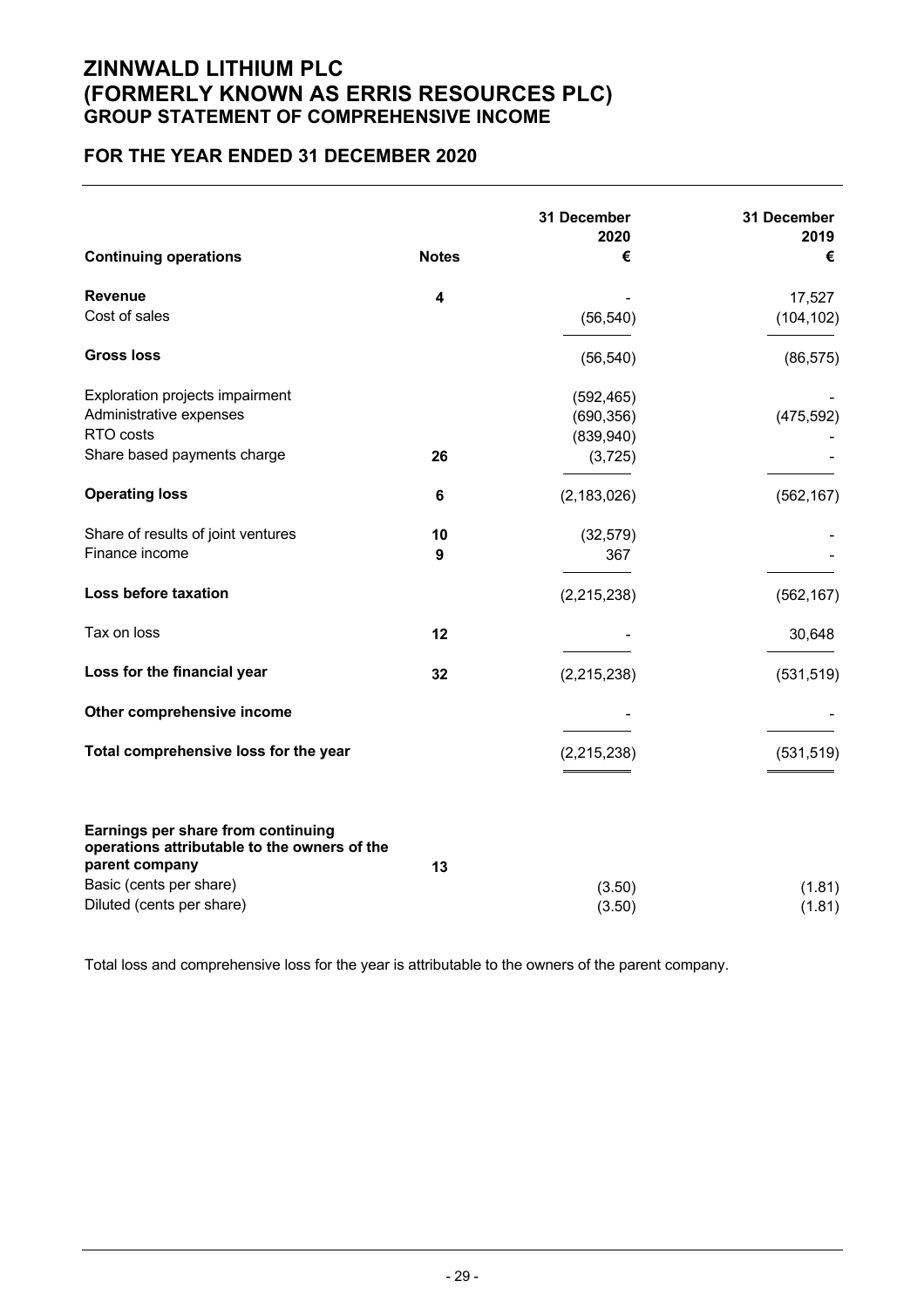### **ZINNWALD LITHIUM PLC (FORMERLY KNOWN AS ERRIS RESOURCES PLC) GROUP STATEMENT OF FINANCIAL POSITION**

### **AS AT 31 DECEMBER 2020**

|                                 |              | 31 December<br>2020 | 31 December<br>2019 |
|---------------------------------|--------------|---------------------|---------------------|
|                                 | <b>Notes</b> | €                   | €                   |
| <b>Non-current assets</b>       |              |                     |                     |
| Intangible assets               | 14           | 1,546,111           | 2,002,334           |
| Property, plant and equipment   | 15           | 3,662               |                     |
| Investments using equity method | 16           | 3,852,083           |                     |
|                                 |              | 5,401,856           | 2,002,334           |
| <b>Current assets</b>           |              |                     |                     |
| Trade and other receivables     | 21           | 170,926             | 36,030              |
| Cash and cash equivalents       | 20           | 4,846,527           | 1,497,277           |
|                                 |              | 5,017,453           | 1,533,307           |
| <b>Total assets</b>             |              | 10,419,309          | 3,535,641           |
| <b>Current liabilities</b>      |              |                     |                     |
| Trade and other payables        | 22           | 58,833              | 43,130              |
|                                 |              | 58,833              | 43,130              |
| <b>Net current assets</b>       |              | 4,958,620           | 1,490,177           |
| <b>Total liabilities</b>        |              | 58,833              | 43,130              |
| <b>Net assets</b>               |              | 10,360,476          | 3,492,511           |
| <b>Equity</b>                   |              |                     |                     |
| Share capital                   | 27           | 2,278,155           | 351,133             |
| Share premium                   | 29           | 7,362,699           | 4,151,045           |
| Other reserves                  | 30           | 814,821             | 811,077             |
| Retained earnings               | 32           | (95, 199)           | (1,820,744)         |
| <b>Total equity</b>             |              | 10,360,476          | 3,492,511           |

The financial statements were approved by the board of directors and authorised for issue on 25 February 2021 and are signed on its behalf by:

Jeremy Martin Cherif Rifaat **Director Director**

**Company Registration No. 10829496**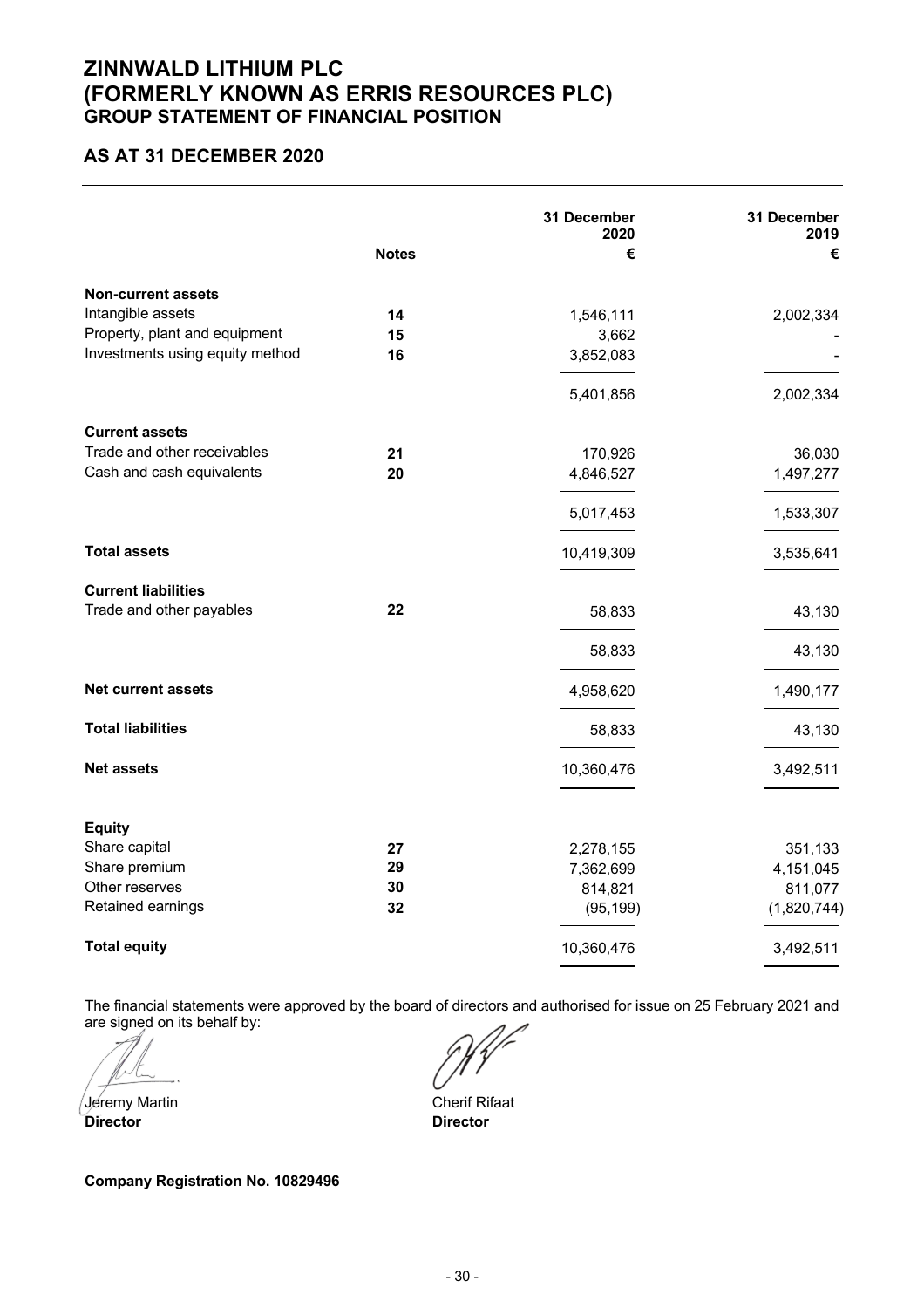### **ZINNWALD LITHIUM PLC (FORMERLY KNOWN AS ERRIS RESOURCES PLC) COMPANY STATEMENT OF FINANCIAL POSITION**

### **AS AT 31 DECEMBER 2020**

|                                |              | 31 December<br>2020 | 31 December<br>2019 |
|--------------------------------|--------------|---------------------|---------------------|
|                                | <b>Notes</b> | €                   | €                   |
| <b>Non-current assets</b>      |              |                     |                     |
| Intangible assets              | 14           |                     | 134,378             |
| Property, plant and equipment  | 15           | 3,662               |                     |
| Investments                    | 16           | 4,021,173           | 169,090             |
|                                |              | 4,024,835           | 303,468             |
| <b>Current assets</b>          |              |                     |                     |
| Trade and other receivables    | 21           | 1,941,736           | 1,457,929           |
| Cash and cash equivalents      |              | 4,842,854           | 1,453,687           |
|                                |              | 6,784,590           | 2,911,616           |
| <b>Total assets</b>            |              | 10,809,425          | 3,215,084           |
| <b>Current liabilities</b>     |              |                     |                     |
| Trade and other payables       | 22           | 53,021              | 38,404              |
|                                |              | 53,021              | 38,404              |
| <b>Net current assets</b>      |              | 6,731,569           | 2,873,212           |
| <b>Total liabilities</b>       |              | 53,021              | 38,404              |
| <b>Net assets</b>              |              | 10,756,404          | 3,176,680           |
|                                |              |                     |                     |
| <b>Equity</b><br>Share capital | 27           | 2,278,155           | 351,133             |
| Share premium                  | 29           | 7,362,699           | 4,151,045           |
| Other reserves                 |              | 126,089             | 122,345             |
| Retained earnings              | 32           | 989,461             | (1, 447, 843)       |
| <b>Total equity</b>            |              | 10,756,404          | 3,176,680           |

As permitted by s408 Companies Act 2006, the company has not presented its own income statement. The company's loss for the period was €1,503,479 (2019: €437,578).

The financial statements were approved by the board of directors and authorised for issue on 25 February 2021 and are signed on its behalf by:

Jeremy Martin Cherif Rifaat **Director Director**

**Company Registration No. 10829496**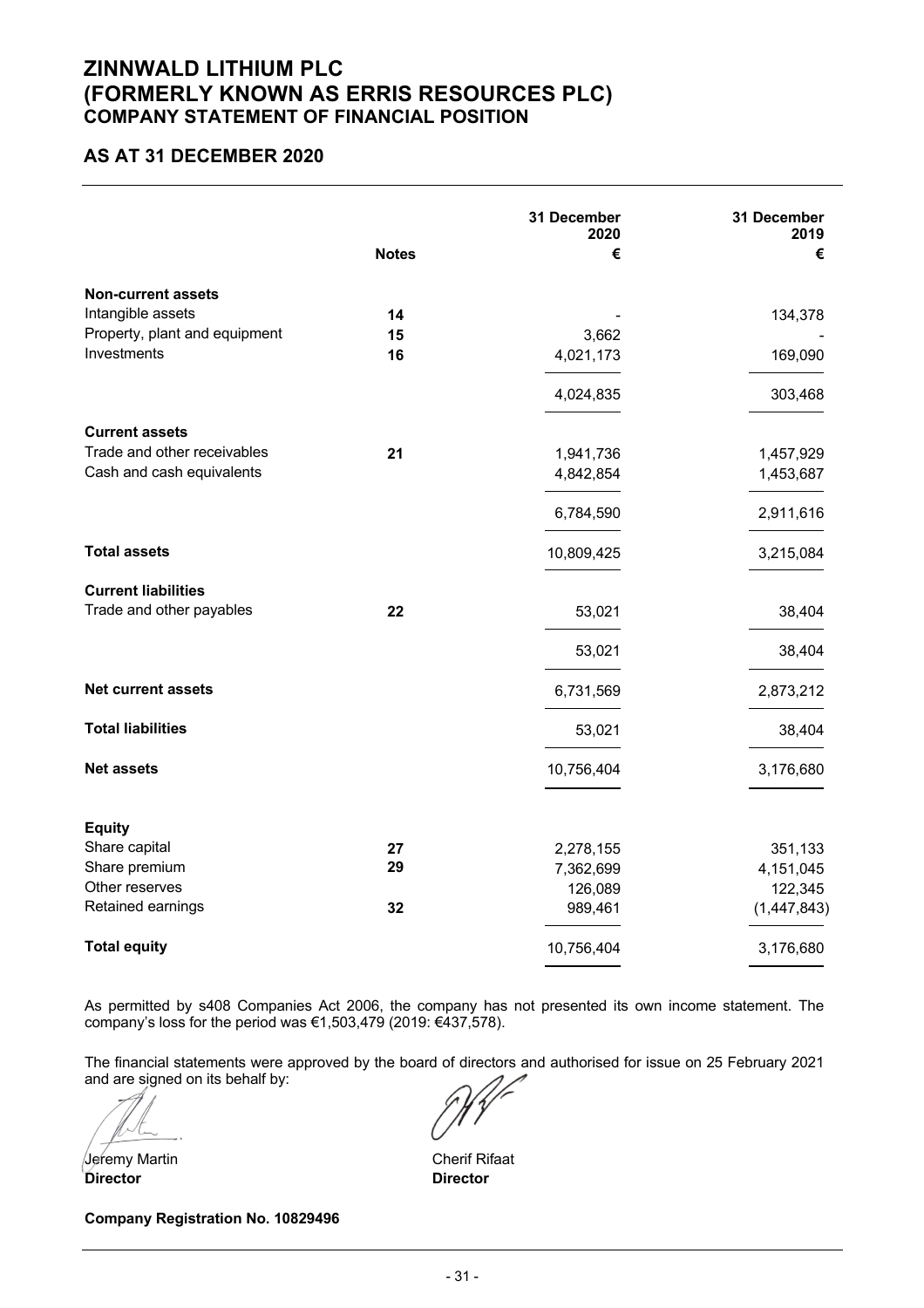### **ZINNWALD LITHIUM PLC (FORMERLY KNOWN AS ERRIS RESOURCES PLC) GROUP STATEMENT OF CHANGES IN EQUITY**

|                                                                                                           | <b>Share</b><br>capital | <b>Share</b><br>premium<br>account | <b>Other</b><br>reserves | <b>Retained</b><br>earnings | <b>Total</b>                |
|-----------------------------------------------------------------------------------------------------------|-------------------------|------------------------------------|--------------------------|-----------------------------|-----------------------------|
| <b>Notes</b>                                                                                              | €                       | €                                  | €                        | €                           | €                           |
| <b>Balance at 1 January 2019</b>                                                                          | 351,133                 | 4,151,045                          | 827,376                  | (1,305,524)                 | 4,024,030                   |
| Year ended 31 December 2019:<br>Loss and total comprehensive income<br>for the year                       |                         |                                    |                          | (531, 519)                  | (531, 519)                  |
| Total comprehensive income for the year                                                                   |                         |                                    |                          | (531, 519)                  | (531, 519)                  |
| Transfer of lapsed share options                                                                          |                         |                                    | (16, 299)                | 16,299                      |                             |
| Total transactions with owners<br>recognised directly in equity                                           |                         |                                    | 16,299                   | 16,299                      |                             |
| Balance at 31 December 2019 and 1<br>January 2020                                                         | 351,133                 | 4,151,045                          | 811,077                  | (1,820,744)                 | 3,492,511                   |
| Year ended 31 December 2020:<br>Loss for the year<br>Other comprehensive income:                          |                         |                                    |                          | (2,215,238)                 | (2,215,238)                 |
| Currency translation differences                                                                          |                         |                                    | 19                       |                             | 19                          |
| Total comprehensive income for the year                                                                   |                         |                                    | 19                       |                             | $(2,215,238)$ $(2,215,219)$ |
| Conversion of share premium to retained<br>profits<br>Issue of share capital<br>27<br>Dividends in specie | 1,927,022               | (4,431,671)<br>7,643,325           |                          | 4,431,671<br>(490, 888)     | 9,570,347<br>(490, 888)     |
| Credit to equity for equity settled<br>share-based payments<br>26                                         |                         |                                    | 3,725                    |                             | 3,725                       |
| Total transactions with owners recognised<br>directly in equity                                           | 1,927,022               | 3,211,654                          | 3,725                    | 3,940,783                   | 9,083,184                   |
| <b>Balance at 31 December 2020</b>                                                                        | 2,278,155               | 7,362,699                          | 814,821                  |                             | (95,199) 10,360,476         |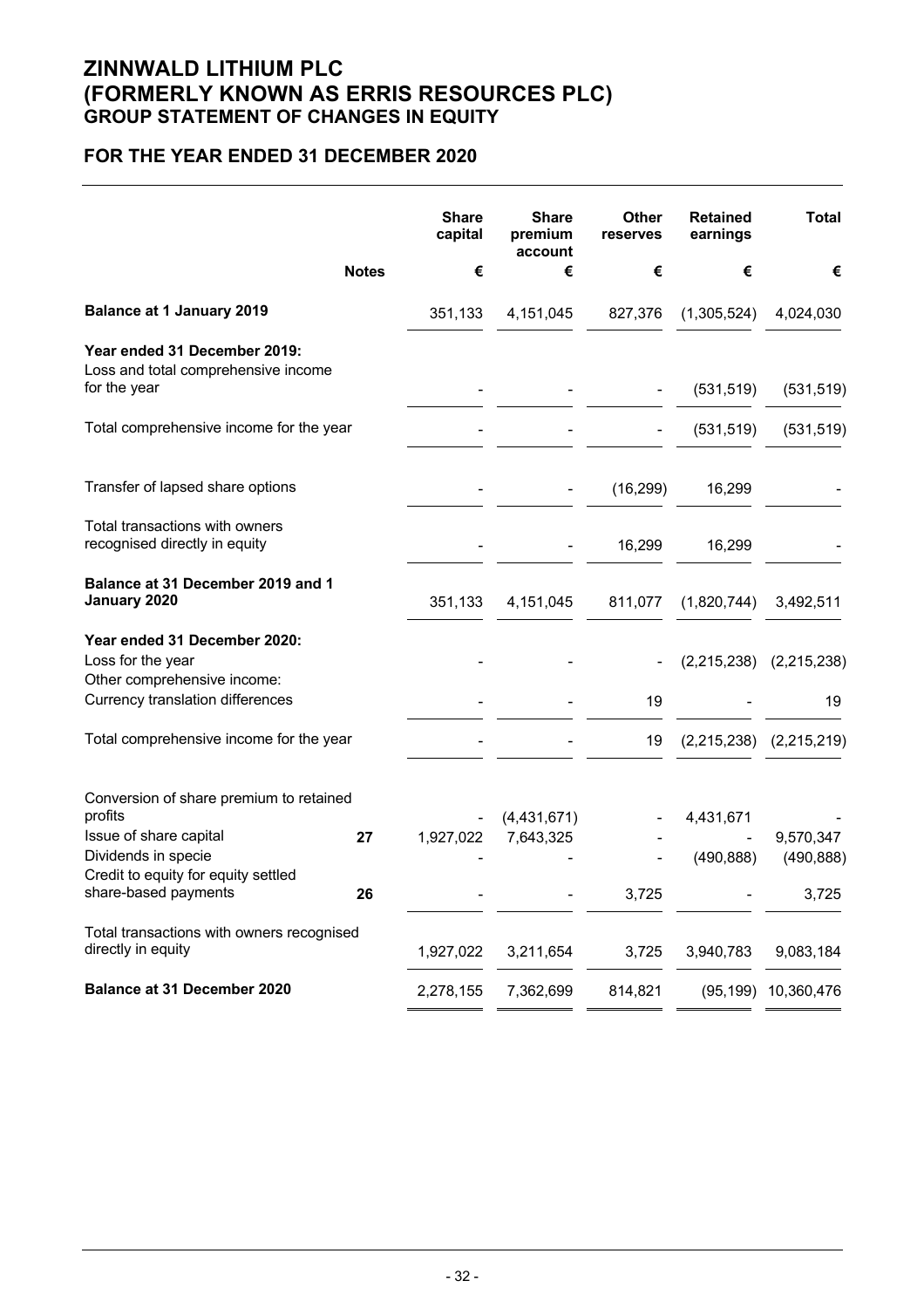### **ZINNWALD LITHIUM PLC (FORMERLY KNOWN AS ERRIS RESOURCES PLC) COMPANY STATEMENT OF CHANGES IN EQUITY**

|                                                                                                                                            | <b>Notes</b> | <b>Share</b><br>capital<br>€ | <b>Share</b><br>premium<br>€ | <b>Other</b><br>reserves<br>€ | <b>Retained</b><br>earnings<br>€ | <b>Total</b><br>€           |
|--------------------------------------------------------------------------------------------------------------------------------------------|--------------|------------------------------|------------------------------|-------------------------------|----------------------------------|-----------------------------|
| <b>Balance at 1 January 2019</b>                                                                                                           |              | 351,133                      | 4,151,045                    | 138,644                       | (1,026,564)                      | 3,614,258                   |
| Year ended 31 December 2019:<br>Loss and total other comprehensive<br>income for the year                                                  |              |                              |                              |                               | (437, 578)                       | (437, 578)                  |
| Total comprehensive income for the year                                                                                                    |              |                              |                              |                               | (437, 578)                       | (437, 578)                  |
| Transfer of lapsed share options                                                                                                           |              |                              |                              | (16, 299)                     | 16,299                           |                             |
| Total transactions with owners<br>recognised directly in equity                                                                            |              |                              |                              | 16,299                        | 16,299                           |                             |
| Balance at 31 December 2019 and<br>1 January 2020                                                                                          |              | 351,133                      | 4, 151, 045                  | 122,345                       | (1,447,843)                      | 3,176,680                   |
| Year ended 31 December 2020:<br>Loss for the year<br>Other comprehensive income:                                                           |              |                              |                              |                               | (1,503,479)                      | (1,503,479)                 |
| Currency translation differences                                                                                                           |              |                              |                              | 19                            |                                  | 19                          |
| Total comprehensive income for the year                                                                                                    |              |                              |                              | 19                            |                                  | $(1,503,479)$ $(1,503,460)$ |
| Conversion of share premium to<br>retained profits<br>Issue of share capital<br>Dividends in specie<br>Credit to equity for equity settled | 27           | 1,927,022                    | (4,431,671)<br>7,643,325     |                               | 4,431,671<br>(490, 888)          | 9,570,347<br>(490, 888)     |
| share-based payments                                                                                                                       | 26           |                              |                              | 3,725                         |                                  | 3,725                       |
| Total transactions with owners<br>recognised directly in equity                                                                            |              | 1,927,022                    | 3,211,654                    | 3,725                         | 3,940,783                        | 9,083,184                   |
| Balance at 31 December 2020                                                                                                                |              | 2,278,155                    | 7,362,699                    | 126,089                       | 989,461                          | 10,756,404                  |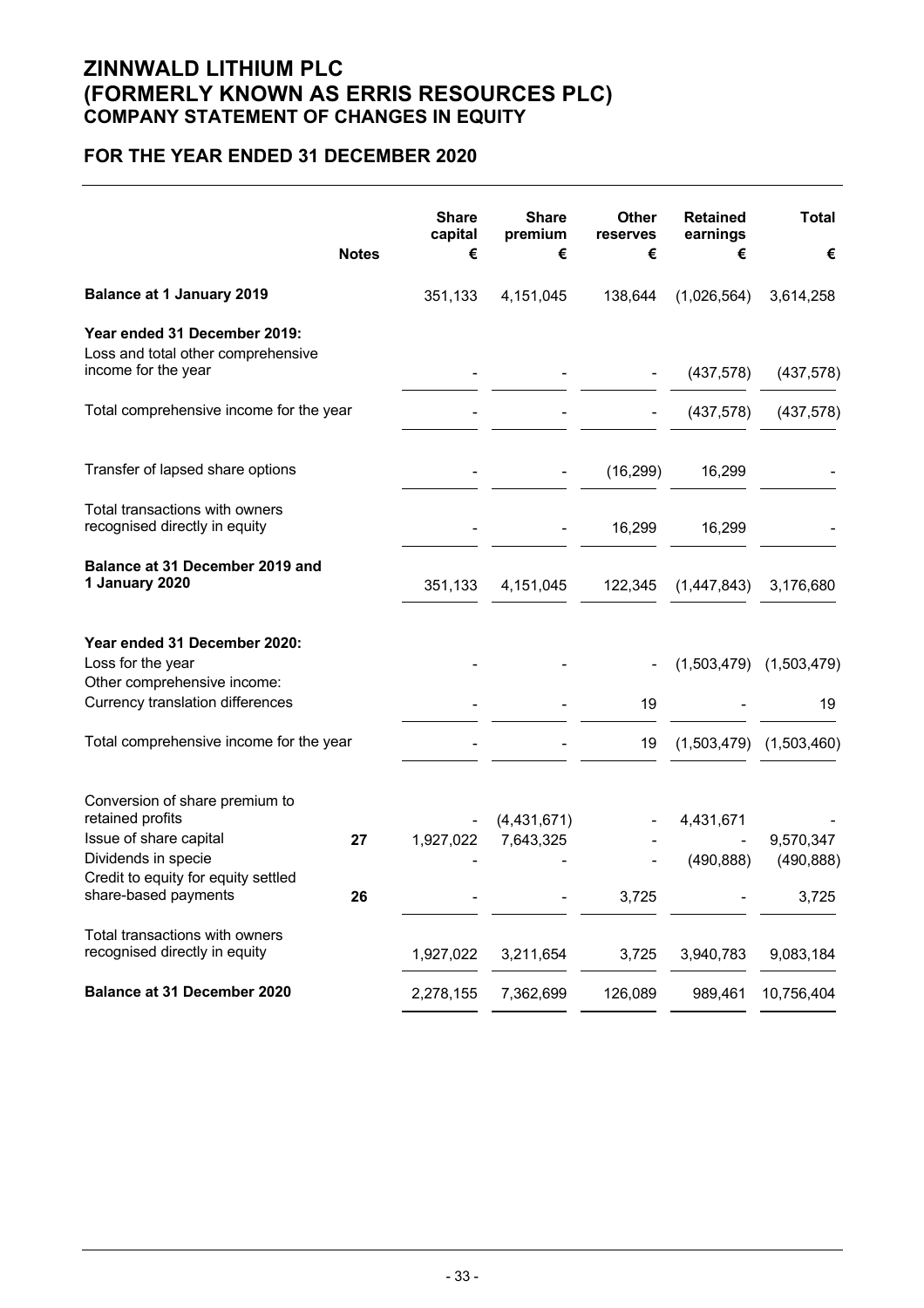### **ZINNWALD LITHIUM PLC (FORMERLY KNOWN AS ERRIS RESOURCES PLC) GROUP STATEMENT OF CASH FLOWS**

|                                                                                                  | <b>Notes</b> | €          | Year ended<br>31 December<br>2020<br>€ | €          | Year ended 31<br><b>December</b><br>2019<br>€ |
|--------------------------------------------------------------------------------------------------|--------------|------------|----------------------------------------|------------|-----------------------------------------------|
|                                                                                                  |              |            |                                        |            |                                               |
| <b>Cash flows from operating activities</b>                                                      |              |            |                                        |            |                                               |
| Cash used in operations                                                                          | 35           |            | (1,711,087)                            |            | (607, 875)                                    |
| Net cash outflow from operating activities                                                       |              |            | (1,711,087)                            |            | (607, 875)                                    |
| <b>Cash flows from investing activities</b>                                                      |              |            |                                        |            |                                               |
| <b>Investment in Joint Ventures</b>                                                              |              | (199,000)  |                                        |            |                                               |
| <b>Exploration expenditure</b>                                                                   |              | (227, 130) |                                        | (257, 214) |                                               |
| Purchase of property, plant and equipment                                                        |              | (3,885)    |                                        |            |                                               |
| Proceeds on disposal of property, plant and<br>equipment                                         |              | 5,300      |                                        |            |                                               |
| Exploration expenditure utilising funds from<br><b>Strategic Alliance Agreement</b>              |              |            |                                        | (222, 154) |                                               |
| Interest received                                                                                |              | 367        |                                        |            |                                               |
| Net cash used in investing activities                                                            |              |            | (424, 348)                             |            | (479, 368)                                    |
| <b>Cash flows from financing activities</b>                                                      |              |            |                                        |            |                                               |
| Proceeds from issue of shares                                                                    |              | 5,884,685  |                                        |            |                                               |
| Funds received from Strategic Alliance Agreements<br>Equity subscription in Erris Gold Resources |              |            |                                        | 217,627    |                                               |
|                                                                                                  |              | (400,000)  |                                        |            |                                               |
| Net cash generated from financing<br>activities                                                  |              |            | 5,484,685                              |            | 217,627                                       |
| Net increase/(decrease) in cash and cash<br>equivalents                                          |              |            | 3,349,250                              |            | (869, 616)                                    |
| Cash and cash equivalents at beginning of year                                                   |              |            | 1,497,277                              |            | 2,366,893                                     |
| Cash and cash equivalents at end of year                                                         |              |            | 4,846,527                              |            | 1,497,277                                     |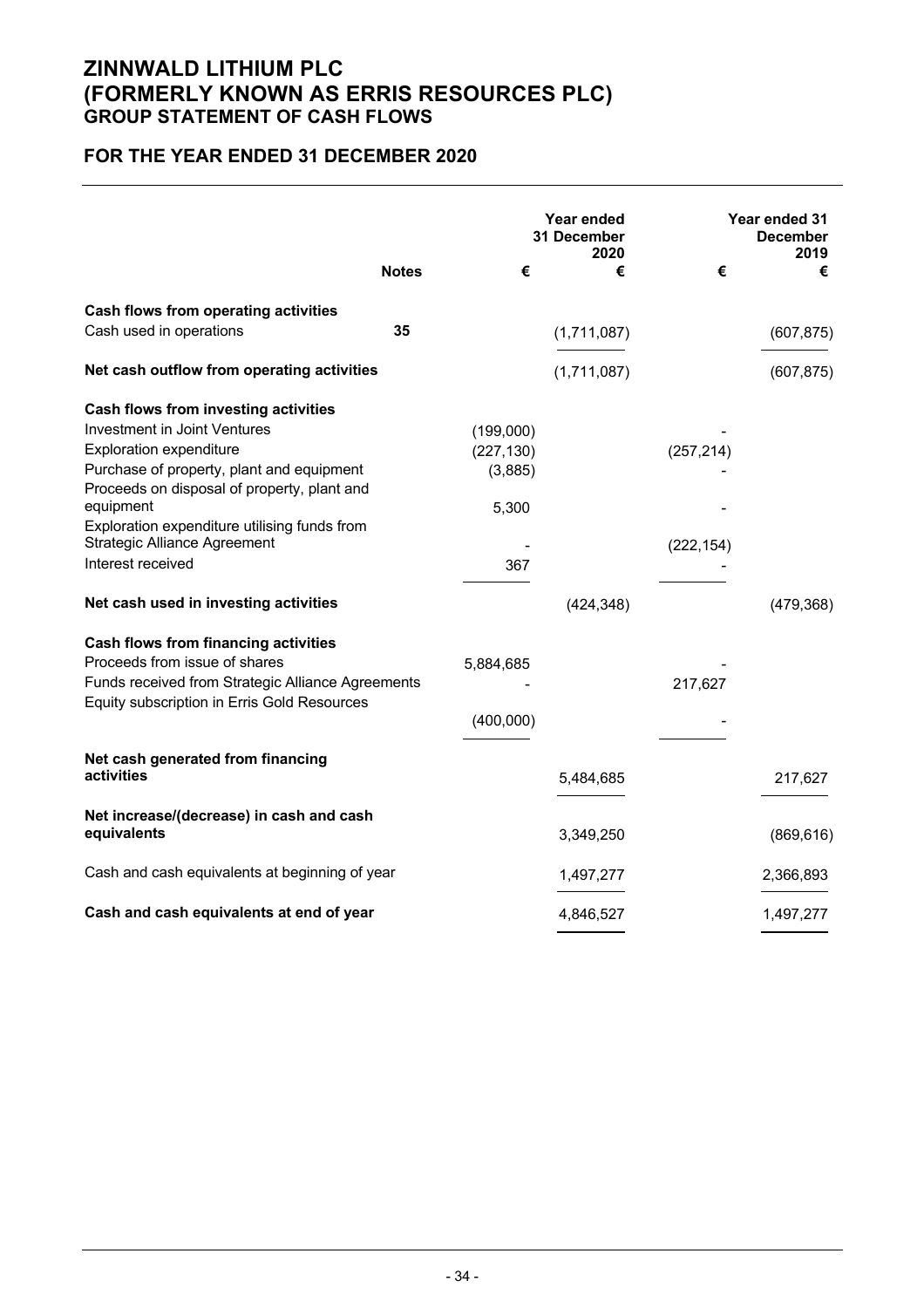### **ZINNWALD LITHIUM PLC (FORMERLY KNOWN AS ERRIS RESOURCES PLC) COMPANY STATEMENT OF CASH FLOWS**

|                                                                                                                                                                                                                                                                                                                                                         |              |                                                       | Year ended 31<br><b>December</b><br>2020 |           | <b>Year ended 31</b><br><b>December</b><br>2019 |
|---------------------------------------------------------------------------------------------------------------------------------------------------------------------------------------------------------------------------------------------------------------------------------------------------------------------------------------------------------|--------------|-------------------------------------------------------|------------------------------------------|-----------|-------------------------------------------------|
|                                                                                                                                                                                                                                                                                                                                                         | <b>Notes</b> | €                                                     | €                                        | €         | €                                               |
| <b>Cash flows from operating activities</b><br>Cash used in operations                                                                                                                                                                                                                                                                                  | 36           |                                                       | (1,893,000)                              |           | (614, 233)                                      |
| Net cash used in operating activities                                                                                                                                                                                                                                                                                                                   |              |                                                       | (1,893,000)                              |           | (614, 233)                                      |
| <b>Cash flows from investing activities</b><br>Investment in joint ventures<br><b>Exploration expenditure</b><br>Purchase of property, plant and equipment<br>Interest received<br>Net cash used in investing activities<br><b>Cash flows from financing activities</b><br>Proceeds from issue of shares<br>Equity subscription in Erris Gold Resources |              | (199,000)<br>(3,885)<br>367<br>5,884,685<br>(400,000) | (202, 518)                               | (41, 393) | (41, 393)                                       |
| Net cash generated from/(used in)<br>financing activities                                                                                                                                                                                                                                                                                               |              |                                                       | 5,484,685                                |           |                                                 |
| Net increase/(decrease) in cash and cash<br>equivalents                                                                                                                                                                                                                                                                                                 |              |                                                       | 3,389,167                                |           | (655, 626)                                      |
| Cash and cash equivalents at beginning of year                                                                                                                                                                                                                                                                                                          |              |                                                       | 1,453,687                                |           | 2,109,313                                       |
| Cash and cash equivalents at end of year                                                                                                                                                                                                                                                                                                                |              |                                                       | 4,842,854                                |           | 1,453,687                                       |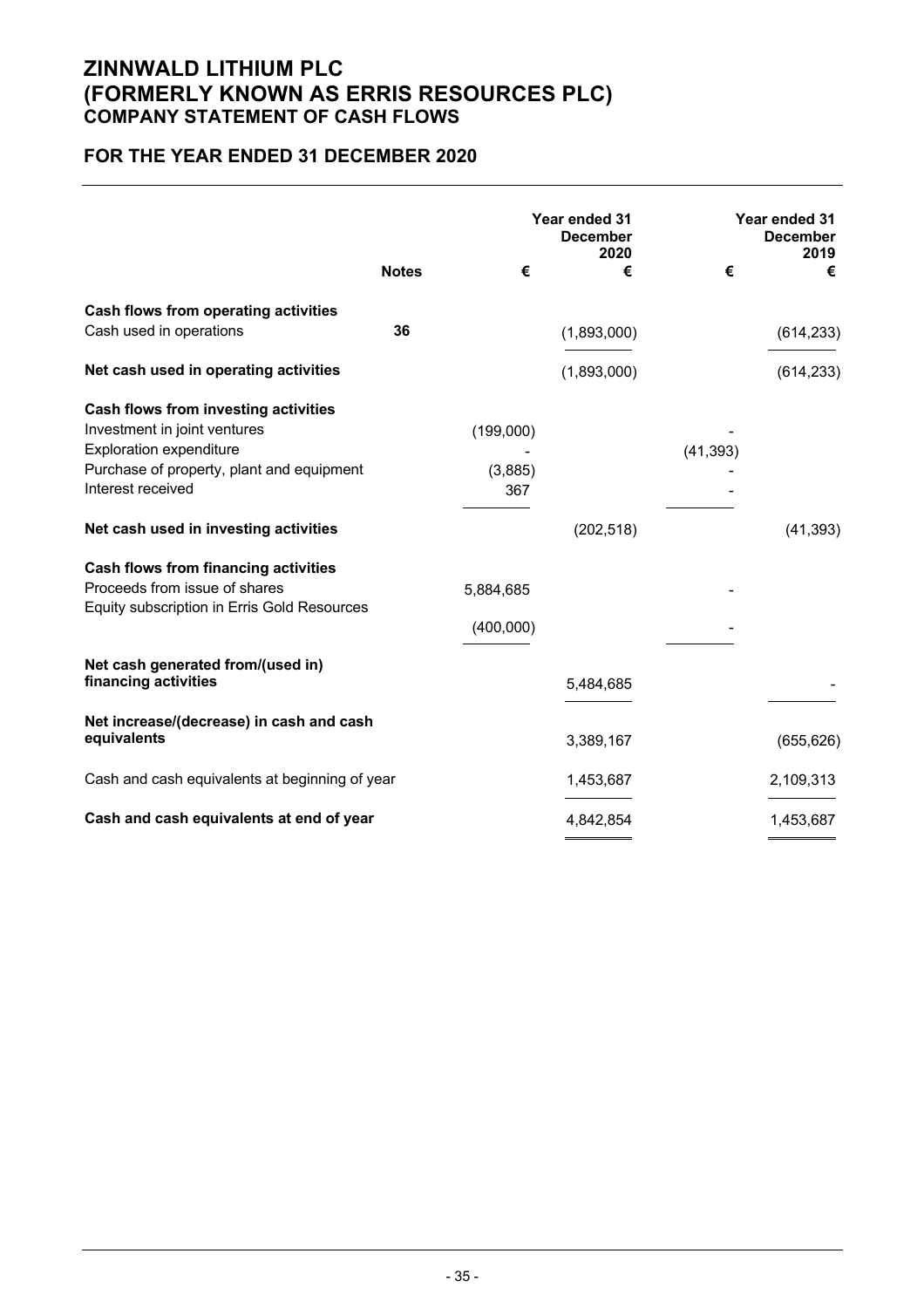### **FOR THE YEAR ENDED 31 DECEMBER 2020**

#### **1 Accounting policies**

#### **Company information**

Zinnwald Lithium Plc ("the Company") is a public limited company which is listed on the AIM Market of the London Stock Exchange domiciled and incorporated in England and Wales. The registered office address is 29-31 Castle Street, High Wycombe, Buckinghamshire, United Kingdom, HP13 6RU.

The Company name was changed from Erris Resources Plc to Zinnwald Lithium Plc by a special resolution approved by shareholders at the General Meeting held on 26 October 2020.

The group consists of Zinnwald Lithium Plc and its subsidiaries as detailed in Note 16.

#### **1.1 Basis of preparation**

These financial statements have been prepared in accordance with International Financial Reporting Standards (IFRS) and IFRIC interpretations as adopted for use in the European Union and with those parts of the Companies Act 2006 applicable to companies reporting under IFRS (except as otherwise stated).

The financial statements are prepared in euros, which is the functional currency of the Company and the Group's presentation currency, since the majority of its expenditure, including funding provided to Deutsche Lithium, is denominated in this currency. Monetary amounts in these financial statements are rounded to the nearest €.

The consolidated financial statements have been prepared under the historical cost convention. The principal accounting policies adopted are set out below.

#### **1.2 Basis of consolidation**

The consolidated financial statements incorporate those of Zinnwald Lithium Plc and all of its subsidiaries (i.e., entities that the group controls when the group is exposed to, or has rights to, variable returns from its involvement with the entity and has the ability to affect those returns through its power over the entity).

The Board has concluded that whilst it has significant influence over Deutsche Lithium (50% shareholding, 1 of the 2 co-managing directors and a casting vote on operational matters), it does not have control over the company and consequently the investment is accounted for using equity accounting rather than consolidated.

Zinnwald Lithium Plc was incorporated on 21 June 2017. On 1 December 2017, Zinnwald Lithium Plc acquired the entire issued share capital of Erris Resources (Exploration) Ltd by way of a share for share exchange. This transaction was treated as a group reconstruction and accounted for using the reverse merger accounting method.

All financial statements are made up to 31 December 2020. Where necessary, adjustments are made to the financial statements of subsidiaries to bring the accounting policies used into line with those used by other members of the group.

All intra-group transactions, balances and unrealised gains on transactions between group companies are eliminated on consolidation. Unrealised losses are also eliminated unless the transaction provides evidence of an impairment of the asset transferred.

Subsidiaries are fully consolidated from the date on which control is transferred to the group. They are deconsolidated from the date on which control ceases.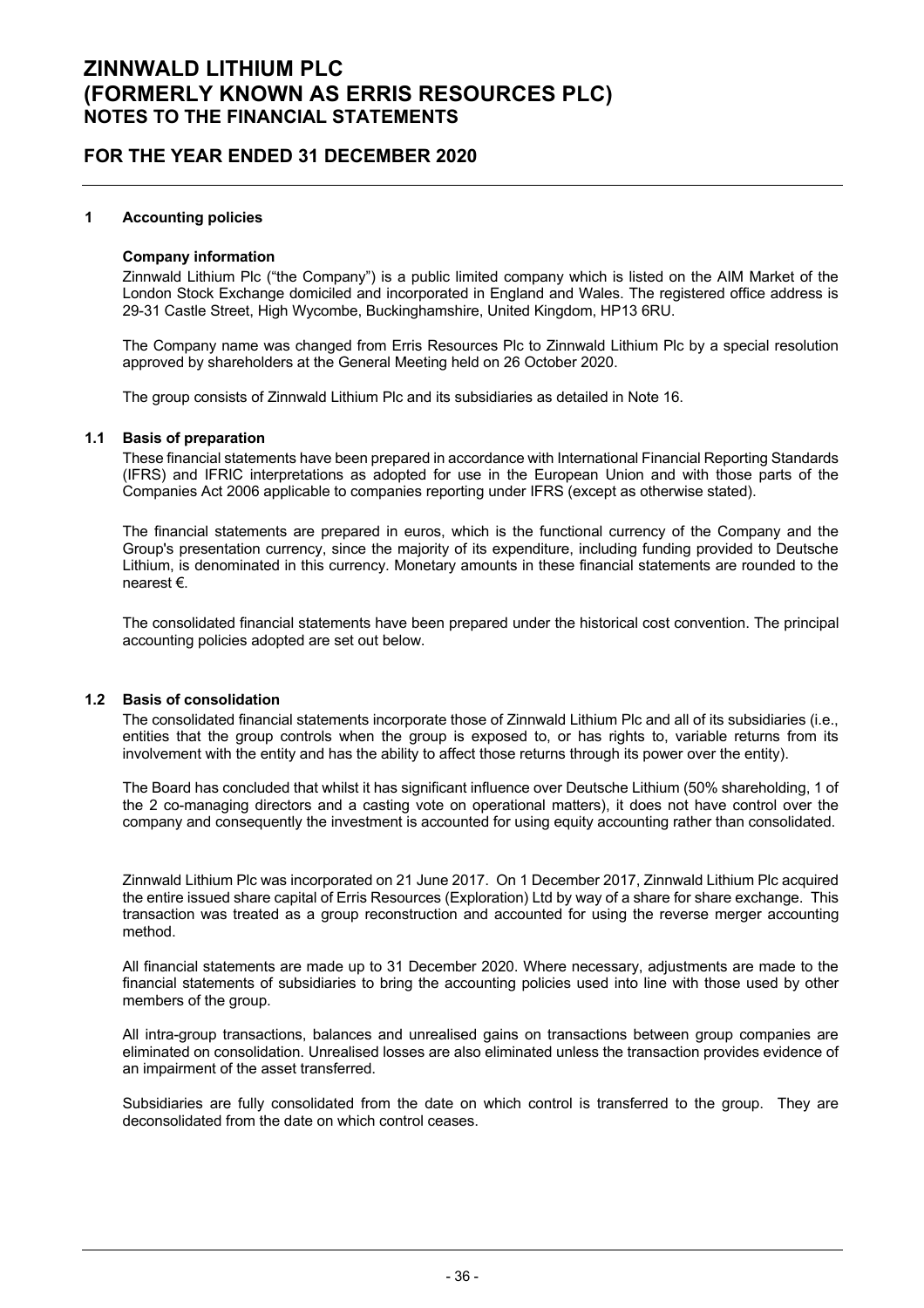### **FOR THE YEAR ENDED 31 DECEMBER 2020**

#### **1 Accounting policies**

#### **1.3 Going concern**

At the time of approving the financial statements, the directors have a reasonable expectation that the group and company have adequate resources to continue in operational existence for the foreseeable future. The Company had a cash balance of €4.85m at the year end and keeps a tight control over all expenditure. In relation to Deutsche Lithium, the total outstanding commitments entered into by the Company amounts to €1.386m at the end of 2020. Thus, the going concern basis of accounting in preparing the Financial Statements continues to be adopted.

The Directors have reviewed the ongoing situation with COVID-19 and do not consider its effects to have a material impact on the Group's and Company's going concern.

#### **1.4 Revenue**

Revenue is recognised at the fair value of the consideration received or receivable for services provided over time in the normal course of business and is shown net of VAT and other sales related taxes.

Recognised in revenue are charges that were invoiced to the group's former joint venture partner, Centerra Gold. These were based upon costs together with management fees incurred in connection with exploration programmes carried out under joint venture arrangements and in which the group acts as principal. Revenue from providing services is recognised in the accounting period in which the services are rendered.

#### **1.5 Intangible fixed assets other than goodwill**

*Capitalised Exploration and Evaluation costs*

Capitalised Exploration and Evaluation Costs consist of direct costs, licence payments and fixed salary/consultant costs, capitalised in accordance with IFRS 6 "Exploration for and Evaluation of Mineral Resources". The Group and Company recognises expenditure in Exploration and Evaluation assets when it determines that those assets will be successful in finding specific mineral assets. Exploration and Evaluation assets are initially measured at cost. Exploration and Evaluation Costs are assessed for impairment when facts and circumstances suggest that the carrying amount of an asset may exceed its recoverable amount. Any impairment is recognised directly in profit or loss.

#### **1.6 Property, plant and equipment**

Property, plant and equipment are initially measured at cost and subsequently measured at cost, net of depreciation and any impairment losses.

Depreciation is recognised so as to write off the cost or valuation of assets less their residual values over their useful lives on the following bases:

| Plant and equipment   | 25% on cost |
|-----------------------|-------------|
| Fixtures and fittings | 25% on cost |
| Computers             | 25% on cost |

The gain or loss arising on the disposal of an asset is determined as the difference between the sale proceeds and the carrying value of the asset and is recognised in the income statement.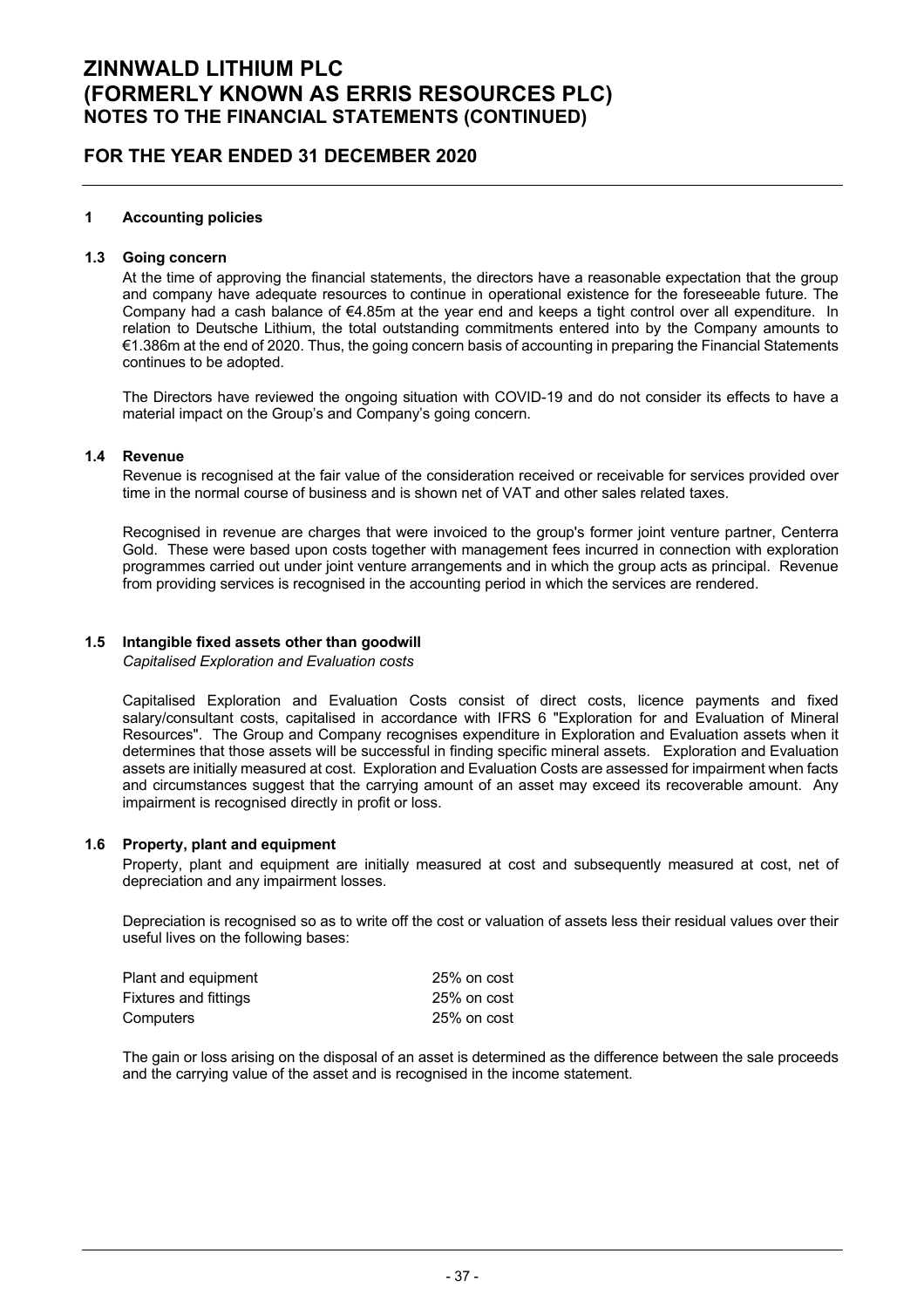### **FOR THE YEAR ENDED 31 DECEMBER 2020**

#### **1 Accounting policies**

#### **1.7 Non-current investments**

In the parent company financial statements, investments in subsidiaries and joint ventures are initially measured at cost and subsequently measured at cost less any accumulated impairment losses.

#### **1.8 Impairment of non-current assets**

At each reporting period end date, the group reviews the carrying amounts of its tangible and intangible assets to determine whether there is any indication that those assets have suffered an impairment loss. If any such indication exists, the recoverable amount of the asset is estimated in order to determine the extent of the impairment loss (if any). Where it is not possible to estimate the recoverable amount of an individual asset, the group estimates the recoverable amount of the cash-generating unit to which the asset belongs.

Intangible assets not yet ready to use and not yet subject to amortisation are reviewed for impairment whenever events or circumstances indicate that the carrying value may not be recoverable.

Recoverable amount is the higher of fair value less costs to sell and value in use. In assessing value in use, the estimated future cash flows are discounted to their present value using a pre-tax discount rate that reflects current market assessments of the time value of money and the risks specific to the asset for which the estimates of future cash flows have not been adjusted.

If the recoverable amount of an asset (or cash-generating unit) is estimated to be less than its carrying amount, the carrying amount of the asset (or cash-generating unit) is reduced to its recoverable amount. An impairment loss is recognised immediately in profit or loss, unless the relevant asset is carried at a revalued amount, in which case the impairment loss is treated as a revaluation decrease.

#### **1.9 Cash and cash equivalents**

Cash and cash equivalents include cash in hand and deposits held at call with banks.

#### **1.10 Financial assets**

Financial assets are recognised in the group's and company's statement of financial position when the group and company become party to the contractual provisions of the instrument.

Financial assets are classified into specified categories at initial recognition and subsequently measured at amortised cost, fair value through other comprehensive income, or fair value through profit or loss. The classification of financial assets at initial recognition that are debt instruments depends on the financial assets cash flow characteristics and the business model for managing them.

Financial assets are initially measured at fair value plus transaction costs. In order for a financial asset to be classified and measured at amortised cost, it needs to give rise to cash flows that are "solely payments of principal and interest SPPI" on the principal amount outstanding.

#### *Financial assets at amortised cost (debt instruments)*

Financial assets at amortised cost are subsequently measured using the effective interest rate method and are subject to impairment. The group's and company's financial assets at amortised cost comprise trade and other receivables and cash and cash equivalents.

Interest is recognised by applying the effective interest rate, except for short-term receivables when the recognition of interest would be immaterial. The effective interest method is a method of calculating the amortised cost of a debt instrument and of allocating the interest income over the relevant period. The effective interest rate is the rate that exactly discounts estimated future cash receipts through the expected life of the debt instrument to the net carrying amount on initial recognition.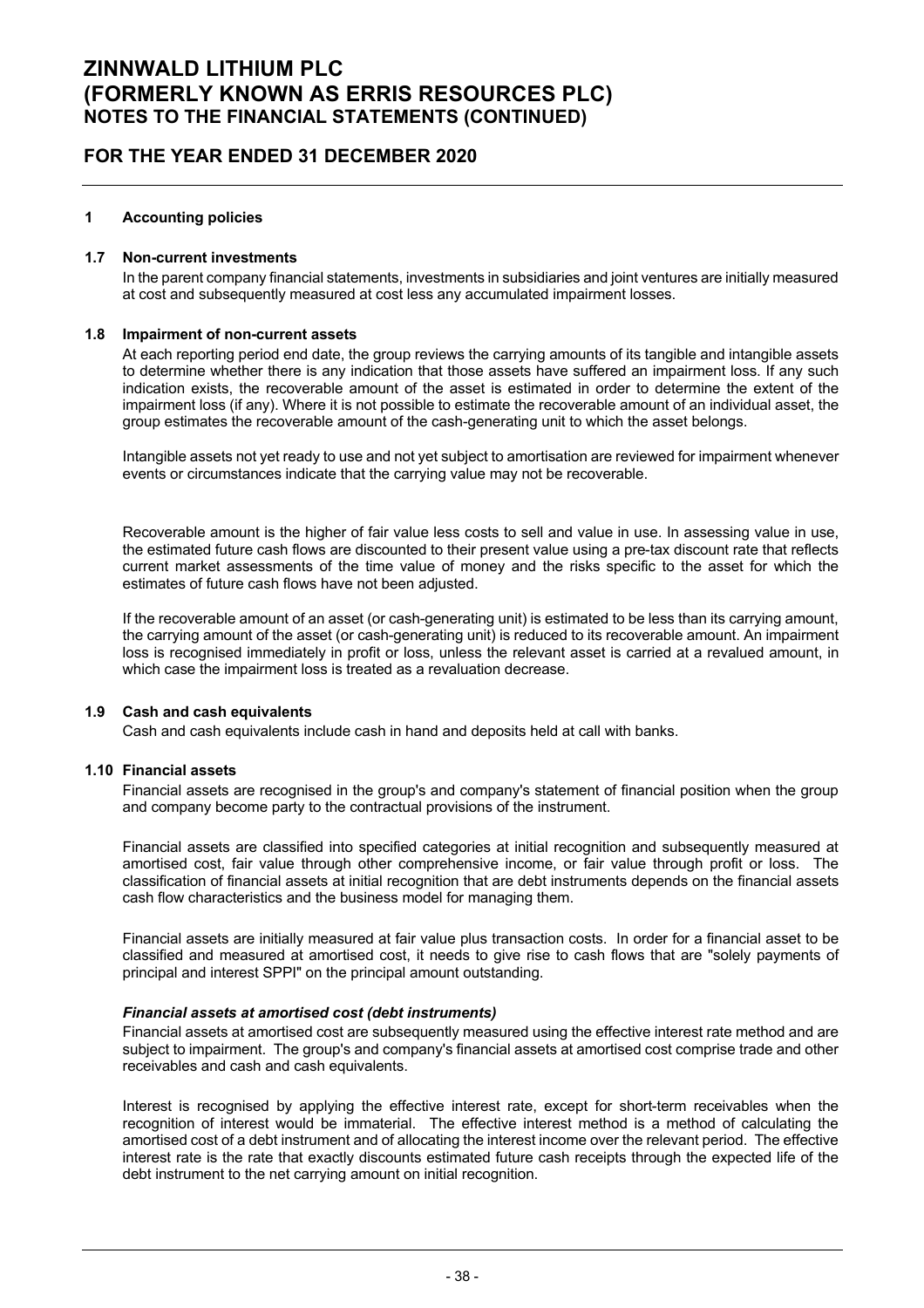### **FOR THE YEAR ENDED 31 DECEMBER 2020**

#### **1 Accounting policies**

#### *Impairment of financial assets*

Financial assets are assessed for indicators of impairment at each reporting end date.

Financial assets are impaired where there is objective evidence that, as a result of one or more events that occurred after the initial recognition of the financial asset, the estimated future cash flows of the investment have been affected.

#### *Derecognition of financial assets*

Financial assets are derecognised only when the contractual rights to the cash flows from the asset expire, or when it transfers the financial asset and substantially all the risks and rewards of ownership to another entity.

#### **Financial liabilities**

#### *Other financial liabilities*

Other financial liabilities, including borrowings, are initially measured at fair value, net of transaction costs. They are subsequently measured at amortised cost using the effective interest method, with interest expense recognised on an effective yield basis.

The effective interest method is a method of calculating the amortised cost of a financial liability and of allocating interest expense over the relevant period. The effective interest rate is the rate that exactly discounts estimated future cash payments through the expected life of the financial liability to the net carrying amount on initial recognition.

#### *Derecognition of financial liabilities*

Financial liabilities are derecognised when the group's contractual obligations expire or are discharged or cancelled.

#### **1.11 Equity instruments**

Equity instruments issued by the group are recorded at the proceeds received, net of direct issue costs.

#### **1.12 Taxation**

Income tax represents the sum of current and deferred tax.

#### *Current tax*

The tax currently payable is based on taxable profit or loss for the period. Taxable profit or loss differs from net profit or loss as reported in the income statement because it excludes items of income or expense that are taxable or deductible in other years and it further excludes items that are never taxable or deductible. The group's and company's liability for current tax is calculated using tax rates that have been enacted or substantively enacted by the reporting end date.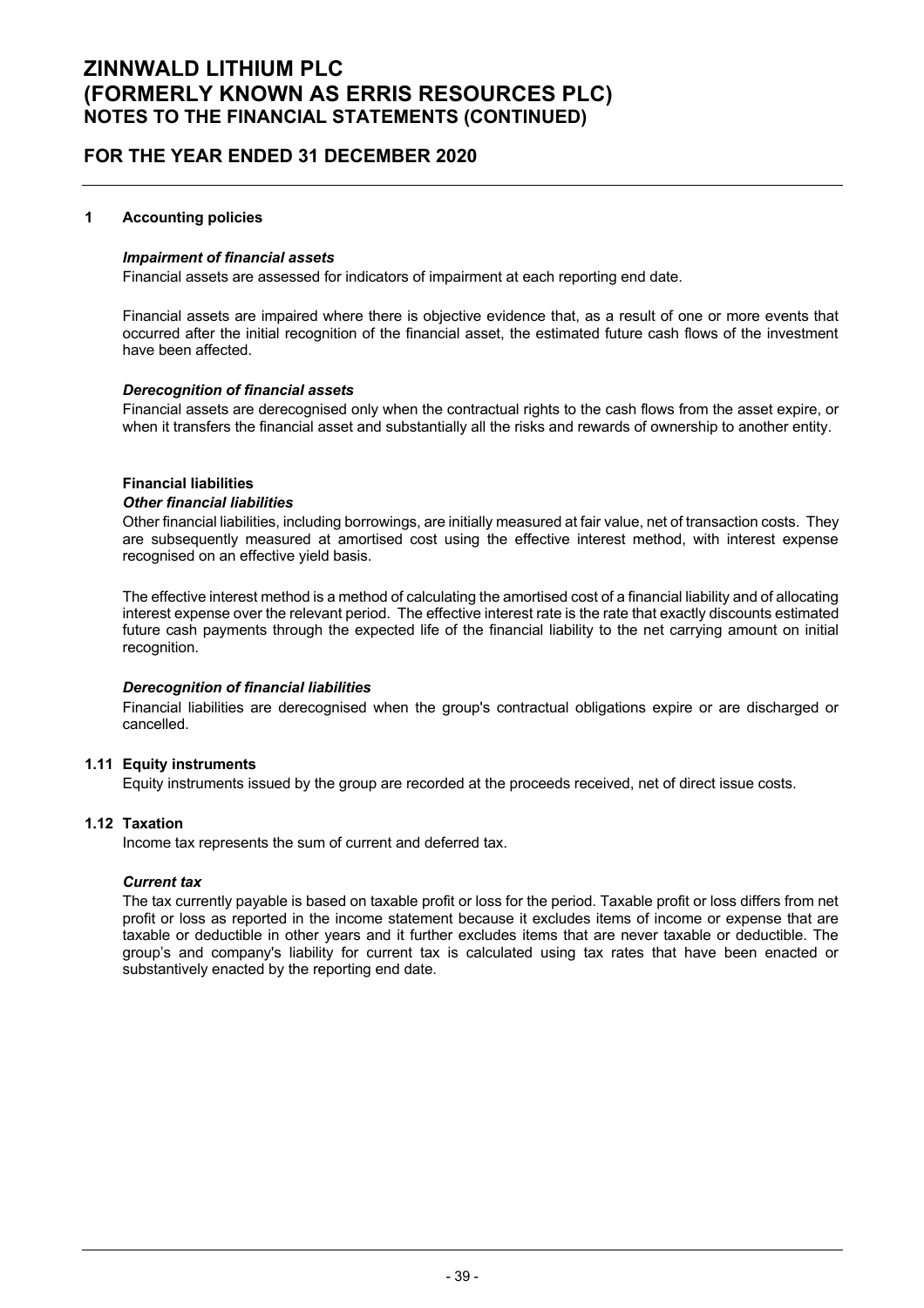### **FOR THE YEAR ENDED 31 DECEMBER 2020**

#### **1 Accounting policies**

#### *Deferred tax*

Deferred tax is the tax expected to be payable or recoverable on differences between the carrying amounts of assets and liabilities in the financial information and the corresponding tax bases used in the computation of taxable profit and is accounted for using the balance sheet liability method. Deferred tax liabilities are generally recognised for all taxable temporary differences and deferred tax assets are recognised to the extent that it is probable that taxable profits will be available against which deductible temporary differences can be utilised. Such assets and liabilities are not recognised if the temporary difference arises from goodwill or from the initial recognition of other assets and liabilities in a transaction that affects neither the tax profit nor the accounting profit.

Deferred tax is charged or credited in the income statement, except when it relates to items charged or credited directly to equity, in which case the deferred tax is also dealt with in equity. Deferred tax assets and liabilities are offset when the company has a legally enforceable right to offset current tax assets and liabilities and the deferred tax assets and liabilities relate to taxes levied by the same tax authority.

#### **1.13 Employee benefits**

The costs of short-term employee benefits are recognised as a liability and an expense, unless those costs are required to be recognised as part of the cost of non-current assets.

The cost of any unused holiday entitlement is recognised in the period in which the employee's services are received.

Termination benefits are recognised immediately as an expense when the group and company is demonstrably committed to terminate the employment of an employee or to provide termination benefits.

#### **1.14 Retirement benefits**

Payments to defined contribution retirement benefit schemes are charged as an expense as they fall due.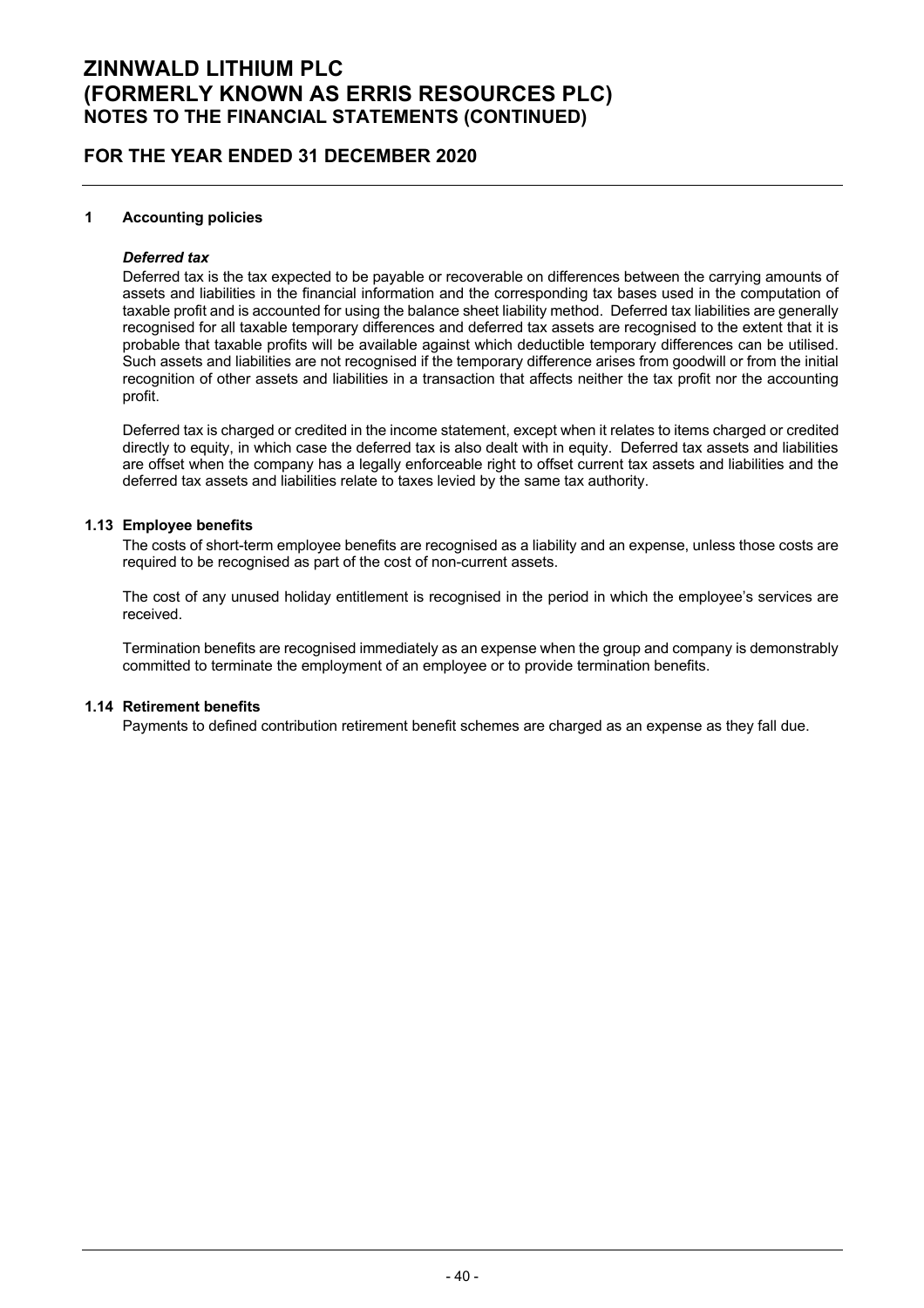### **FOR THE YEAR ENDED 31 DECEMBER 2020**

#### **1 Accounting policies**

#### **1.15 Equity**

#### *Share capital*

Ordinary shares are classified as equity.

#### *Share premium*

Share premium represents the excess of the issue price over the par value on shares issued. Incremental costs directly attributable to the issue of new ordinary shares or options are shown in equity as a deduction, net of tax, from the proceeds.

#### *Merger reserve*

A merger reserve was created on purchase of the entire share capital of Erris Resources (Exploration) Ltd which was completed by way of a share for share exchange and which has been treated as a group reconstruction and accounted for using the reverse merger accounting method.

#### *Share-based payment reserve*

The share-based payment reserve is used to recognise the fair value of equity-settled share-based payment transactions.

#### **1.16 Share-based payments**

Equity-settled share-based payments with employees and others providing services are measured at the fair value of the equity instruments at the grant date. Fair value is measured by use of an appropriate pricing model. Equity-settled share-based payment transactions with other parties are measured at the fair value of the goods and services, except where the fair value cannot be estimated reliably, in which case they are valued at the fair value of the equity instrument granted.

The fair value determined at the grant date is expensed on a straight-line basis over the vesting period, based on the estimate of shares that will eventually vest. A corresponding adjustment is made to equity.

When the terms and conditions of equity-settled share-based payments at the time they were granted are subsequently modified, the fair value of the share-based payment under the original terms and conditions and under the modified terms and conditions are both determined at the date of the modification. Any excess of the modified fair value over the original fair value is recognised over the remaining vesting period in addition to the grant date fair value of the original share-based payment. The share-based payment expense is not adjusted if the modified fair value is less than the original fair value.

Cancellations or settlements (including those resulting from employee redundancies) are treated as an acceleration of vesting and the amount that would have been recognised over the remaining vesting period is recognised immediately.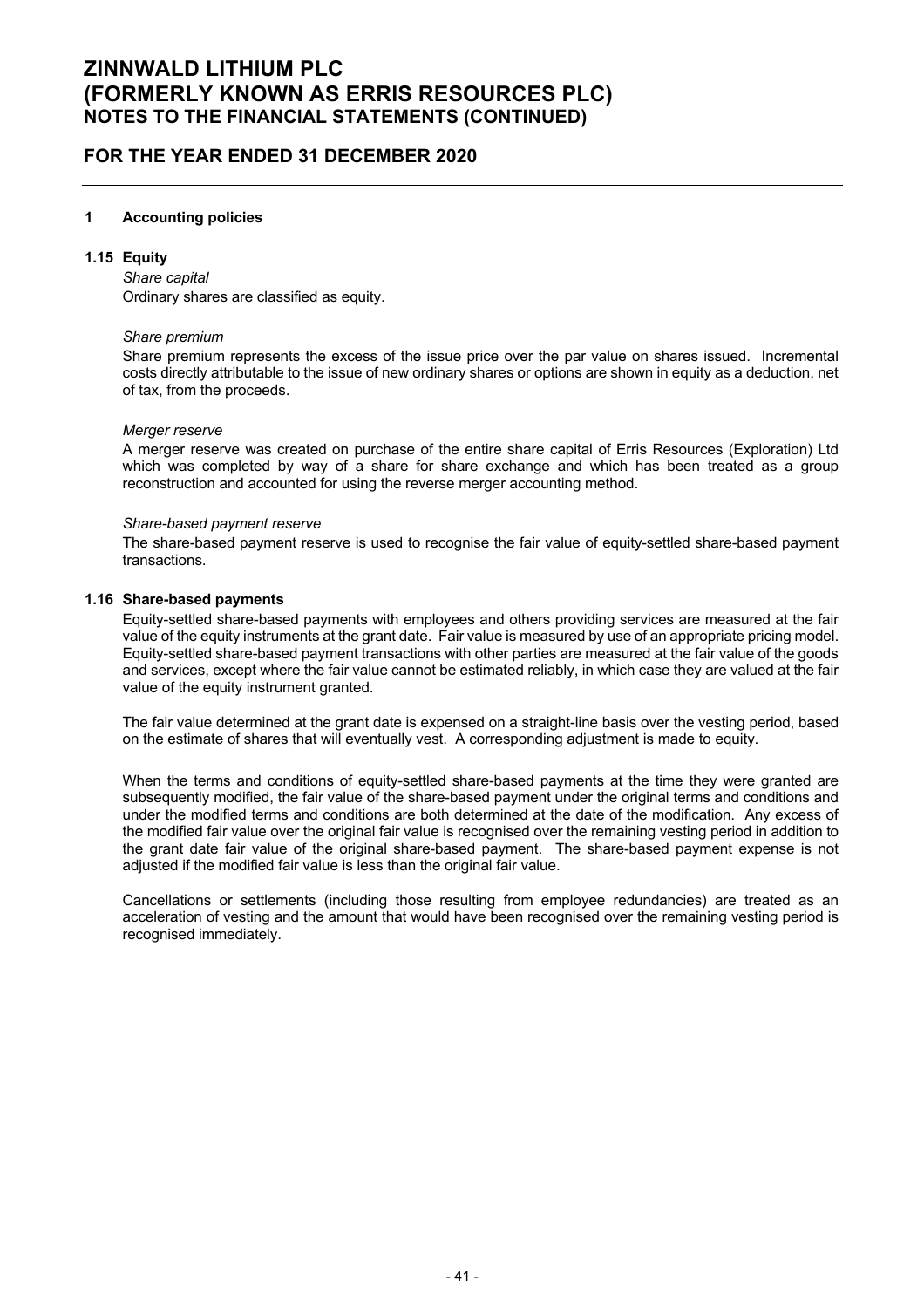### **FOR THE YEAR ENDED 31 DECEMBER 2020**

#### **1 Accounting policies**

#### **1.17 Foreign exchange**

Foreign currency transactions are translated into the functional currency using the rates of exchange prevailing at the dates of the transactions. At each reporting end date, monetary assets and liabilities that are denominated in foreign currencies are retranslated at the rates prevailing on the reporting end date. Gains and losses arising on translation are included in administrative expenses in the income statement for the period.

The financial statements are presented in the functional currency of Euros, since the majority of exploration expenditure is denominated in this currency.

#### **1.18 Exceptional items**

Items are disclosed separately in the financial statements where it is necessary to do so to provide further understanding of the financial performance of the group. They are items that are material, either because of their size or nature, or that are non-recurring.

#### **1.19 Joint Arrangements**

The Group's core activities in relation to the Zinnwald Lithium project are conducted through joint arrangements in which two or more parties have joint control. A joint arrangement is classified as either a joint operation or a joint venture, depending on the rights and obligations of the parties to the arrangement.

Joint operations arise when the Group has a direct ownership interest in jointly controlled assets and obligations for liabilities. The Group does not currently hold this type of arrangement.

Joint ventures arise when the Group has rights to the net assets of the arrangement. For these arrangements, the Group uses equity accounting and recognises initial and subsequent investments at cost, adjusting for the Group's share of the joint venture's income or loss, dividends received and other comprehensive income thereafter. When the Group's share of losses in a joint venture equals or exceeds its interest in a joint venture it does not recognise further losses. The transactions between the Group and the joint venture are assessed for recognition in accordance with IFRS.

No gain on acquisition, comprising the excess of the Group's share of the net fair value of the investee's identifiable assets and liabilities over the cost of investment, has been recognised in profit or loss. The net fair value of the identifiable assets and liabilities have been adjusted to equal cost.

Joint ventures are tested for impairment whenever objective evidence indicates that the carrying amount of the investment may not be recoverable under the equity method of accounting. The impairment amount is measured as the difference between the carrying amount of the investment and the higher of its fair value less costs of disposal and its value in use. Impairment losses are reversed in subsequent periods if the amount of the loss decreases and the decrease can be related objectively to an event occurring after the impairment was recognised.

#### **1.20 Segmental reporting**

Operating segments are reported in a manner consistent with the internal reporting provided to the Chief Executive Officer, who is considered to be the group's chief operating decision-maker ('CODM').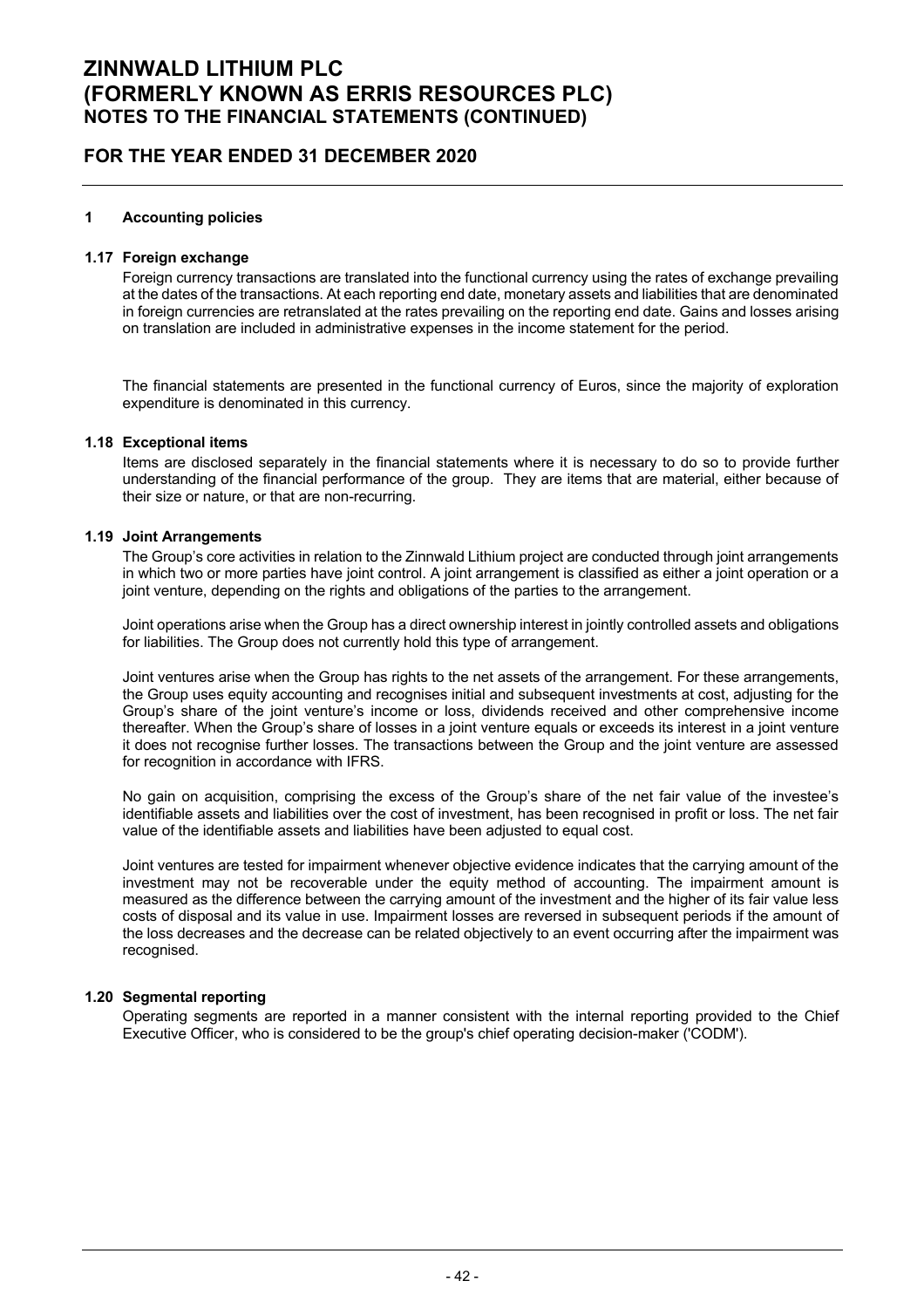### **FOR THE YEAR ENDED 31 DECEMBER 2020**

#### **1 Accounting policies**

#### **1.21 New standards, amendments and interpretations not yet adopted**

The following standards and amendments were adopted by the group and company during the year, none of none of which had a material impact:

- IFRS 16 Leases
- Amendments to IFRS 2 Classification and Measurement of Share-based Payment Transactions; and
- Annual improvements to IFRS Standards 2015-2017 Cycle

At the date of approval of these financial statements, the following standards and amendments were in issue but not yet effective, and have not been early adopted:

- IFRS 3 amendments Business Combinations\*,
- IAS 1 amendments Presentation of Financial Statements: Classification of Liabilities as Current or Non-Current\*,
- IAS 1 & IAS 8 amendments Definition of Material; and
- Amendments to References to the Conceptual Framework in IFRS Standards.

\*subject to EU endorsement

There are no other IFRSs or IFRIC interpretations that are not yet effective that would be expected to have a material impact on the group or company.

#### **2 Judgements and key sources of estimation uncertainty**

In the application of the accounting policies, the directors are required to make judgements, estimates and assumptions about the carrying amount of assets and liabilities that are not readily apparent from other sources. The estimates and associated assumptions are based on historical experience and other factors that are considered to be relevant. Actual results may differ from these estimates.

The estimates and underlying assumptions are reviewed on an ongoing basis. Revisions to accounting estimates are recognised in the period in which the estimate is revised where the revision affects only that period, or in the period of the revision and future periods where the revision affects both current and future periods.

#### **Critical judgements**

The following judgements and estimates have had the most significant effect on amounts recognised in the financial statements.

#### *Share-based payments*

Estimating fair value for share based payment transactions requires determination of the most appropriate valuation model, which depends on the terms and conditions of the grant. This estimate also requires determination of the most appropriate inputs to the valuation model including the expected life of the share option or appreciation right, volatility and dividend yield and making assumptions about them. For the measurement of the fair value of equity settled transactions with employees at the grant date, the Group and Company use the Black Scholes model.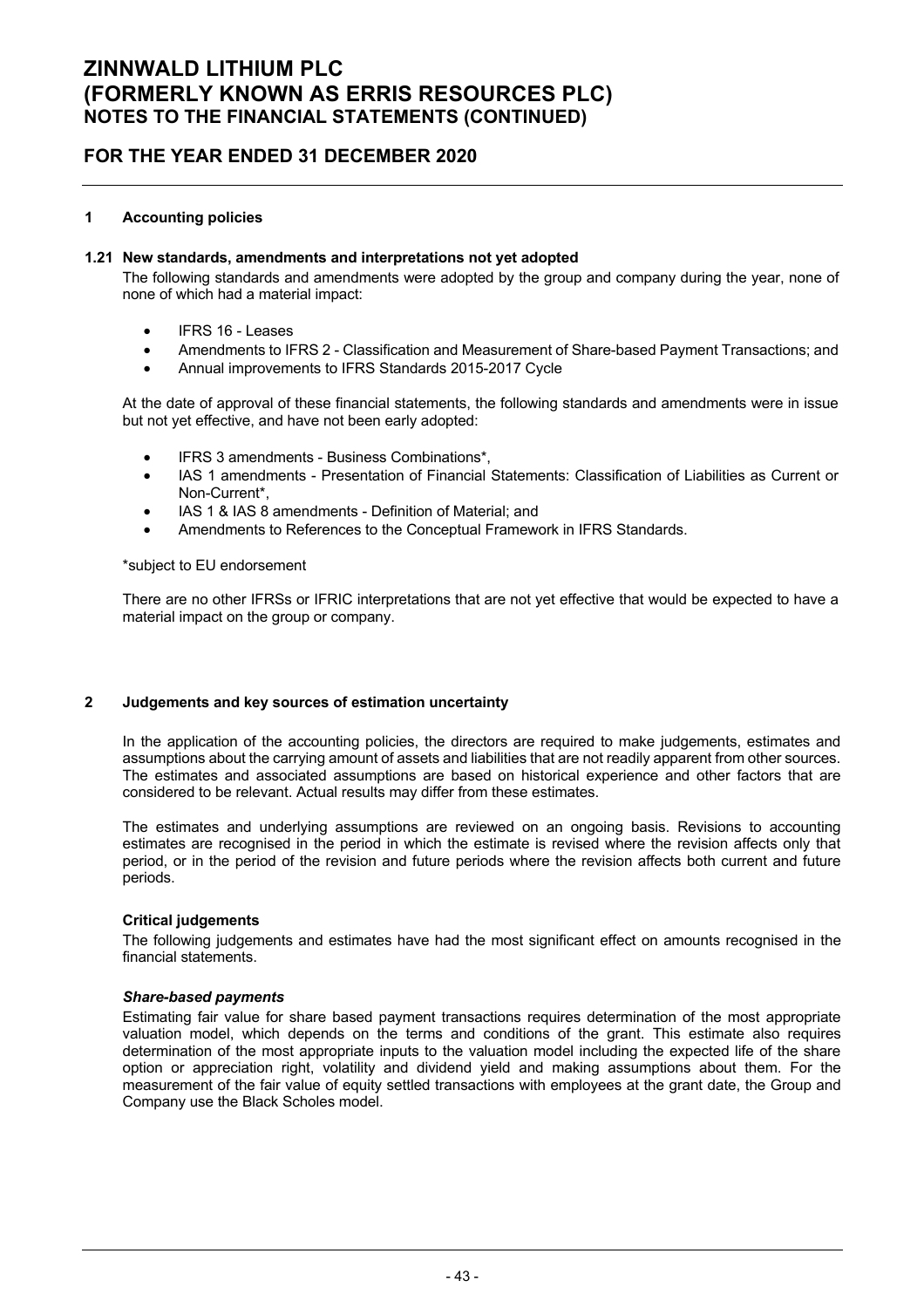### **FOR THE YEAR ENDED 31 DECEMBER 2020**

#### **2 Judgements and key sources of estimation uncertainty**

#### *Joint venture investment*

The Group applies IFRS 11 to all joint arrangements and classifies them as either joint operations or joint ventures, depending on the contractual rights and obligations of each investor. The Group holds 50% of the voting rights of its joint arrangement with SolarWorld AG. The Group has determined to have joint control over this arrangement as under the contractual agreements, unanimous consent is required from all parties to the agreements for certain key strategic, operating, investing and financing policies. The Group's joint arrangement is structured through a limited liability entity, Deutsche Lithium GmbH, and provides the Group and SolarWorld AG (parties to the joint venture agreement) with rights to the net assets of Deutsche Lithium under the arrangements. Therefore, this arrangement has been classified as a joint venture.

The investment is assessed at each reporting period date for impairment. An impairment is recognised if there is objective evidence that events after the recognition of the investment have had an impact on the estimated future cash flows which can be reliably estimated. In addition, the assessment as to whether economically recoverable reserves exist is itself an estimation process.

#### *Impairment of Capitalised Exploration Costs*

Group capitalised exploration costs had a carrying value as at 31 December 2020 of €1,546,111 (2019: €2,002,334). Management tests annually whether capitalised exploration costs have a carrying value in accordance with the accounting policy stated in note 1.5. Each exploration project is subject to an annual review either by a consultant or senior company geologist to determine if the exploration results returned to date warrant further exploration expenditure and have the potential to result in an economic discovery. This review takes into consideration long-term metal prices, anticipated resource volumes and grades, permitting and infrastructure as well as the likelihood of on-going funding from joint venture partners. In the event that a project does not represent an economic exploration target and results indicate that there is no additional upside, or that future funding from joint venture partners is unlikely, a decision will be made to discontinue exploration.

In Ireland, the licenses were originally granted for 6 years in 2013 and in Q3 2019, Zinnwald extended them for a further 6 years. The exploration work has identified excellent mineralisation in its drill holes and the metallurgical review has shown a good quality concentrate can be produced. The current Zinc market is at a low point and Zinnwald is no longer focussed on Ireland, but the Company still intends to find a JV Partner for at least the core license. The Board's current intention is that it will only undertake further exploration work on the core license (PL 3735) in 2021. Accordingly, the Board has concluded that an impairment charge should be made in the 2020 accounts in regard to capitalized costs from the non-core licenses, which has resulted in an impairment of €477,595.

In Sweden, the Brännberg project now comprises only 3 licenses (Brännberg 1 and 5 and Grundtrask 7) Brännberg 1 was renewed in October 2019 and is valid from 28/10/2019 until 28/10/2022. Brännberg 5 was renewed in May 2020 and is valid from 30/05/2020 until 30/05/2021. Grundtrask 7 was renewed in August 2018 and is valid from 05/08/2018 until 05/08/2021. The exploration work funded by Centerra showed good gold mineralisation, but not to the minimum (1m Oz) size required by a company as large as Centerra. The results may be of greater interest to a mid-tier Gold producer that has a lower resource size requirement. The Board's current intention is to try and find a JV partner for the Brännberg Project in Q1 2021 but, if unsuccessful, will allow all 3 licenses to lapse in 2021. Accordingly, the Board have recommended a full impairment of the carrying value of €114,870 in 2020.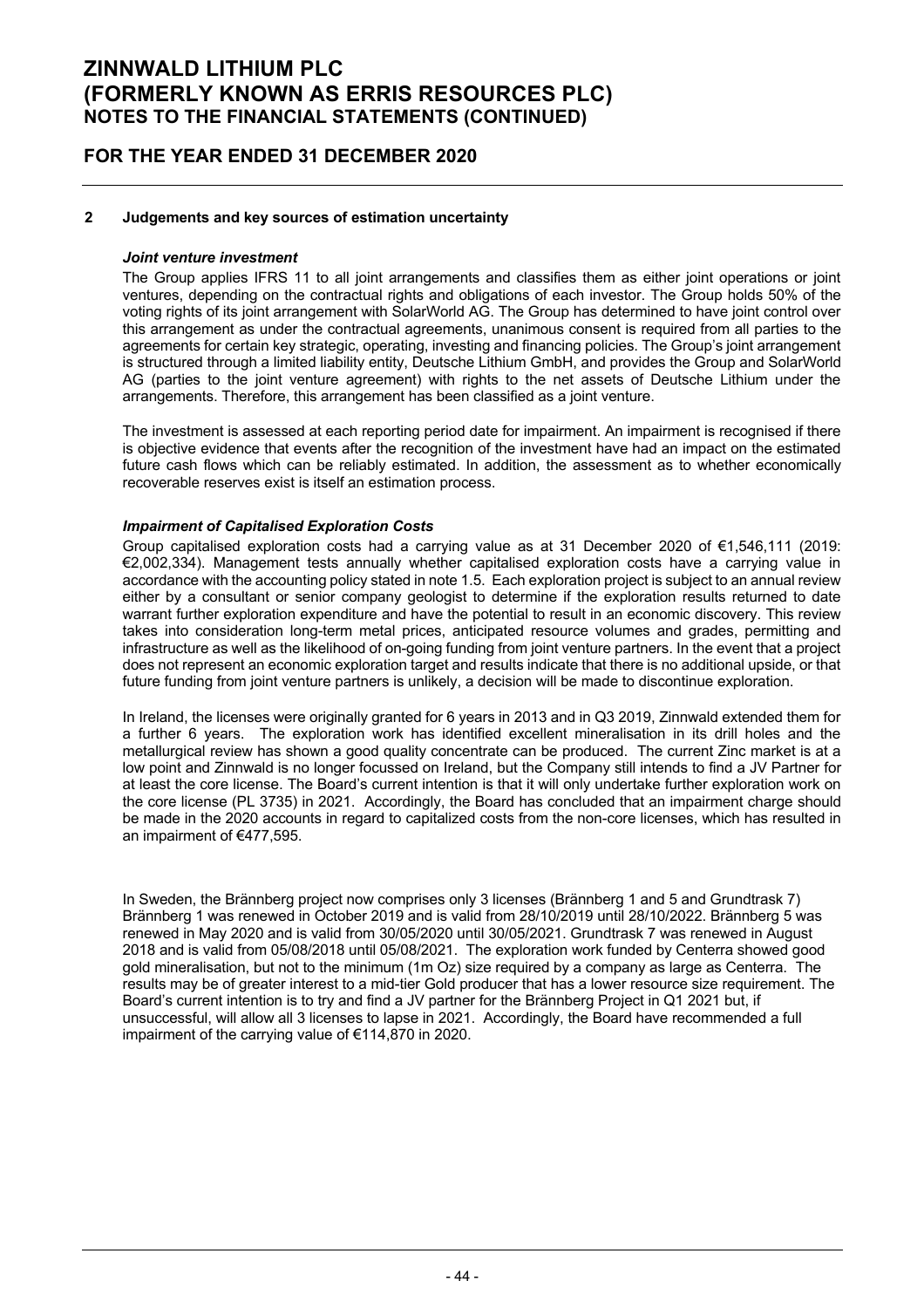### **FOR THE YEAR ENDED 31 DECEMBER 2020**

#### **3 Financial Risk and Capital Risk Management**

The Group's and Company's activities expose it to a variety of financial risks: market risk (primarily currency risks), credit risk and liquidity risk. The overall risk management programme focusses on currency and working capital management.

#### *Foreign Exchange Risk*

The Company operates internationally and is exposed to foreign exchange risk arising from one main currency exposure, namely GBP for its Head Office costs and the value of its shares for fund-raising and Euros for a material part of its operating expenditure. The Group's Treasury risk management policy is currently to hold most of its cash reserves in GBPs and to match as promptly as possible its Euro expenditures on its commitments in Germany.

#### *Credit and Interest Rate Risk*

The Group and Company have no borrowings and a low level of trade creditors and have minimal credit or interest rate risk exposure.

#### *Working Capital and Liquidity Risk*

Cashflow and working capital forecasting is performed in the operating entities of the Group and consolidated at a Group level basis for monthly reporting to the Board. The Directors monitor these reports and rolling forecasts to ensure the Group has sufficient cash to meet its operational needs. The Board has a policy of maintaining at least a GBP 0.5m cash reserve headroom. Aside from its commitments under the Deutsche Lithium Joint Venture, the Group has no other material fixed cost overheads other than Director costs

#### **4 Revenue**

An analysis of the Group's revenue is as follows:

|                                       | Group |        |
|---------------------------------------|-------|--------|
|                                       | 2020  | 2019   |
|                                       | €     | €      |
| Revenue analysed by class of business |       |        |
| Management fees                       |       | 17,527 |
|                                       |       |        |
|                                       |       |        |
|                                       | 2020  | 2019   |
|                                       | €     | €      |
| Other significant revenue             |       |        |
| Interest income                       | 367   |        |
|                                       |       |        |

All the management fees are received from Centerra Gold under the terms of the Strategic Alliance Agreement, which was terminated in December 2019. There were no unsatisfied performance obligations at 31 December 2020 (2019 : none).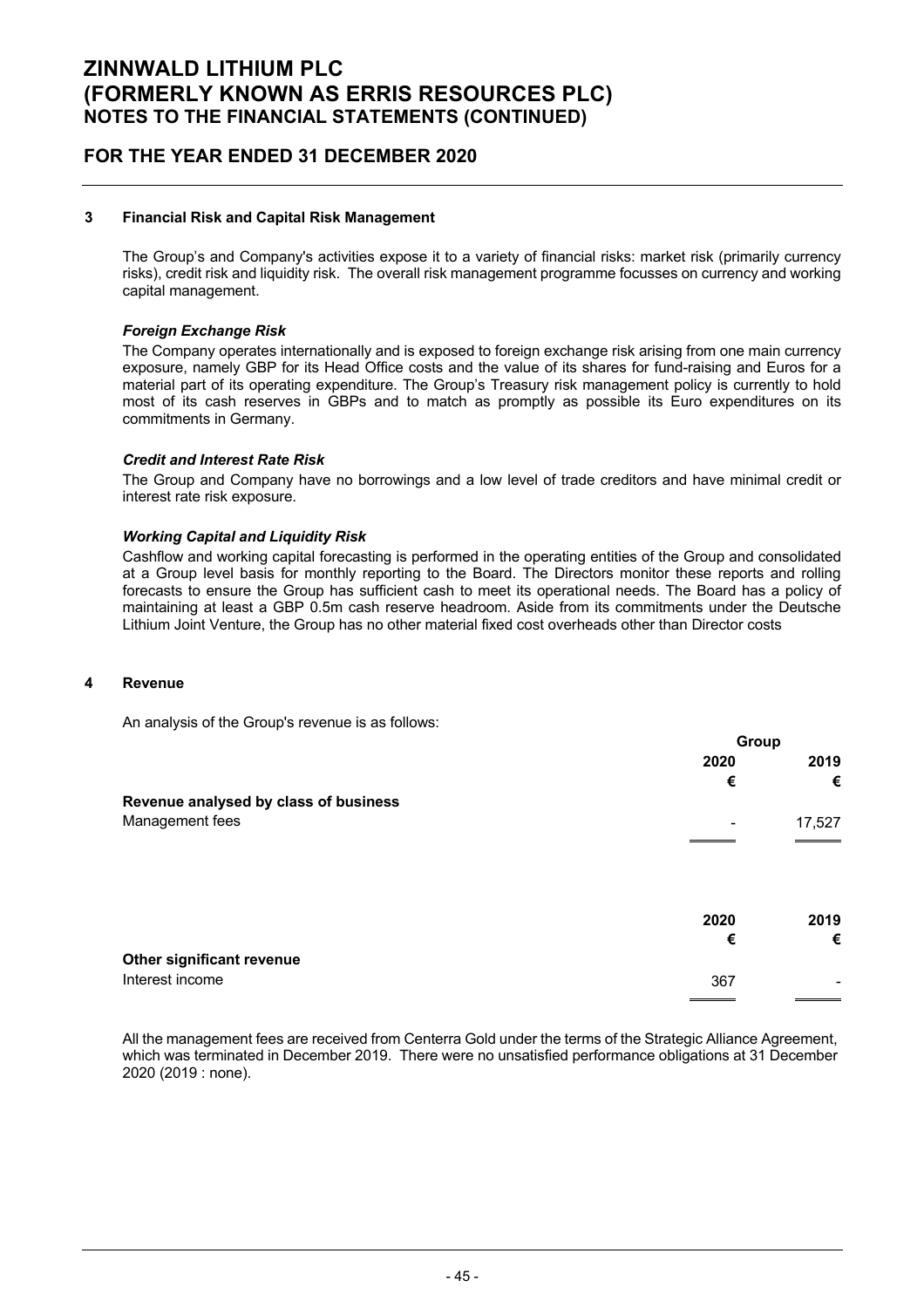### **FOR THE YEAR ENDED 31 DECEMBER 2020**

#### **5 Segmental reporting**

The Group operates principally in the UK, Ireland, Scotland, and Scandinavia, with operations managed on a project-by-project basis within each geographical area. Activities in the UK include the Head Office corporate and administrative costs and the 50% investment in Deutsche Lithium in Germany, whilst the activities in Ireland and Scandinavia relate to exploration and evaluation work. The reports used by the Board and management are based on these geographical segments.

|                                              | 2020       | <b>Ireland Scandinavia</b><br>2020 | <b>Others</b><br>2020 | <b>UK</b><br>2020 | <b>Total</b><br>2020 |
|----------------------------------------------|------------|------------------------------------|-----------------------|-------------------|----------------------|
|                                              | €          | €                                  | €                     | €                 | €                    |
| Revenues                                     |            |                                    |                       |                   |                      |
| Cost of sales and administrative             |            |                                    |                       |                   |                      |
| expenses                                     | (43, 667)  | (1,523)                            | (19, 168)             | (1,454,743)       | (1,519,101)          |
| Share based payments charge                  |            |                                    |                       |                   |                      |
| Project Impairment                           | (477, 595) | (114, 870)                         |                       |                   | (592, 465)           |
| Gain/loss on foreign exchange                | (3, 241)   | (262)                              |                       | (67, 958)         | (71, 461)            |
| Profit/(loss) from operations per            |            |                                    |                       |                   |                      |
| reportable segment                           | (524, 503) | (116, 655)                         | (19, 168)             | (1,522,701)       | (2, 183, 027)        |
| Reportable segment assets                    | 1,564,848  | 181                                |                       | 8,854,280         | 10,419,309           |
| Reportable segment liabilities               |            |                                    |                       | 58,833            | 58,833               |
|                                              |            | <b>Ireland Scandinavia</b>         | <b>Others</b>         | <b>UK</b>         | <b>Total</b>         |
|                                              | 2019       | 2019                               | 2019                  | 2019              | 2019                 |
|                                              | €          | €                                  | €                     | €                 | €                    |
| Revenues<br>Cost of sales and administrative |            | 17,527                             |                       |                   | 17,527               |
| expenses                                     | (63, 326)  |                                    | (19,698)              | (616, 940)        | (699, 964)           |
| Share based payments charge                  |            |                                    |                       |                   |                      |
| Project Impairment                           |            |                                    |                       |                   |                      |
| Gain/loss on foreign exchange                | 11,527     | 3,043                              |                       | 105,700           | 120,270              |
| Profit/(loss) from operations per            |            |                                    |                       |                   |                      |
| reportable segment                           | (51, 799)  | 20,570                             | (19, 698)             | (511, 240)        | (562, 167)           |
| Reportable segment assets                    | 1,912,320  | 128,077                            |                       | 1,495,244         | 3,535,641            |
| Reportable segment liabilities               |            |                                    |                       | 73,778            | 73,778               |
|                                              |            |                                    |                       |                   |                      |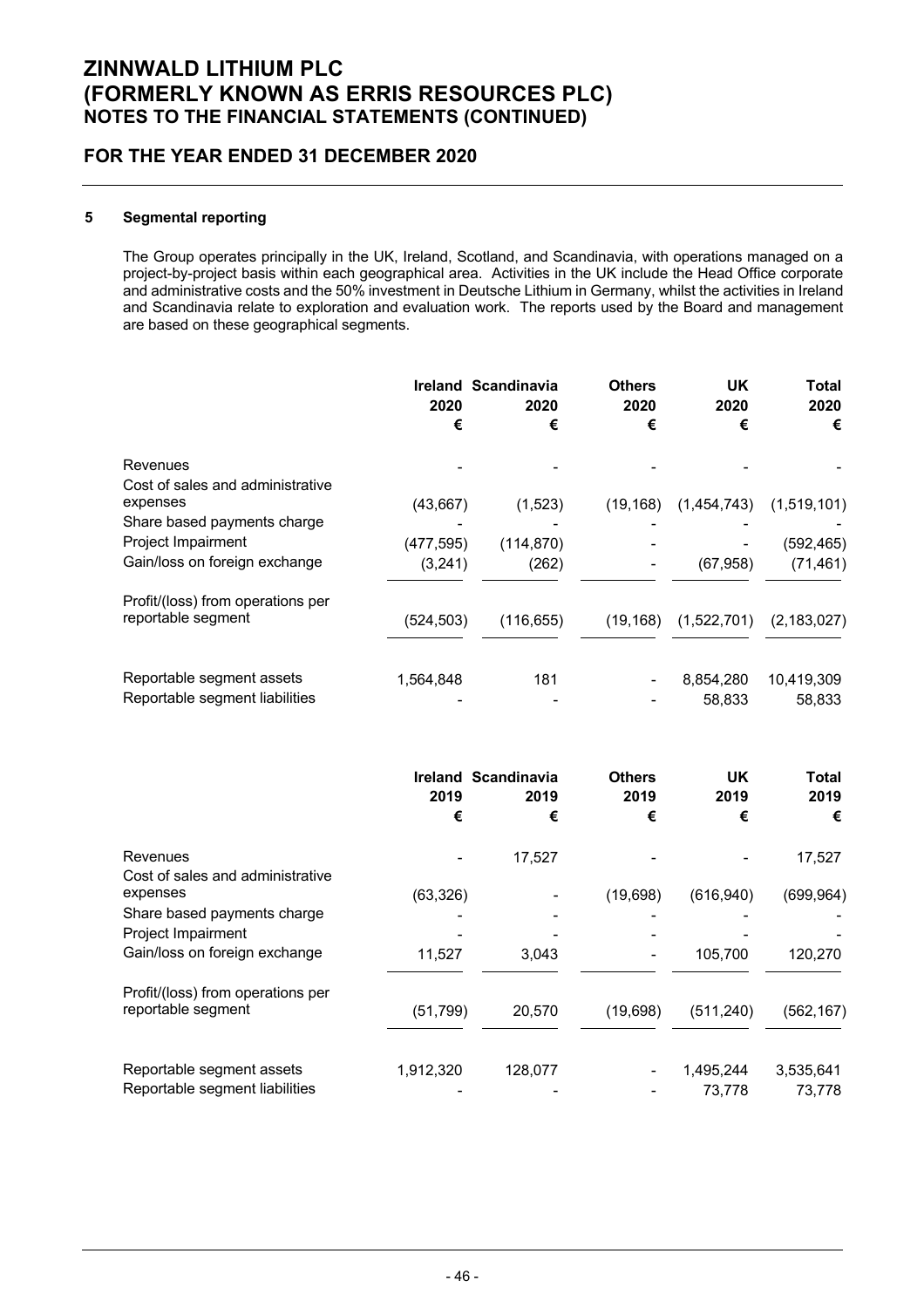### **FOR THE YEAR ENDED 31 DECEMBER 2020**

#### **6 Operating loss**

|                                                                   | Group   |            |
|-------------------------------------------------------------------|---------|------------|
|                                                                   | 2020    | 2019       |
|                                                                   | €       | €          |
| Operating loss for the year is stated after charging/(crediting): |         |            |
| Exchange losses/(gains)                                           | 71,461  | (120, 270) |
| Profit on disposal of property, plant and equipment               | (5,300) |            |
| Exploration projects impairment                                   | 592,465 |            |
| RTO costs                                                         | 839,940 |            |
| Share-based payments                                              | 3,725   |            |
| Operating lease charges                                           | 40,942  | 36,598     |
| Exploration costs expensed                                        | 64,358  | 83,024     |
| <b>Auditor's remuneration</b><br>7                                |         |            |
|                                                                   | 2020    | 2019       |
| Fees payable to the company's auditor and associates:             | €       | €          |
|                                                                   |         |            |
| <b>For audit services</b>                                         |         |            |
| Audit of group, parent company and subsidiary undertakings        | 31,164  | 27,913     |
| For other services                                                |         |            |
| Taxation compliance services                                      | 3,799   | 5,292      |
| Reporting accountant work for the Admission Document              | 61,205  |            |

#### **8 Employees**

The average monthly number of persons (including directors) employed by the group and company during the year was:

|                  |               | Group         |               | Company       |  |
|------------------|---------------|---------------|---------------|---------------|--|
|                  | 2020          | 2019          | 2020          | 2019          |  |
|                  | <b>Number</b> | <b>Number</b> | <b>Number</b> | <b>Number</b> |  |
| <b>Directors</b> | 5             | 5             | 5             | 5             |  |
| Employees        | 3             | 3             | -             | ۰             |  |
|                  | 8             | 8             | 5             | 5             |  |
|                  |               |               |               |               |  |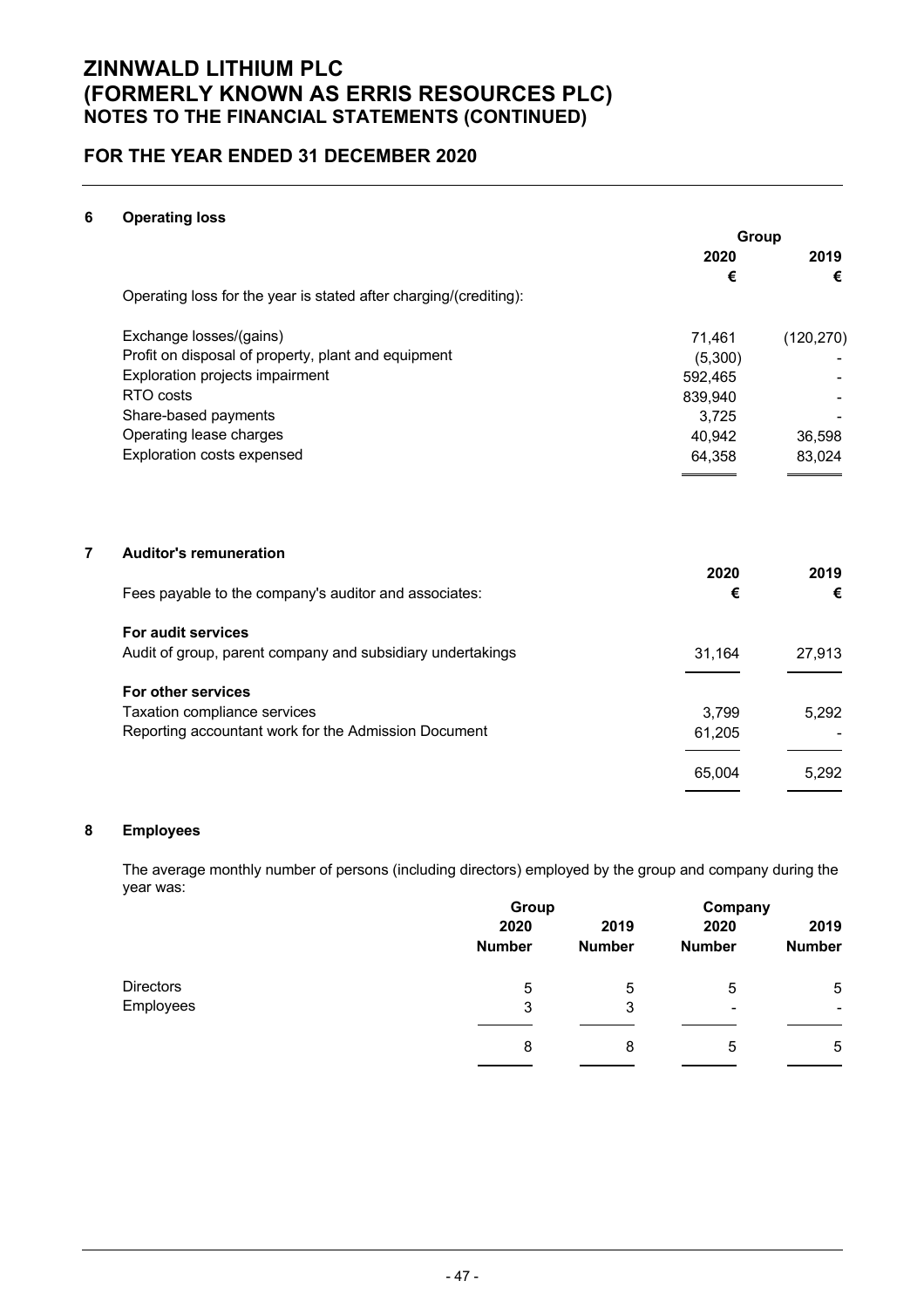### **FOR THE YEAR ENDED 31 DECEMBER 2020**

#### **8 Employees**

Their aggregate remuneration comprised:

|                       | Group   |         | Company |         |
|-----------------------|---------|---------|---------|---------|
|                       | 2020    | 2019    | 2020    | 2019    |
|                       | €       | €       | €       | €       |
| Wages and salaries    | 416,827 | 403,081 | 283,159 | 322,173 |
| Social security costs | 40,941  | 45,907  | 27,723  | 37,007  |
| Pension costs         | 12,399  | 6,023   | 12,099  | 5,635   |
|                       | 470,167 | 455,011 | 322,981 | 364,815 |
|                       |         |         |         |         |

Aggregate remuneration expenses of the group include €150,583 (2019: €41,781) of costs capitalised and included within non-current assets of the group. In 2020, €nil (2019: €89,808) aggregate remuneration expenses of the group have been reimbursed by joint venture partners.

Aggregate remuneration expenses of the company include €3,397 (2019: €41,393) of costs capitalised and included within non-current assets of the group.

Directors remuneration is disclosed in note 34.

#### **9 Finance income**

|                           | Group |                          |
|---------------------------|-------|--------------------------|
|                           | 2020  | 2019                     |
|                           |       | €                        |
| Interest income           |       |                          |
| Interest on bank deposits | 367   | $\overline{\phantom{0}}$ |
|                           |       |                          |

#### **10 Share of results in Joint Venture**

|                                | 2020<br>€ | Group<br>2019<br>€ |
|--------------------------------|-----------|--------------------|
| Share of Loss in Joint Venture | (32, 579) | -                  |
|                                | (32, 579) | -                  |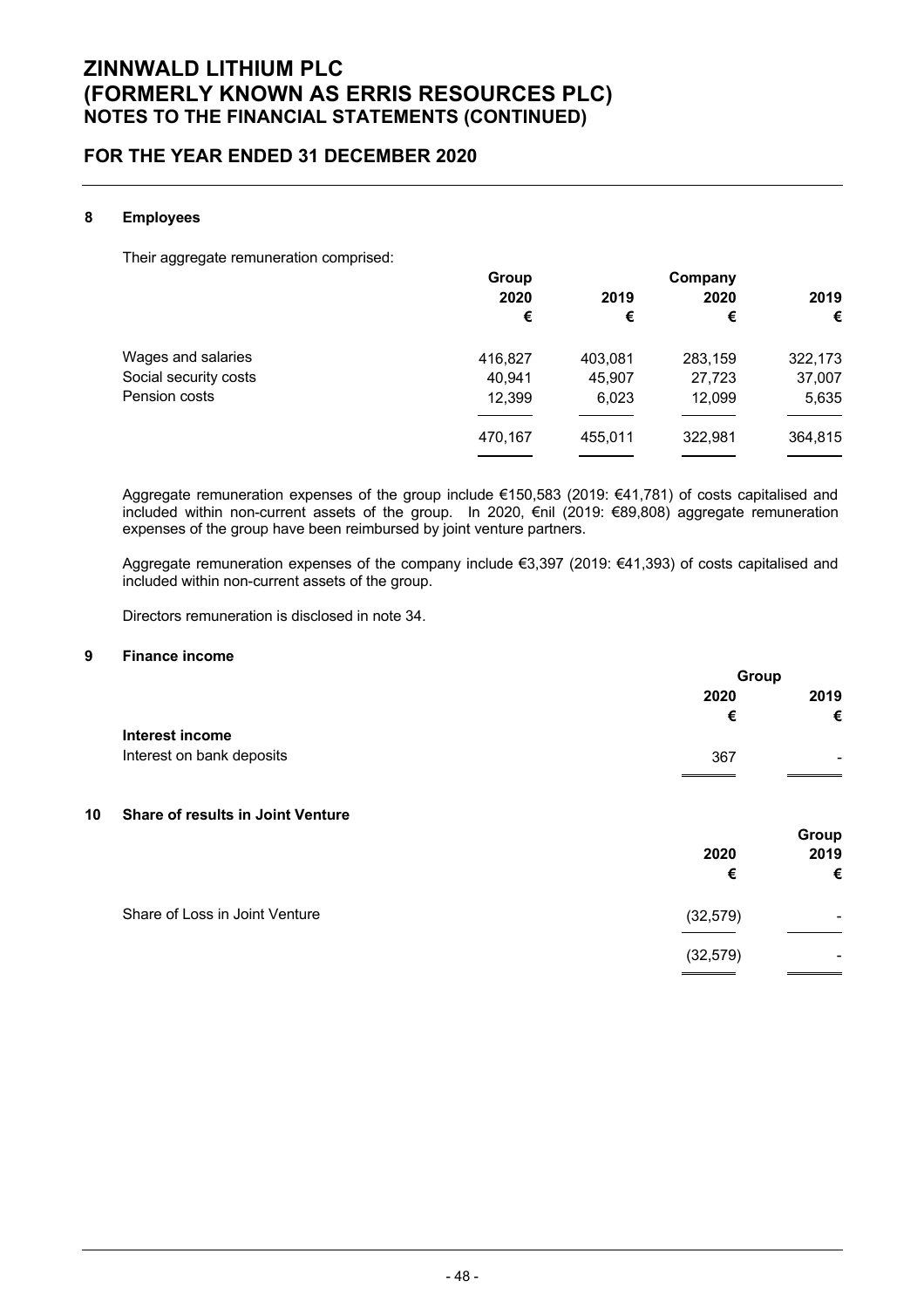### **FOR THE YEAR ENDED 31 DECEMBER 2020**

#### **11 Impairments**

Impairment tests have been carried out where appropriate and the following impairment losses have been recognised in profit or loss:

| In respect of:          | <b>Notes</b> | 2020<br>€ | 2019<br>€                |
|-------------------------|--------------|-----------|--------------------------|
| Intangible assets       | 14           | 592,465   | $\overline{\phantom{0}}$ |
|                         |              |           |                          |
| Recognised in:          |              |           |                          |
| Administrative expenses |              | 592,465   | -                        |

The impairment losses in respect of financial assets are recognised in other gains and losses in the income statement.

#### **12 Taxation**

|                                         | 2020                     | 2019      |
|-----------------------------------------|--------------------------|-----------|
|                                         | €                        | €         |
| <b>Current tax</b>                      |                          |           |
| Adjustments in respect of prior periods | $\overline{\phantom{a}}$ | (30, 648) |

The actual charge/(credit) for the year can be reconciled to the expected credit for the year based on the profit or loss and the standard rate of tax as follows:

|                                                                                                         | Group       |            |
|---------------------------------------------------------------------------------------------------------|-------------|------------|
|                                                                                                         | 2020        | 2019       |
|                                                                                                         | €           | €          |
| Loss before taxation                                                                                    | (2,215,238) | (562, 167) |
| Expected tax credit based on the standard rate of corporation tax in the UK of<br>19.00% (2019: 19.00%) | (420, 895)  | (106, 812) |
| Unutilised tax losses carried forward                                                                   | 254.409     | 106.812    |
| Disallowable expenses                                                                                   | 166,486     |            |
| Adjustments in respect of prior years                                                                   |             | (30, 648)  |
| Taxation charge/(credit) for the year                                                                   |             | (30, 648)  |

Losses available to carry forward amount to €2,315,896 (2019: €1,434,000). No deferred tax asset has been recognised on these losses, as the probability of available future taxable profits is not currently quantifiable.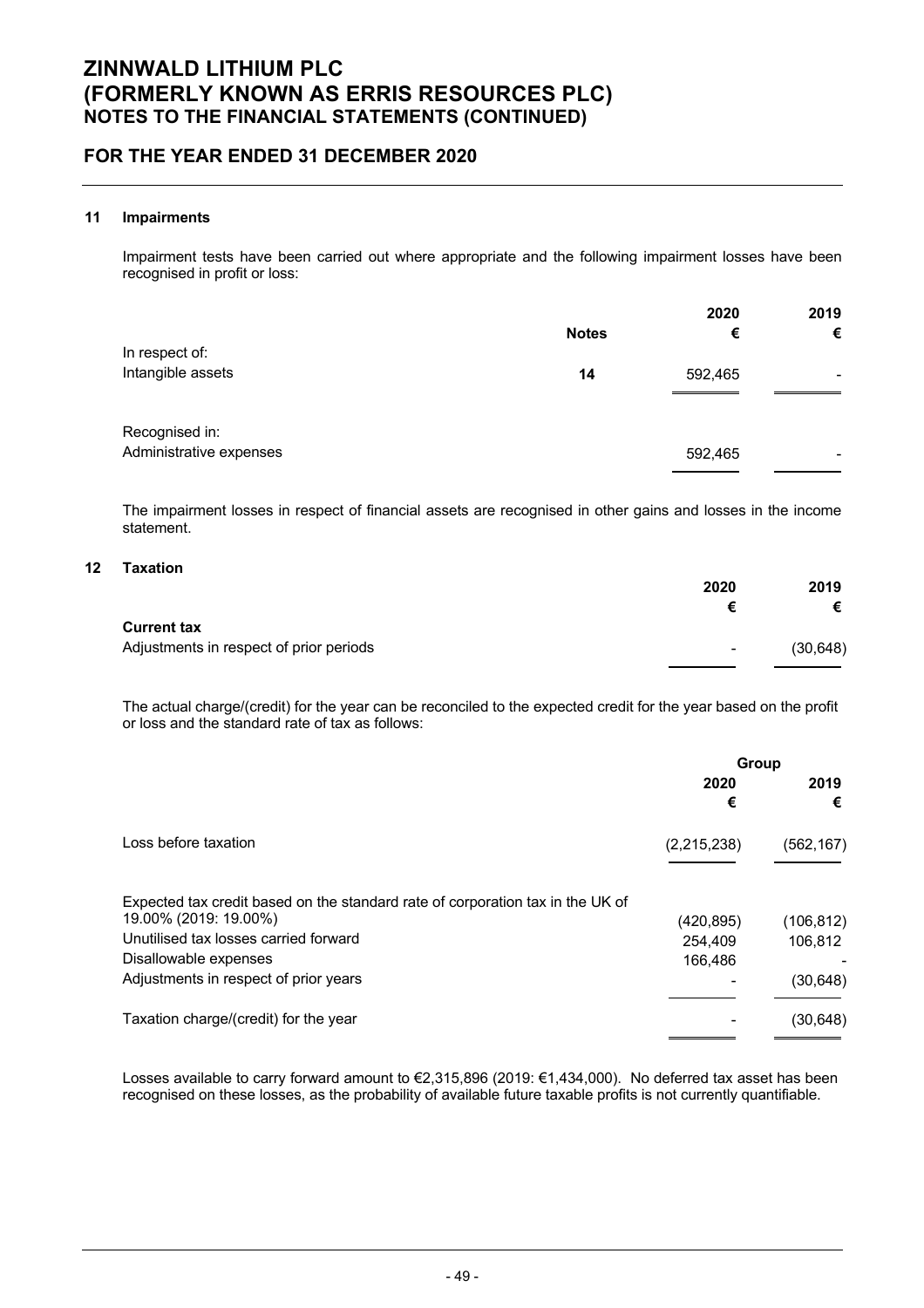### **FOR THE YEAR ENDED 31 DECEMBER 2020**

| 13 | <b>Earnings per share</b>                                                                               | 2020<br><b>Number</b> | 2019<br><b>Number</b> |
|----|---------------------------------------------------------------------------------------------------------|-----------------------|-----------------------|
|    | Weighted average number of ordinary shares for basic earnings per share                                 | 63,203,583            | 31,069,430            |
|    | Effect of dilutive potential ordinary shares:<br>- Weighted average number of outstanding share options | 3,183,333             | 3,416,667             |
|    | Weighted average number of ordinary shares for diluted earnings per share                               | 66,386,916            | 34,486,097            |
|    | <b>Earnings</b><br><b>Continuing operations</b>                                                         | €                     | €                     |
|    | Loss for the period from continuing operations                                                          | (2,215,238)           | (562, 167)            |
|    | Earnings for basic and diluted earnings per share attributable to equity<br>shareholders of the company | (2,215,238)           | (562, 167)            |
|    | Earnings per share for continuing operations<br>Basic and diluted earnings per share                    |                       |                       |
|    | Basic earnings per share                                                                                | (3.50)                | (1.81)                |
|    | Diluted earnings per share                                                                              | (3.50)                | (1.81)                |

There is no difference between the basic and diluted earnings per share for the period ended 31 December 2020 or 2019 as the effect of the exercise of options would be anti-dilutive.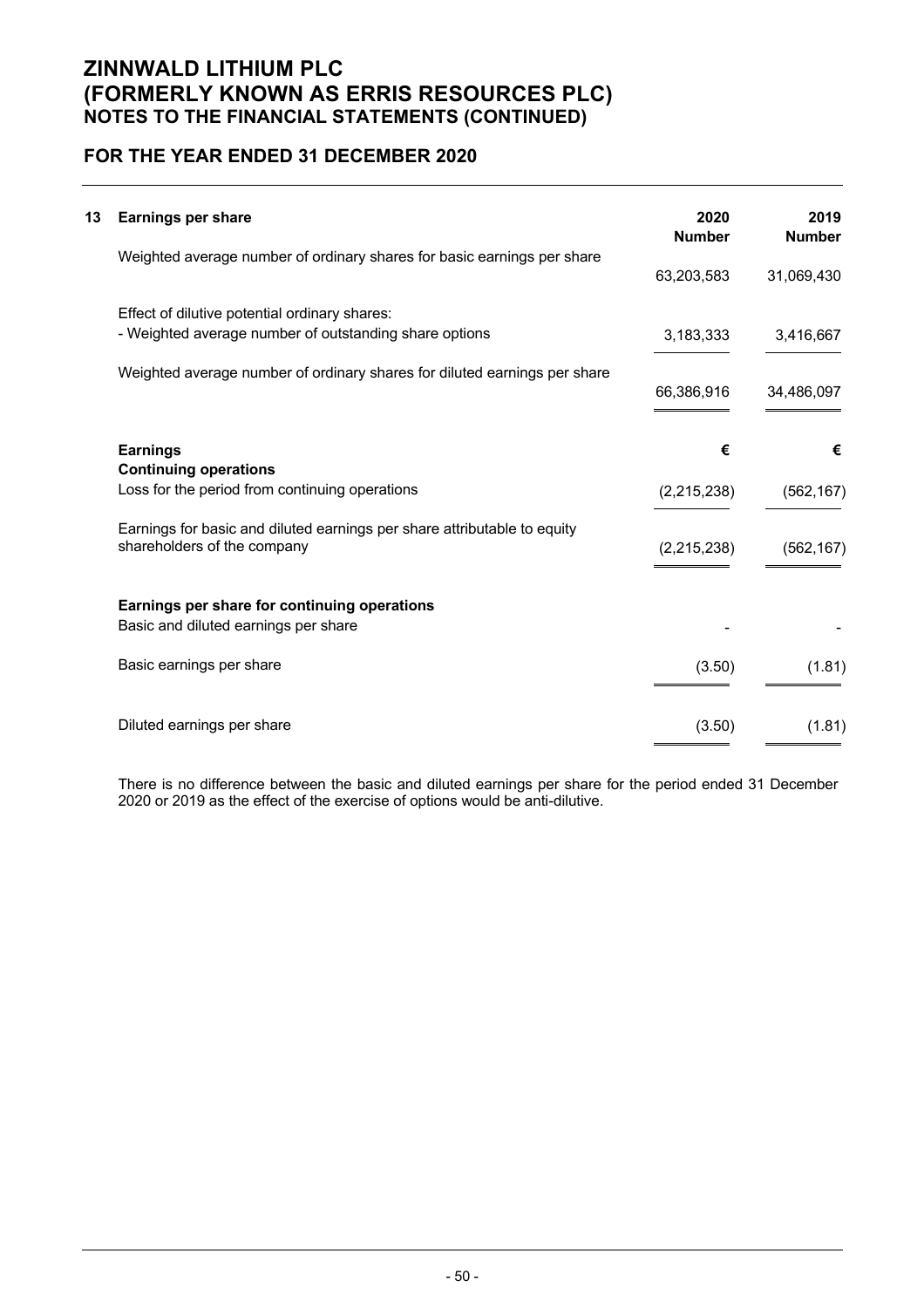### **FOR THE YEAR ENDED 31 DECEMBER 2020**

#### **14 Intangible fixed assets**

| Group                              | Ireland<br>Sweden<br><b>Exploration</b><br><b>Exploration</b><br>and Evaluation and Evaluation<br>costs<br>costs |         | <b>Total</b> |  |
|------------------------------------|------------------------------------------------------------------------------------------------------------------|---------|--------------|--|
|                                    | €                                                                                                                | €       | €            |  |
| Cost                               |                                                                                                                  |         |              |  |
| At 1 January 2019                  | 1,645,118                                                                                                        | 100,000 | 1,745,118    |  |
| Additions - group funded           | 250,214                                                                                                          | 7,002   | 257,216      |  |
| At 31 December 2019                | 1,895,332                                                                                                        | 107,002 | 2,002,334    |  |
| Additions - group funded           | 128,374                                                                                                          | 7,868   | 136,242      |  |
| At 31 December 2020                | 2,023,706                                                                                                        | 114,870 | 2,138,576    |  |
| <b>Amortisation and impairment</b> |                                                                                                                  |         |              |  |
| At 1 January 2020                  |                                                                                                                  |         |              |  |
| Project impairment                 | 477,595                                                                                                          | 114,870 | 592,465      |  |
| At 31 December 2020                | 477,595                                                                                                          | 114,870 | 592,465      |  |
| <b>Carrying amount</b>             |                                                                                                                  |         |              |  |
| At 31 December 2020                | 1,546,111                                                                                                        |         | 1,546,111    |  |
| At 31 December 2019                | 1,895,332                                                                                                        | 107,002 | 2,002,334    |  |
|                                    |                                                                                                                  |         |              |  |

Intangible assets comprise capitalised exploration and evaluation costs (direct costs, licence fees and fixed salary / consultant costs) of the Ireland Zinc Projects and the Sweden Gold Projects (excluding the amounts recovered from Centerra Gold as per note 21).

More information on impairment movements in the year is given in note 11.

| Company                                                                      | Ireland<br><b>Exploration</b><br>and Evaluation and Evaluation | Sweden<br><b>Exploration</b> | Total      |
|------------------------------------------------------------------------------|----------------------------------------------------------------|------------------------------|------------|
|                                                                              | costs                                                          | costs                        |            |
|                                                                              | €                                                              | €                            | €          |
| Cost                                                                         |                                                                |                              |            |
| A 1 January 2019                                                             | 92,985                                                         |                              | 92,985     |
| Additions - group funded                                                     | 23,902                                                         | 17,491                       | 41,393     |
| At 31 December 2019                                                          | 116,887                                                        | 17,491                       | 134,378    |
| Transfers to subsidiaries                                                    | (116, 887)                                                     | (17, 491)                    | (134, 378) |
| At 31 December 2020                                                          |                                                                |                              |            |
| <b>Amortisation and impairment</b><br>At 1 January 2020 and 31 December 2020 |                                                                |                              |            |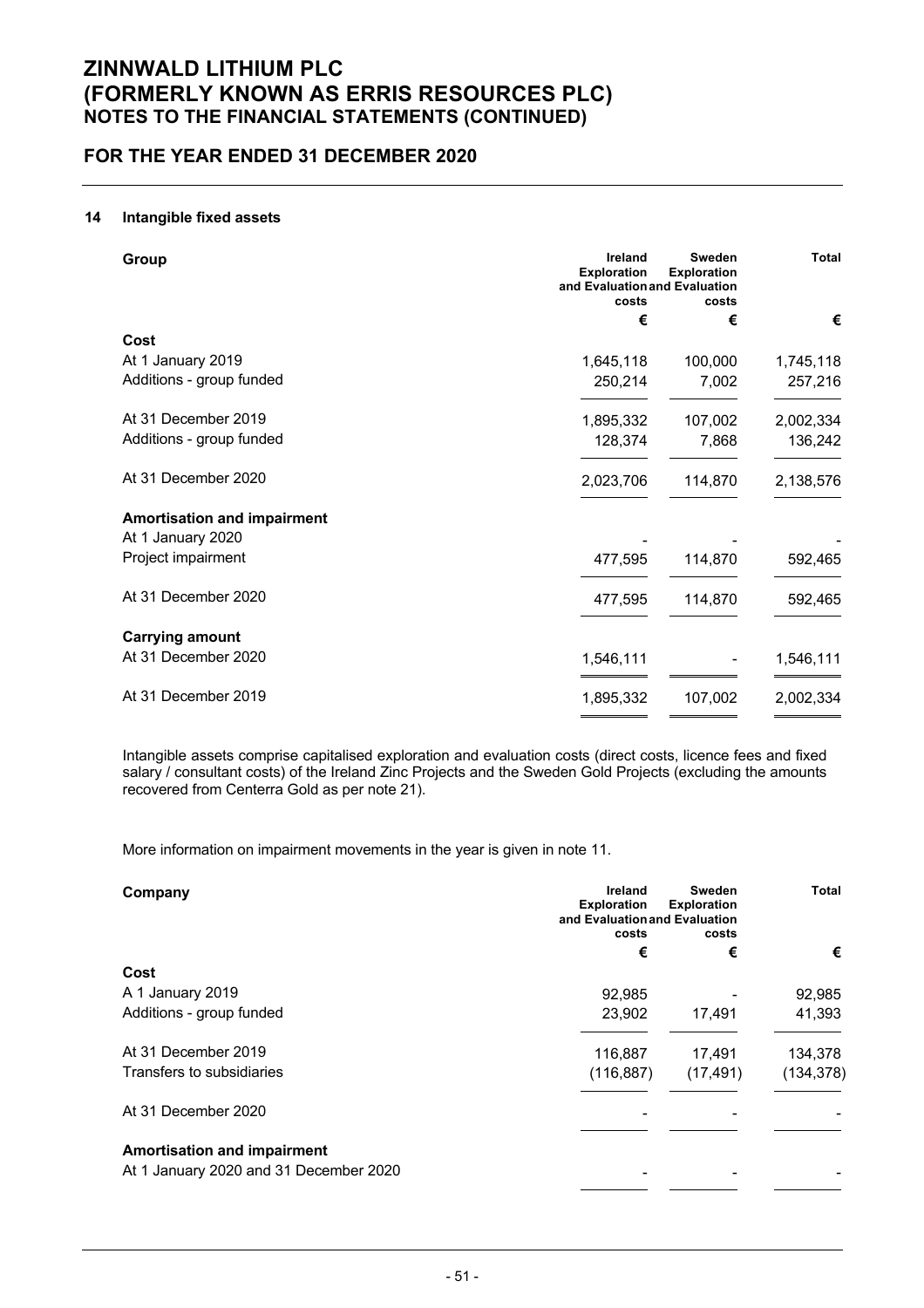### **FOR THE YEAR ENDED 31 DECEMBER 2020**

#### **14 Intangible fixed assets**

#### **Carrying amount**

| At 31 December 2020 | $\overline{\phantom{0}}$ | -      | ۰       |
|---------------------|--------------------------|--------|---------|
|                     |                          |        |         |
| At 31 December 2019 | 116.887                  | 17.491 | 134.378 |

#### **15 Property, plant and equipment**

| Group                                         | <b>Plant and</b><br>equipment | <b>Fixtures and</b><br>fittings | <b>Computers</b> | <b>Total</b>     |
|-----------------------------------------------|-------------------------------|---------------------------------|------------------|------------------|
|                                               | €                             | €                               | €                | €                |
| Cost                                          |                               |                                 |                  |                  |
| At 1 January 2020                             | 2,605                         | 3,307                           | 4,951            | 10,863           |
| Additions                                     |                               |                                 | 3,906            | 3,906            |
| At 31 December 2020                           | 2,605                         | 3,307                           | 8,857            | 14,769           |
| <b>Depreciation and impairment</b>            |                               |                                 |                  |                  |
| At 1 January 2020                             | 2,605                         | 3,307                           | 4,951            | 10,863           |
| Depreciation                                  |                               |                                 | 244              | 244              |
| At 31 December 2020                           | 2,605                         | 3,307                           | 5,195            | 11,107           |
| <b>Carrying amount</b><br>At 31 December 2020 |                               |                                 | 3,662            | 3,662            |
| Company                                       |                               |                                 |                  | <b>Computers</b> |
| Cost                                          |                               |                                 |                  | €                |
| At 1 January 2020                             |                               |                                 |                  |                  |
| Additions                                     |                               |                                 |                  | 3,906            |
|                                               |                               |                                 |                  |                  |
| At 31 December 2020                           |                               |                                 |                  | 3,906            |
| <b>Depreciation and impairment</b>            |                               |                                 |                  |                  |
| At 1 January 2020                             |                               |                                 |                  |                  |
| Depreciation charged in the year              |                               |                                 |                  | 244              |
| At 31 December 2020                           |                               |                                 |                  | 244              |
| <b>Carrying amount</b>                        |                               |                                 |                  |                  |
| At 31 December 2020                           |                               |                                 |                  | 3,662            |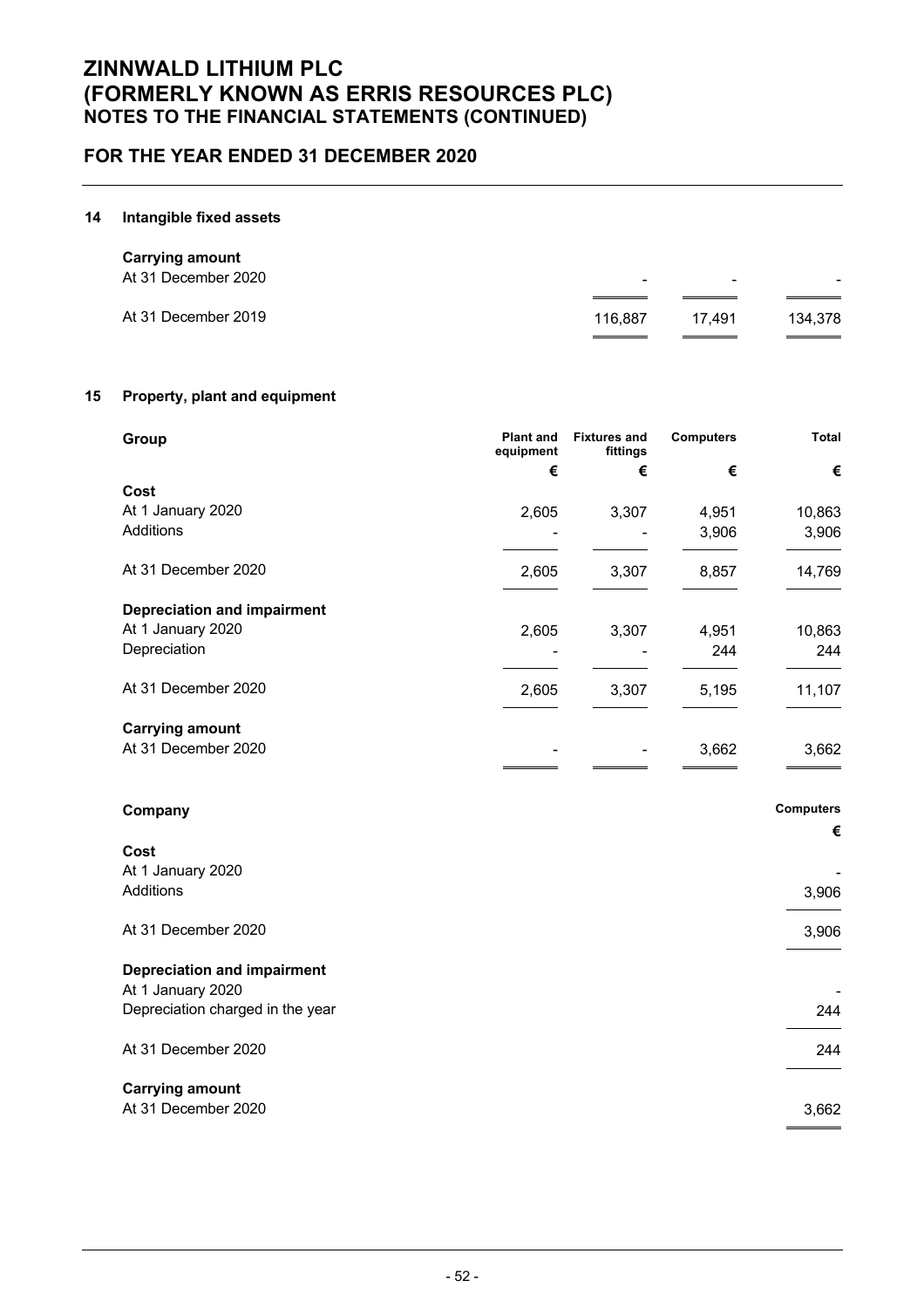### **FOR THE YEAR ENDED 31 DECEMBER 2020**

#### **16 Fixed asset investments**

|                               | <b>Notes</b> | Group<br>2020 | 2019<br>€ | Company<br>2020<br>€ | 2019<br>€ |
|-------------------------------|--------------|---------------|-----------|----------------------|-----------|
|                               |              | €             |           |                      |           |
| Investments in subsidiaries   | 17           | ۰             | ۰         | 169,090              | 169,090   |
| Investments in joint ventures |              | 3,852,083     | ۰         | 3,852,083            |           |
|                               |              |               |           |                      |           |
|                               |              | 3,852,083     | ۰         | 4,021,173            | 169,090   |
|                               |              |               |           |                      |           |

Investments in subsidiaries are recorded at cost, which is the fair value of the consideration paid.

# **Movements in non-current investments**

| Shares in group<br>undertakings<br>and<br>participating<br>interests |
|----------------------------------------------------------------------|
| €                                                                    |
|                                                                      |
|                                                                      |
| 3,884,662                                                            |
| (32, 579)                                                            |
| 3,852,083                                                            |
|                                                                      |
| 3,852,083                                                            |
|                                                                      |
|                                                                      |

#### **Movements in non-current investments Company Shares in**

|                                        | -----------<br>group<br>undertakings | investments | .         |
|----------------------------------------|--------------------------------------|-------------|-----------|
|                                        | €                                    | €           | €         |
| Cost                                   |                                      |             |           |
| At 1 January 2020 and 31 December 2020 | 169,090                              |             | 169,090   |
| Additions                              |                                      | 3,852,083   | 3,852,083 |
| At 31 December 2020                    | 169,090                              | 3,852,083   | 4,021,173 |
| <b>Carrying amount</b>                 |                                      |             |           |
| At 31 December 2020                    | 169,090                              | 3,852,083   | 4,021,173 |
| At 31 December 2019                    | 169,090                              |             | 169,090   |
|                                        |                                      |             |           |

**Other** 

**Total**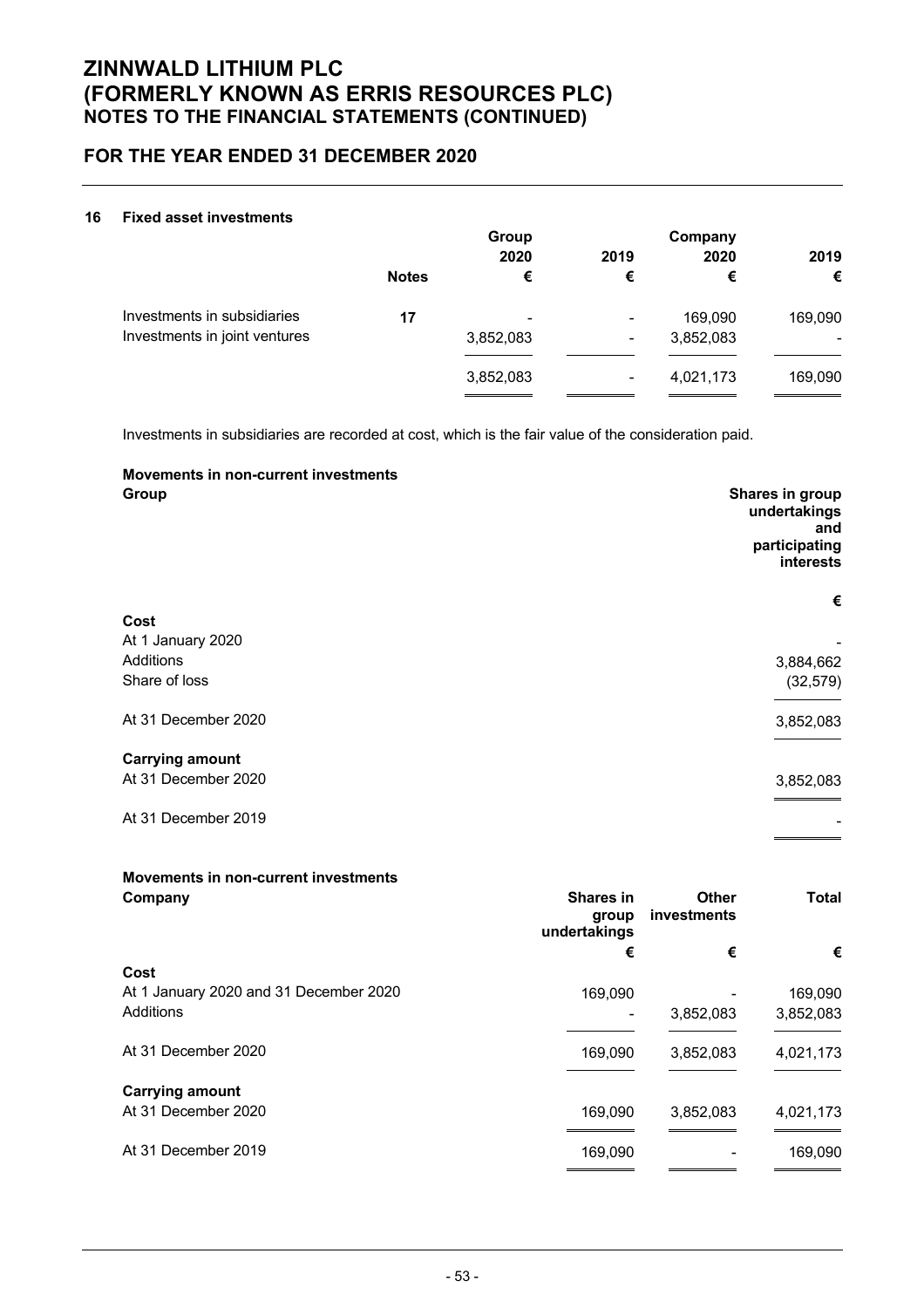### **FOR THE YEAR ENDED 31 DECEMBER 2020**

#### **16 Fixed asset investments**

#### **16.1 Investment in Deutsche Lithium**

On 29 October 2020, the Company completed the acquisition of Bacanora Lithium Plc's ("Bacanora") 50% shareholding in Deutsche Lithium Gmbh ("DL"). Bacanora contributed its share in DL and €1.35m in Cash in exchange for 90,619,170 new shares in the Company at a price of 5p per share and a 2% Net Profits Royalty. The Company thereafter took over the obligations due under the Joint Venture Agreement and has made all payments due on a monthly basis since October 2020.

The Table below shows the split of shares received by Bacanora in return for its 50% shares in DL and the cash contributed by Bacanora as part of the RTO process:

| <b>Bacanora - Split of shareholding</b>    |             | % of Total | No of Shares |
|--------------------------------------------|-------------|------------|--------------|
| Shares received for 50% shareholding in DL | € 3.685.662 | 73.2%      | 66,325,267   |
| Shares received for cash subscription      | € 1,350,000 | 26.8%      | 24,293,902   |
| Total                                      | € 5,035,662 |            | 90,619,170   |

The Company holds one of the 2 Managing Director positions and a 50% shareholding in DL, but only has a casting vote on purely operational development matters. Therefore, management have concluded that the Company has significant influence over DL and not control.

Management reviewed the opening balance sheet as part of the acquisition process and are comfortable with the completeness and accuracy of the balance sheet. DL's accounting policies are in line with the Company's policies and no adjustments have been made.

The Company follows the requirements of IAS 28 in applying the equity method and increase or decrease the investment by recognising its share of the profit or loss and other comprehensive income from DL. The Company will ensure DL's accounting policies are in line with its own and where material differences occur, make appropriate adjustments. The Company management will review the investment for indicators of impairment at least at each reporting date.

The Table below shows the movements during the year and the balances at year end:

| Value of 50% share in DL acquired from Bacanora on 29 October 2020 | € 3,685,662 |
|--------------------------------------------------------------------|-------------|
| Funds provided under the terms of the Joint Venture Agreement      | € 165,000   |
| Additional committed funds for further testwork                    | € 34.000    |
| Share of DL Loss for the period November to December 2020          | (€ 32,579)  |
| Carrying Value as at 31 December 2020                              | € 3,852,083 |

#### **16.2 Commitments under the Deutsche Lithium JV Agreement**

The Company signed a Deed of Adherence to abide by the terms of the Joint Venture Agreement. The only outstanding financial commitment was the 2nd Amendment entered into by Bacanora in February 2020 by which it committed to fund DL with €1.35m in monthly instalments over 2 years. At the date of completion of the Acquisition by the Company, the amount outstanding was €0.935m and at 31 December 2020 it was €0.770m.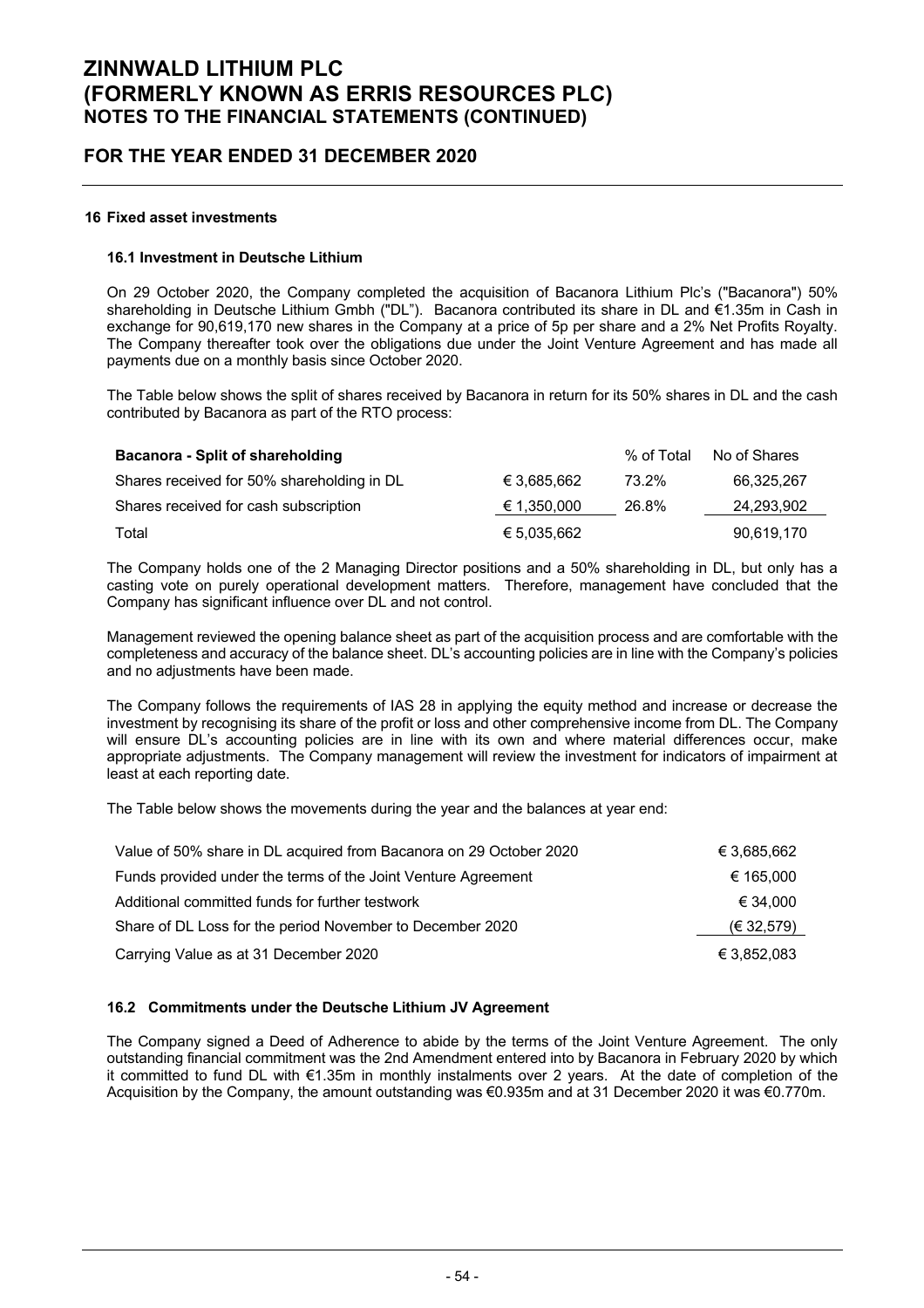### **FOR THE YEAR ENDED 31 DECEMBER 2020**

#### **17 Subsidiaries**

Details of the company's subsidiaries as at 31 December 2020 are as follows:

|                                   |                             |                       |                            | % Held        |          |  |
|-----------------------------------|-----------------------------|-----------------------|----------------------------|---------------|----------|--|
| Name of undertaking               | <b>Registered</b><br>office | Nature of<br>business | Class of<br>shares<br>held | <b>Direct</b> | Indirect |  |
| Erris Resources (Exploration) Ltd | United Kingdom              | Exploration           | Ordinary                   | 100.00        | ۰        |  |
| Erris Zinc Limited                | Ireland                     | Exploration           | Ordinarv                   | 100.00        | -        |  |

On 1 December 2017, Zinnwald Lithium Plc acquired the entire issued share capital of Erris Resources (Exploration) Ltd ("ERL") by way of a share for share exchange. This transaction has been treated as a group reconstruction and accounted for using the reverse merger accounting method. Its registered office address is 29-31 Castle Street, High Wycombe, Bucks, HP13 6RU.

On 26 February 2018, Erris Resources Plc acquired the entire issued share capital of Erris Zinc Limited on incorporation. Erris Zinc Limited is a company registered in Ireland. Its registered office address is The Bungalow, Newport Road, Castlebar, Co. Mayo. F23YF24.

On 12 December 2018, Erris Resources (Exploration) Ltd acquired the entire issued share capital of Tulivuori Exploration OY shortly after incorporation. Tulivuori Exploration OY is a company registered in Finland and was renamed Erris Finland. In January 2020, the directors of Zinnwald decided to cease exploration in Finland and started the process of winding up this company. The process was completed in November 2020.

On 10 August 2020, the Company incorporated a wholly owned subsidiary, Erris Gold Resources Ltd and transferred all capitalised expenses, contracts and permits for the Loch Tay Project and Norway projects to that company. On 29 October 2020, the shares in Erris Gold Resources Ltd were distributed to the Company's shareholders via a dividend in specie. Accordingly, Erris Gold Resources Ltd does not form part of the consolidation at the year end.

#### **18 Trade and other receivables - credit risk**

Fair value of trade and other receivables The directors consider that the carrying amount of trade and other receivables is equal to their fair value.

No significant balances are impaired at the reporting end date.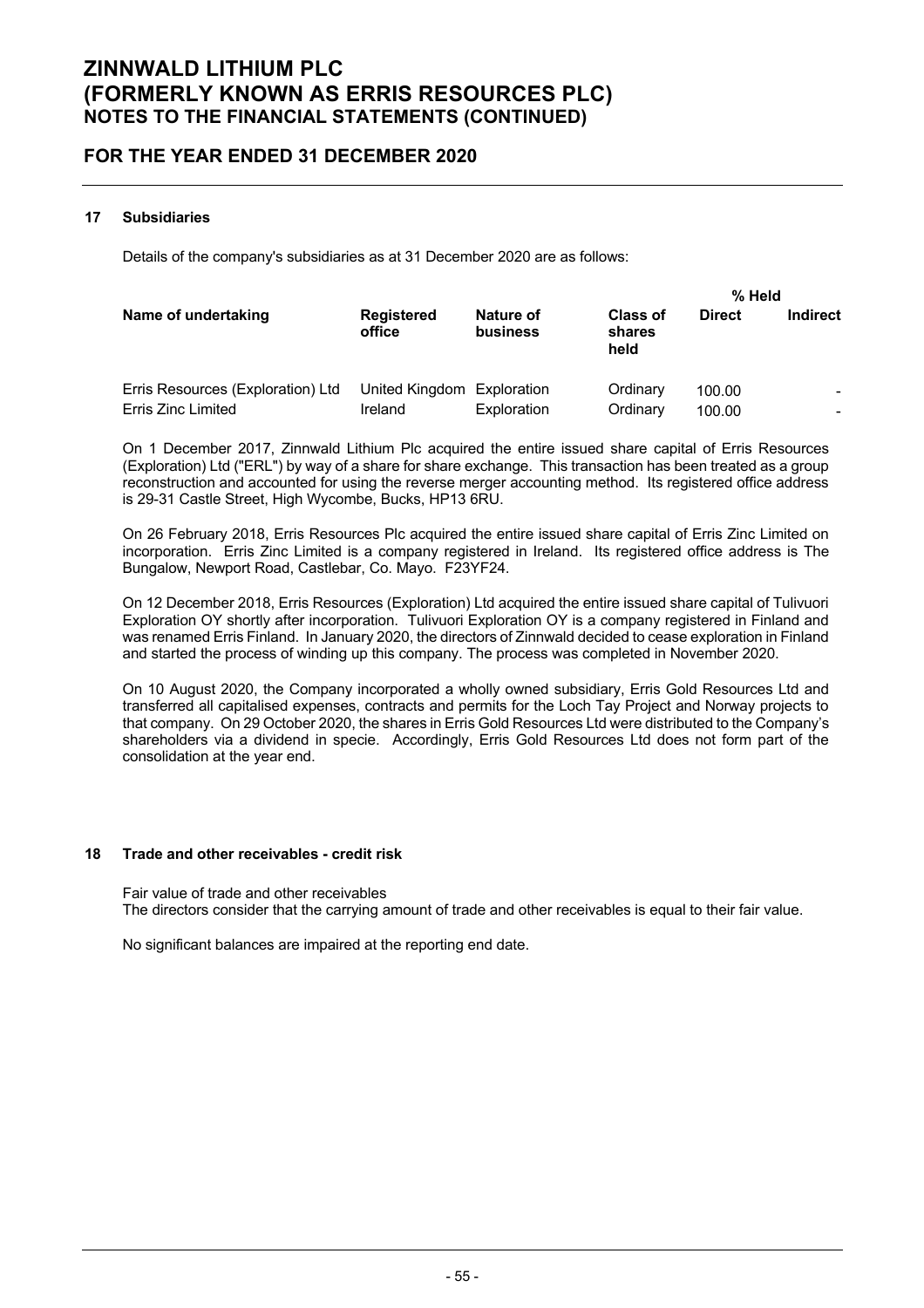### **FOR THE YEAR ENDED 31 DECEMBER 2020**

#### **19 Financial instruments**

|                                                | Group     |           | Company   |           |
|------------------------------------------------|-----------|-----------|-----------|-----------|
|                                                | 2020      | 2019      | 2020      | 2019      |
|                                                | €         | €         | €         | €         |
| Financial assets at amortised cost             |           |           |           |           |
| Trade and other receivables                    | 133,459   | 14.340    | 1,904,269 | 1,436,239 |
| Cash and bank balances                         | 4.846.527 | 1,497,277 | 4.842.854 | 1.453.687 |
|                                                | 4,979,986 | 1,511,617 | 6,747,123 | 2,889,926 |
| <b>Financial liabilities at amortised cost</b> |           |           |           |           |
| Trade and other payables                       | 58,833    | 43.130    | 53,021    | 38,404    |
|                                                | 58,833    | 43.130    | 53,021    | 38,404    |
|                                                |           |           |           |           |

#### **20 Security held over cash**

Under the terms of the Deed of Adherence with Bacanora Lithium Plc, entered into on 29 October 2020, Bacanora holds a secured charge over a cash amount equal to the amount outstanding under the Deutsche Lithium JV Agreement. As at 31 December 2020, this secured amount was €770,000, which forms a part of the total cash balance of the Group of €4,846,527.

#### **21 Trade and other receivables**

|                                      | Group   |        | Company   |           |
|--------------------------------------|---------|--------|-----------|-----------|
|                                      | 2020    | 2019   | 2020      | 2019      |
| Amounts falling due within one year: | €       | €      | €         | €         |
| Amounts owed by group undertakings   | -       |        | 1,792,292 | 1,430,110 |
| Other receivables                    | 133,459 | 14.340 | 111,977   | 6,129     |
| Prepayments and accrued income       | 37,467  | 21.690 | 37.467    | 21,690    |
|                                      | 170,926 | 36.030 | 1,941,736 | 1,457,929 |
|                                      |         |        |           |           |

Other receivables primarily comprise VAT recoverable, which were received following the year end.

The carrying amounts of the Group and Company's trade and other receivables are denominated in the following currencies:

|                       | Group   |        | Company                  |           |
|-----------------------|---------|--------|--------------------------|-----------|
|                       | 2020    | 2019   | 2020                     | 2019      |
| Euros                 | 19.672  | 6.903  | $\overline{\phantom{0}}$ | -         |
| <b>British Pounds</b> | 151.254 | 29.127 | 1.941.736                | 1,457,929 |
|                       | 170,926 | 36,030 | 1.941.736                | 1,457,929 |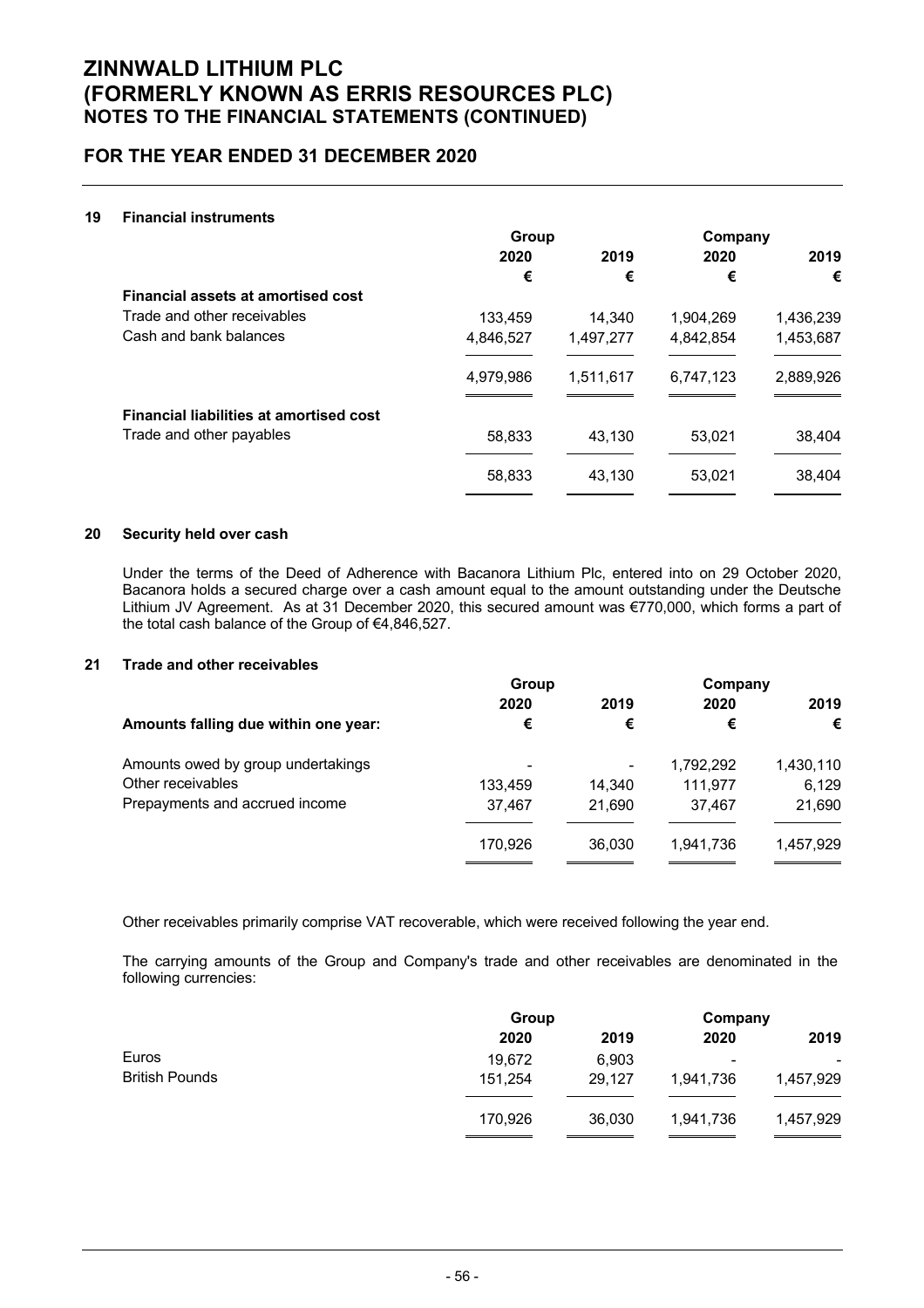### **FOR THE YEAR ENDED 31 DECEMBER 2020**

### **22 Trade and other payables**

|                              | Group  |        | Company |        |
|------------------------------|--------|--------|---------|--------|
|                              | 2020   | 2019   | 2020    | 2019   |
|                              | €      | €      | €       | €      |
| Trade payables               | 14,108 | 2,666  | 12,767  | 2,666  |
| Accruals and deferred income | 44,725 | 40,464 | 40,254  | 35,738 |
|                              | 58,833 | 43,130 | 53,021  | 38,404 |
|                              |        |        |         |        |

All Trade payables have been settled since the year end. As with previous periods, the majority of the accruals relate to audit and accounting fees relating to the period.

The carrying amounts of the Group and Company's current liabilities are denominated in the following currencies:

|                       | Group  |        | Company |        |
|-----------------------|--------|--------|---------|--------|
|                       | 2020   | 2019   | 2020    | 2019   |
| Euros                 | 914    | 200    | 914     | ۰      |
| <b>British Pounds</b> | 57.919 | 42.930 | 52.107  | 38,404 |
|                       |        |        |         |        |
|                       | 58,833 | 43.130 | 53,021  | 38,404 |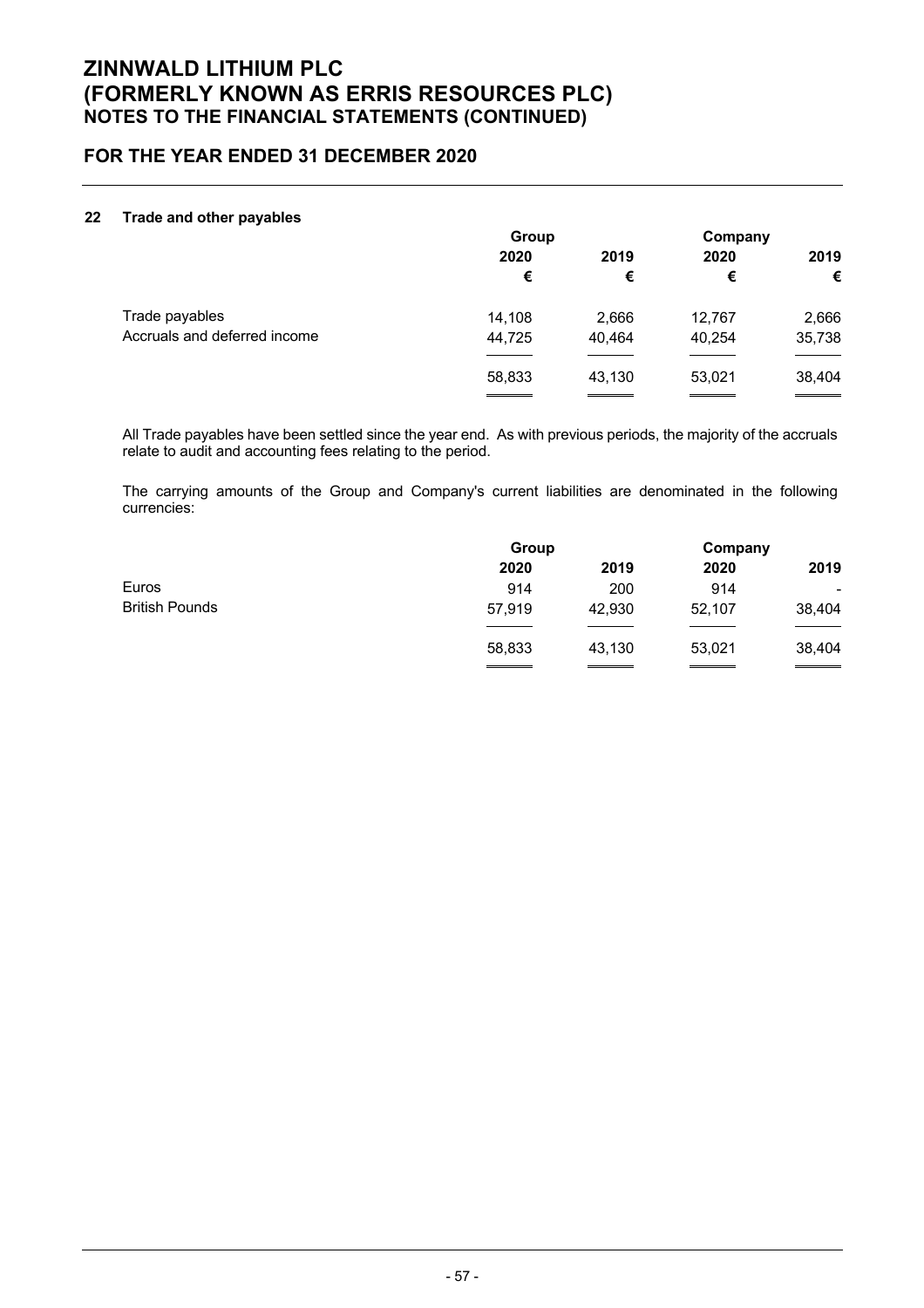### **FOR THE YEAR ENDED 31 DECEMBER 2020**

#### **23 Amounts owed to Strategic Alliance partner**

|                                    | Group |                          |      | Company |  |
|------------------------------------|-------|--------------------------|------|---------|--|
|                                    | 2020  | 2019                     | 2020 | 2019    |  |
|                                    | €     |                          |      | €       |  |
| Amounts owing to Centerra Gold Inc | -     | $\overline{\phantom{0}}$ | -    | -       |  |
|                                    |       |                          |      |         |  |

On 1 January 2016, the company entered into a strategic alliance with Centerra Gold to explore for gold in Sweden and subsequently expanded into Finland in 2019. Under the terms of this agreement, Centerra had the right to make an election ("Election") in respect of any or all of the designated project areas ("DPA" or "DPAs") in the AOI and on any rights subsequently acquired by Zinnwald during the first two years after initial grant of the permit. Over the course of the agreement, Centerra funded generative exploration on more than 30 exploration permits and drilling on three DPAs at Brännberg, Klippen and Karingberget. During this time, the total expenditure on Centerra Gold projects was approximately US\$3.4M on which Erris earned consultancy fees of 10% for managing this exploration work. In the year to 31 December 2018, Centerra made the decision not to proceed further with any of the three DPAs. In the year to 31 December 2019, Centerra continued with its generative exploration in Sweden and Finland. In December 2019, Centerra decided to terminate this Strategic Alliance and both parties agreed that no amounts remain outstanding by either side. All rights and information relating to this exploration work remains the property of Erris.

During the period, Centerra has spent a total of €nil (2019: €222,155), comprising reimbursed costs of €nil (2019: €204,628) and paid management fees of €nil (2019: €17,527).

| Year ended 31 December 2020 | <b>Funding from</b><br><b>Centerra</b> | expenditure | <b>Exploration Management</b><br>and<br>consultancy<br>fees | <b>Net</b> |
|-----------------------------|----------------------------------------|-------------|-------------------------------------------------------------|------------|
|                             | €                                      | €           | €                                                           | €          |
| Generative Sweden           |                                        |             |                                                             |            |
| Generative Finland          |                                        |             |                                                             |            |
|                             |                                        |             |                                                             |            |
|                             |                                        |             |                                                             |            |
|                             |                                        |             |                                                             |            |
| Year ended 31 December 2019 | <b>Funding from</b><br><b>Centerra</b> | expenditure | <b>Exploration Management</b><br>and<br>consultancy<br>fees | <b>Net</b> |
|                             | €                                      | €           | €                                                           | €          |
| Generative Sweden           | 42,245                                 | 40,813      | 2,728                                                       | (1, 296)   |
| Generative Finland          | 175,382                                | 163,081     | 14,799                                                      | (2, 498)   |

217,627 203,894 17,527 (3,794)

A summary of the funding received from and costs incurred on behalf of Centerra is analysed as follows: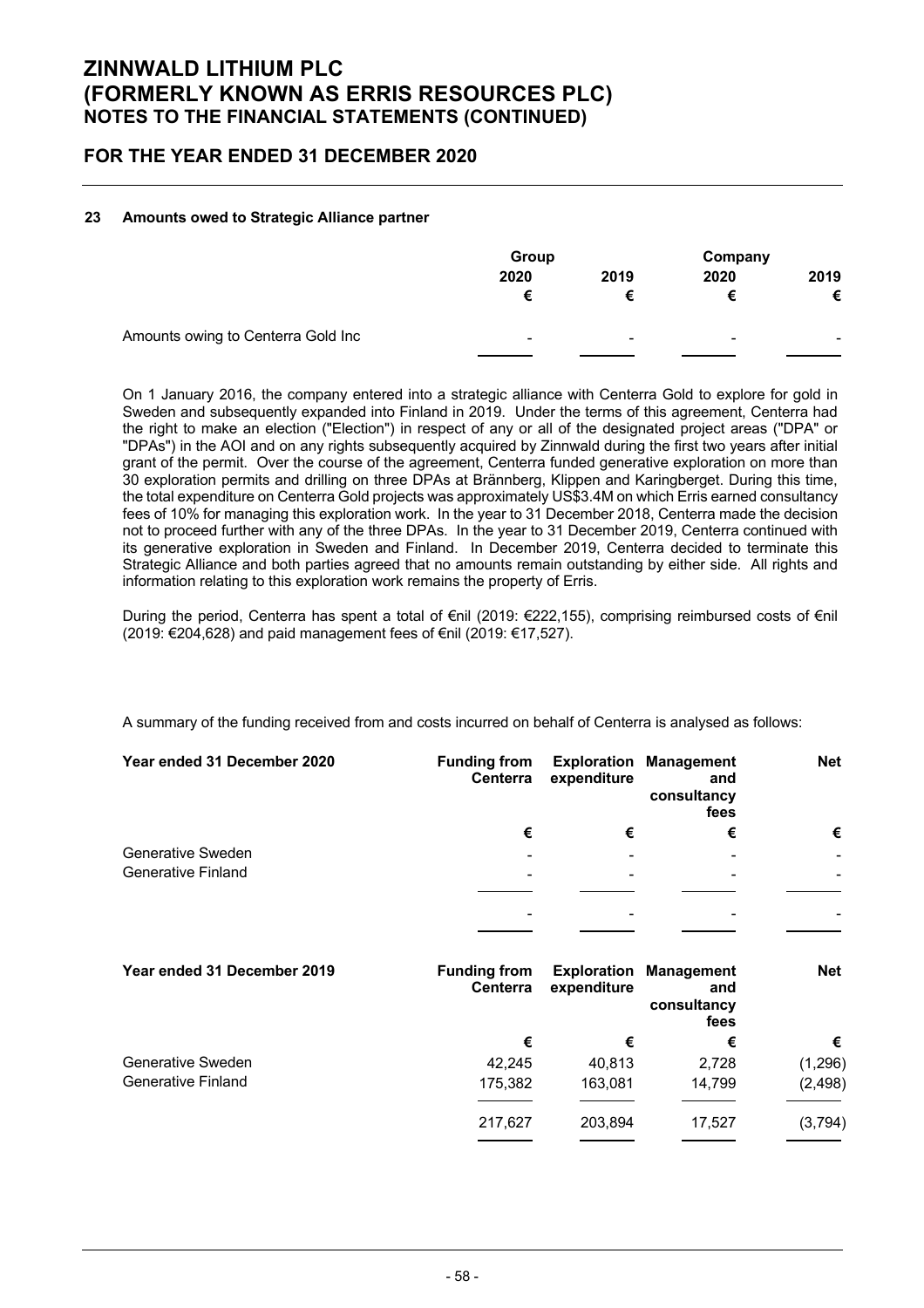### **FOR THE YEAR ENDED 31 DECEMBER 2020**

| 24 | <b>Retirement benefit schemes</b>                                   |        |       |
|----|---------------------------------------------------------------------|--------|-------|
|    |                                                                     | 2020   | 2019  |
|    | Defined contribution schemes                                        | €      | €     |
|    | Charge to profit or loss in respect of defined contribution schemes | 12.099 | 6.268 |

A defined contribution pension scheme is operated for all qualifying employees. The assets of the scheme are held separately from those of the group in an independently administered fund.

#### **25 Share Options**

#### **25.1 Company Incentive schemes**

The Directors believe that the success of the Group will depend to a significant degree on the performance of the Group's senior management team. The Directors also recognise the importance of ensuring that the management team are well motivated and identify closely with the success of the Group. The Company adopted an initial Share Option Plan at the date of its original IPO in December 2017 and will continue to issue options to certain Directors and key personnel. As part of the RTO process in October 2020, the Company's shareholders approved two additional new incentive schemes for certain executives. The key terms of each of these schemes are as follows

Share Option Plan (2017)

- Options vest 1/3 on date of issuance, 1/3 after 6 months and 1/3 after 12 months;
- Options remain valid for five years; and
- No subsequent performance criteria after issuance.

Short-Term Restricted Stock Unit ("RSU") Scheme:

- Awards granted under the RSU Scheme will be subject to annual performance criteria set by the Remuneration Committee each financial year, relating to each eligible employee's performance against personal, financial, strategic and 'Environmental, Social, and Corporate Governance' ("ESG") metrics.
- Any awards will be based on a percentage of base salary as recommended by the Remuneration Committee at the start of each performance period, being 60% for the initial period. The number of RSUs issued will be based on the share price of the Company on expiry of the RSU Initial Performance Period. Any RSUs issued will be subject to a further 2-year vesting period.
- Each eligible person will be set a (i) minimum performance threshold which must be satisfied in order to trigger any issuance of RSUs to them ("Threshold"). In addition, a base target ("Target") and maximum amount ("Maximum") will also be set.
- The first performance period will run with an effective date from 1 October 2020 until 31 December 2021, with subsequent performance periods running annually from 1 January 2022 onwards.

Long-Term Performance Share Unit ("PSU") Scheme:

- Awards granted under the PSU Scheme will be subject to three-year performance criteria set by the Remuneration Committee each financial year, relating to objective corporate metrics as follows:
- 'Relative Total Shareholder Return ("RTSR")' against the peer group; and
- a significant corporate strategic goal set by the Company. During the PSU initial performance period, this goal shall be the Company gaining control of 100 per cent. of Deutsche Lithium.
- The Company will calculate any awards under the PSU Scheme based on a percentage of base salary as recommended by the Remuneration Committee at the start of each performance period and the share price at the start of the period. For the initial performance period this shall be 100% and the RTO Price of 5p per share. Any PSUs issued will be subject to a further 2-year vesting period.
- Performance criteria shall be assessed 50:50 between these two corporate metrics. The assessment relating to RTSR shall be calculated as Maximum being in the top quartile, Target being in the top half and Threshold being in the third quartile. The assessment relating to the corporate goal shall generally be binary Yes or No, but with the Board or Remuneration Committee having sole discretion to assess partial achievement.
- The first performance period will be with an effective date from 1 October 2020 to 31 December 2023 with subsequent three-year performance periods starting from 1 January 2022.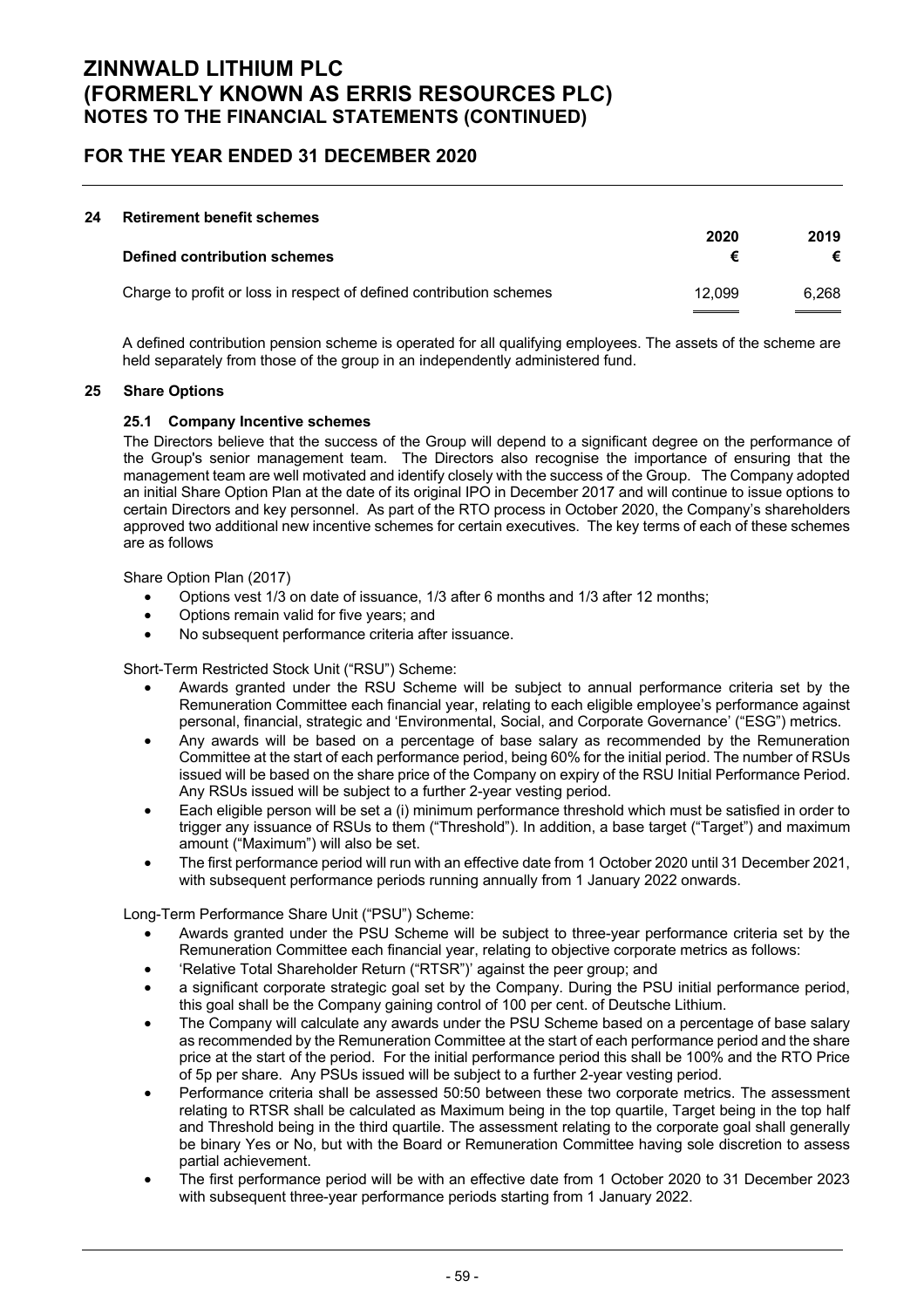### **FOR THE YEAR ENDED 31 DECEMBER 2020**

#### **25.2 Share Option Plan (2017)**

Movements in the number of share options, under the Share Option Plan (2017), outstanding and their related weighted average exercise prices are as follows:

|                                                   | Year ended 31 December 2020                        |                                 |                                                    | Year ended 31 December 2019     |  |
|---------------------------------------------------|----------------------------------------------------|---------------------------------|----------------------------------------------------|---------------------------------|--|
|                                                   | Average<br><b>Exercise Price</b><br>in £ per Share | <b>Options</b><br><b>Number</b> | Average<br><b>Exercise Price</b><br>in £ per Share | <b>Options</b><br><b>Number</b> |  |
| At beginning of the period<br>Granted             | £0.094<br>£0.05                                    | 3,150,000<br>200.000            | £0.094                                             | 3,550,000                       |  |
| Lapsed                                            |                                                    |                                 | £0.085                                             | (400,000)                       |  |
| At end of period                                  | £0.091                                             | 3,350,000                       | £0.094                                             | 3,150,000                       |  |
| Exercisable at the period end                     |                                                    | 3.350.000                       |                                                    | 3,150,000                       |  |
| Weighted average remaining exercise period, years |                                                    | 1.96                            |                                                    | 2.96                            |  |

#### **Option Classification**

|             | <b>Issue Date No of Options Exercise Price</b> |        | <b>Expiry Date</b> |
|-------------|------------------------------------------------|--------|--------------------|
| 1 Mar 2014  | 950,000                                        | £0.08  | 20/12/2022         |
| 18 May 2015 | 300,000                                        | £0.10  | 20/12/2022         |
| 1 Feb 2017  | 800,000                                        | £0.10  | 20/12/2022         |
| 21 Dec 2017 | 1,100,000                                      | £0.10  | 20/12/2022         |
| 29 Oct 2020 | 200,000                                        | £0.05  | 28/10/2025         |
|             |                                                |        |                    |
|             | 3,350,000                                      | £0.913 |                    |
|             |                                                |        |                    |

#### **25.3 RSU Scheme (2020)**

The first awards of RSUs under the new scheme are expected to be issued in Q1 2022, based on the initial performance period from 1 October 2020 to 31 December 2021

#### **25.4 – PSU Scheme (2020)**

The first awards of PSUs under the new scheme are expected to be issued in Q1 2024, based on the initial performance period from 1 October 2020 to 31 December 2023.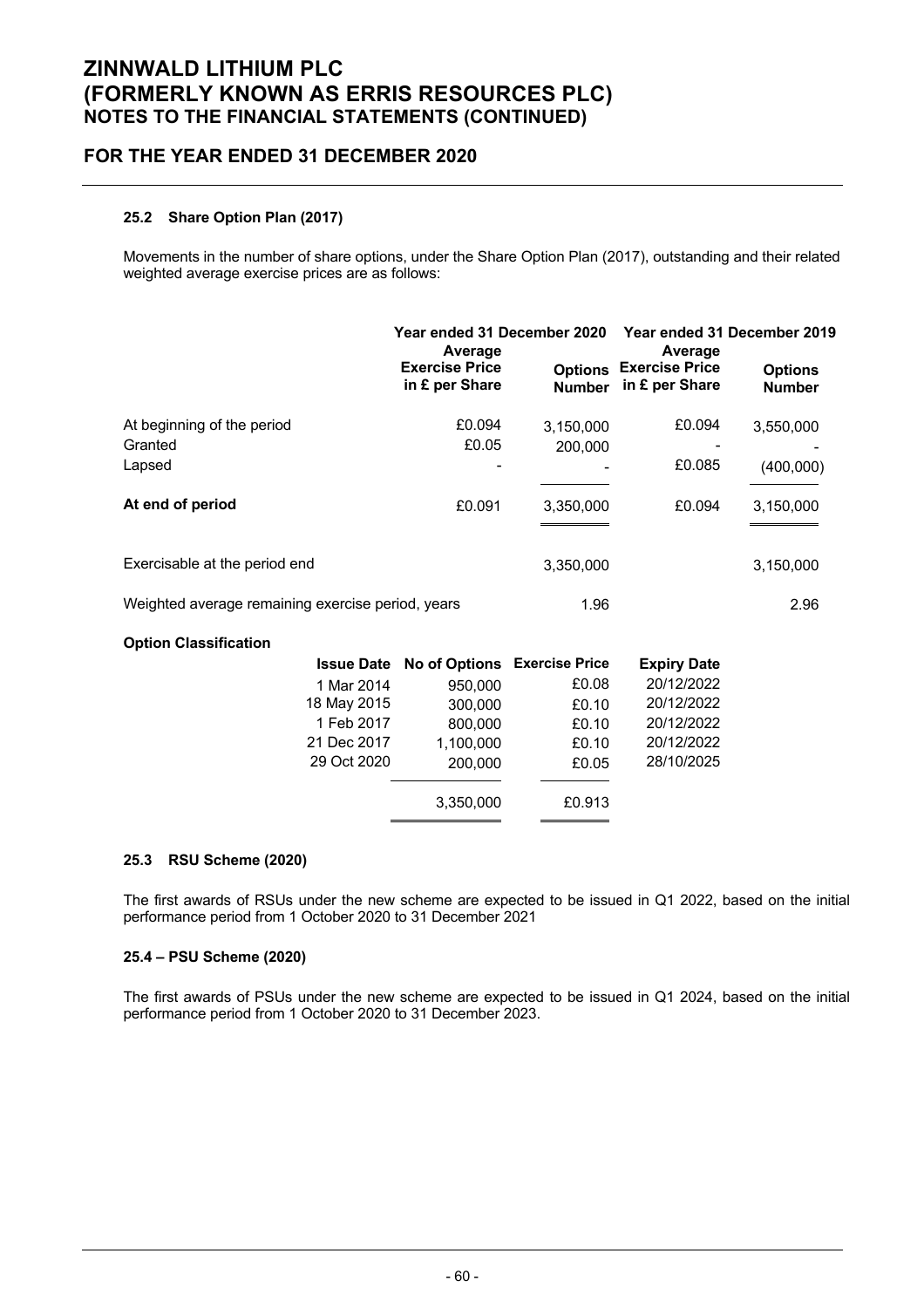### **FOR THE YEAR ENDED 31 DECEMBER 2020**

#### **26 Share-based payment transactions**

|                                                      | Group |                          | Company |      |
|------------------------------------------------------|-------|--------------------------|---------|------|
|                                                      | 2020  | 2019                     | 2020    | 2019 |
|                                                      | €     | €                        | €       | €    |
| Expenses recognised in the year                      |       |                          |         |      |
| Options issued under the Share Option Plan<br>(2017) | 3.725 | $\overline{\phantom{0}}$ | 3.725   |      |

Awards made under the new RSU and PSU scheme will be expensed over the relevant vesting periods for each scheme. The first awards are only expected in 2022 and expenses will commence thereafter.

#### **27 Share capital**

|                                        | Group and company |         |
|----------------------------------------|-------------------|---------|
|                                        | 2020              | 2019    |
| <b>Ordinary share capital</b>          | €                 | €       |
| <b>Issued and fully paid</b>           |                   |         |
| 204,455,957 ordinary shares of 1p each | 2,278,155         | 351,133 |
|                                        | 2,278,155         | 351,133 |
|                                        |                   |         |

The Group's share capital is issued in GBP £ but is converted into the functional currency of the Group (Euros) at the date of issue of the shares.

#### **Reconciliation of movements during the year:**

|                                                             | Ordinary<br><b>Number</b> | Ordinary<br>€ |
|-------------------------------------------------------------|---------------------------|---------------|
| Ordinary shares of 1p each                                  |                           |               |
| At 1 January 2020                                           | 31.069.430                | 351,133       |
| Issue of fully paid shares (cash subscription)              | 107,061,260               | 1,189,890     |
| Issue of fully paid shares (consideration for shares in DL) | 66.325.267                | 737,132       |
| At 31 December 2020                                         | 204.455.957               | 2,278,155     |

#### **28 Disposals**

On 31 October 2020 the group disposed of its 100% holding in Tulivuori Exploration OY. Included in these financial statements are profits of €158 arising from the company's interests in Tulivuori Exploration OY up to the date of its disposal.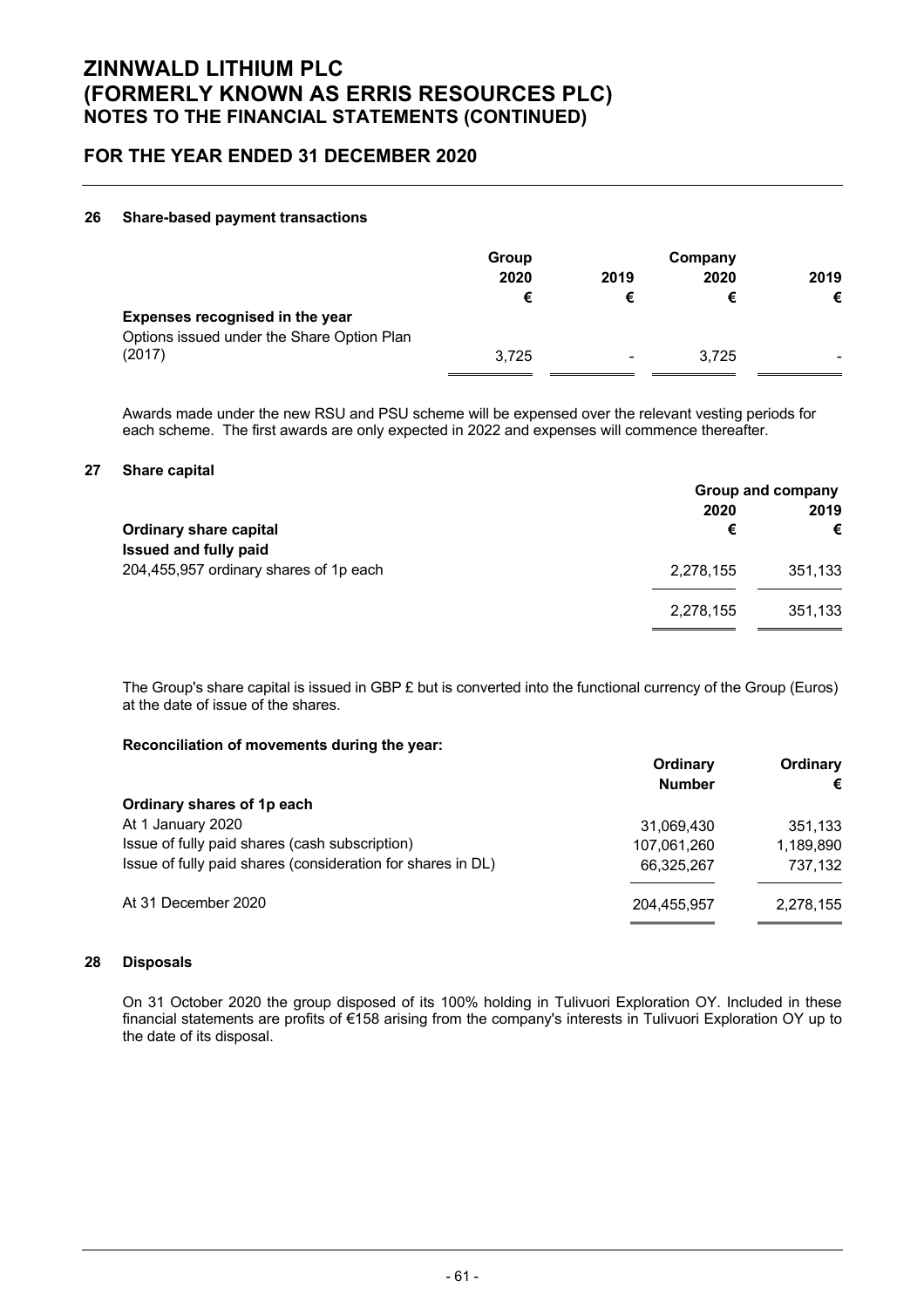### **FOR THE YEAR ENDED 31 DECEMBER 2020**

#### **29 Share Premium**

|                                       | <b>Share Premium Account</b> |
|---------------------------------------|------------------------------|
| Group                                 | €                            |
| At 1 January 2019<br><b>Additions</b> | 4,151,045                    |
| At 31 December 2019                   | 4,151,045                    |
| Additions                             |                              |
| Issue of shares May 2020              | 280,626                      |
| Cancellation of share premium         | (4,431,671)                  |
| Issue of shares October 2020          | 7,362,699                    |
| At 31 December 2020                   | 7,362,699                    |
|                                       |                              |

The Company's share premium account was cancelled by Special Resolution and by Court Order on 15 September 2020 and the funds were converted to retained earnings.

#### **30 Other reserves**

|                                                       | <b>Merger</b><br>reserve | Share based<br>payment<br>reserve | <b>Translation</b><br>reserve | <b>Total</b>         |
|-------------------------------------------------------|--------------------------|-----------------------------------|-------------------------------|----------------------|
| Group                                                 | €                        | €                                 | €                             | €                    |
| At 1 January 2019<br>Transfer of lapsed share options | 688,732                  | 138.644<br>(16, 299)              |                               | 827,376<br>(16, 299) |
| At 31 December 2019                                   | 688,732                  | 122.345                           |                               | 811,077              |
| Additions                                             |                          | 3.725                             | 19                            | 3,744                |
| At 31 December 2020                                   | 688,732                  | 126,070                           | 19                            | 814,821              |

A merger reserve was created on purchase of the entire share capital of Erris Resources (Exploration) Ltd which was completed by way of a share for share exchange and which has been treated as a group reconstruction and accounted for using the reverse merger accounting method.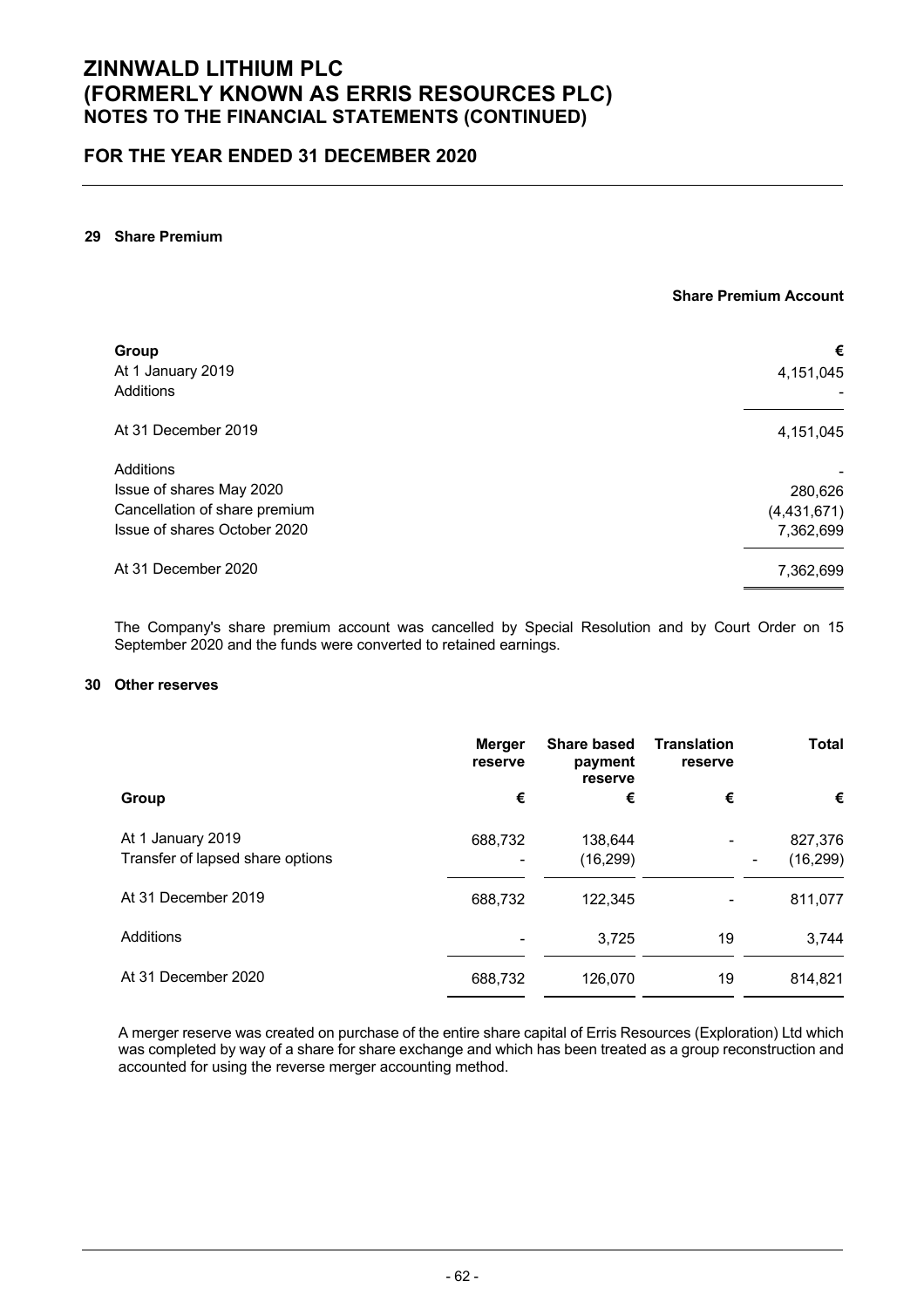### **FOR THE YEAR ENDED 31 DECEMBER 2020**

#### **31 Financial commitments, guarantees and contingent liabilities**

#### **Bacanora Royalty Agreement**

The Company and Bacanora entered into on completion of the Acquisition a royalty agreement which provides, conditional on, inter alia, completion of the Acquisition, that the Company agrees to pay Bacanora a royalty of 2 per cent. of the net profit received by the Company pursuant to its 50 per cent. shareholding in Deutsche Lithium and earned in relation to the sale of lithium products or minerals by Deutsche Lithium's projects on the Zinnwald and Falkenhain licence areas. The royalty fee shall be paid in Euros and paid by Deutsche Lithium half yearly. The agreement is for an initial term of 40 years and shall automatically extend for additional 20 year terms until mining and processing operations cease at Deutsche Lithium's projects at the Zinnwald and Falkenhain licence areas. The Company has undertaken to Bacanora to abide by certain obligations in relation to Deutsche Lithium's projects at the Zinnwald and Falkenhain licence areas such as complying with applicable laws and ensure that these projects are operated in accordance with the underlying licences and concessions granted to Deutsche Lithium. The Company shall have the right, but not the obligation, to extinguish at any time its right to pay a royalty fee to Bacanora prior to the expiry of the term by paying a one-off payment of €2,000,000. Whilst the Directors acknowledge this contingent liability, at this stage, it is not considered that the outcome can be considered probable or reasonably estimable and hence no provision has been made in the financial statements.

#### **Osisko Royalty Agreements**

Erris Resources (Exploration) Ltd ("ERL") entered into Osisko Royalty Agreement 1 with Osisko on 16 September 2016 pursuant to which it granted a royalty to Osisko for a 1 per cent. net smelter return on the sale or disposition of all minerals provided from the Abbeytown Project. The royalty is based on published spot prices in relation to minerals delivered for processing and actual amounts received where raw ore or concentrates are sold. Osisko shall be entitled to elect to receive the royalty on precious metals in kind rather than cash. This royalty was granted to Osisko in consideration of Osisko's payment of C\$500,000 to ERL. The royalty is perpetual and as such the agreement (and obligation on ERL to pay the royalty) shall continue indefinitely. Whilst the Directors acknowledge this contingent liability, at this stage, it is not considered that the outcome can be considered probable or reasonably estimable and hence no provision has been made in the financial statements.

ERL entered into Osisko Royalty Agreement 2 with Osisko on 16 September 2016 pursuant to which it granted a royalty to Osisko for a 1 per cent. net smelter return on the sale or disposition of all minerals provided from the Swedish properties (originally including Käringberget, Klippen, Nottjärn and Vaikijaur but, as at the date of this document, only Brännberg) licensed by ERL. The royalty also extends to any other mining rights ERL acquires or holds (or from time to time comes to acquire or hold) in Sweden and so applies to all exploration permits currently held in Sweden by ERL. The royalty is based on published spot prices in relation to minerals delivered for processing and actual amounts received where raw ore or concentrates are sold. Osisko shall be entitled to elect to receive the royalty on precious metals in kind rather than cash. This royalty was granted to Osisko in consideration of Osisko's payment of C\$250,000 to Erris Resources UK. The royalty is perpetual and as such the agreement (and obligation on ERL to pay the royalty) shall continue indefinitely. Whilst the Directors acknowledge this contingent liability, at this stage, it is not considered that the outcome can be considered probable or reasonably estimable and hence no provision has been made in the financial statements.

Neither of the Osisko royalties apply to the Zinnwald Lithium project.

#### **Grundtrask Acquisition Agreement**

On 13 October 2016, the Company entered into an asset purchase agreement with Beowulf Mining Sweden AB ("Beowulf") pursuant to which the Company purchased exploration rights for the areas known as Grundsträsk nr 6 and Grundträsk nr 7 (together with all information relating thereto) from Beowulf. The consideration of US\$200,000 will become payable subject to the Company announcing JORC indicated resource of 100,000 troy ounces of gold, together with a further amount of \$2 per troy ounce on the announcement of indicated resource subject to a JORC indicated resource of at least 1 million troy ounces. Pursuant to this agreement, the Company is obliged to grant to Beowulf a royalty under which it is paid 1 per cent. of the net smelting revenue generated by the Company on any gold produced from the property. This royalty shall continue indefinitely unless the Company "buys out" the royalty by payment of US\$2,000,000 to Beowulf. Whilst the Directors acknowledge this contingent liability, at this stage, it is not considered that the outcome can be considered probable or reasonably estimable and hence no provision has been made in the financial statements.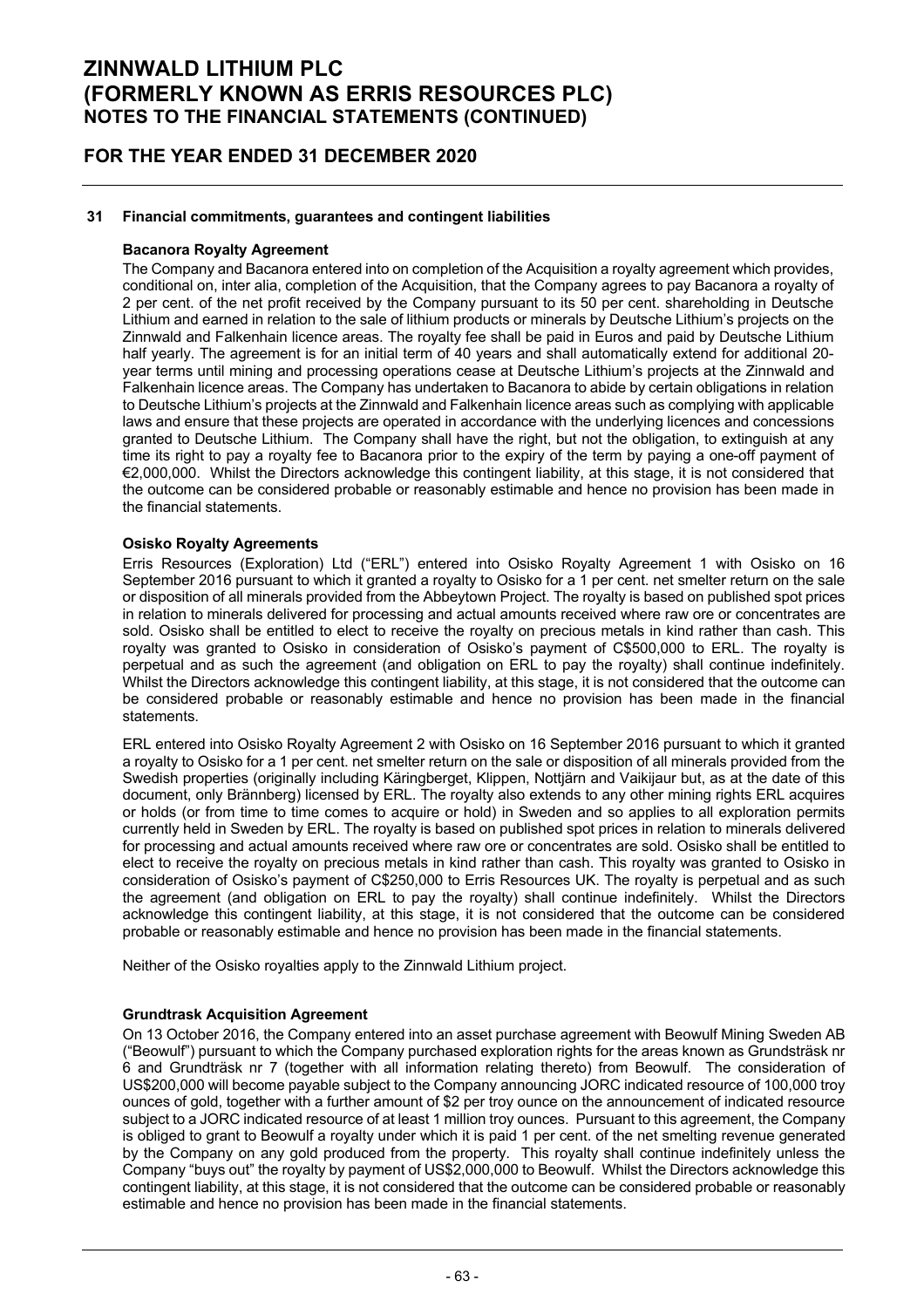### **FOR THE YEAR ENDED 31 DECEMBER 2020**

#### **31 Financial commitments, guarantees and contingent liabilities**

In addition, the Company was obliged to abide by the terms of the "2003 Data Access Agreement" which was entered into between Beowulf, the Scanex Group ("Scanex") and Mirab Mineral Resources AB ("Mirab") on 14 November 2003 for a period of 15 years. Pursuant to the terms of this agreement, Scanex and Mirab provided Beowulf with data relating to past mining exploration in return for the granting by Beowulf of a royalty to Scanex and Mirab for 1 per cent. of the net smelting revenue generated by Beowulf in relation to the area known as Grundträsk. Since the 15 years of this agreement has now expired, the Company considers that its requirement to honour this royalty has also expired.

Neither of the Beowulf, Scanex or Mirab royalties apply to the Zinnwald Lithium project.

#### **32 Retained earnings**

| 2019          |
|---------------|
| €             |
| (1,026,564)   |
|               |
| (437, 578)    |
|               |
| 16,299        |
| (1, 447, 843) |
|               |

#### **33 Events after the reporting date**

The assessment of the COVID-19 situation continues to evolve, as the changes to the COVID-19 virus and lockdown impacts continue. The success of the long-term vaccination programme still makes it difficult to predict the ultimate impact at this stage. This will continue to have some implications for the operations of the Group in the future, for example through restricting travel movements internationally and domestically and therefore delaying development activities. Due to the nature of present activities, the impact has been minimal to date. Management will continue to assess the impact of COVID-19 on the Group and Company, however, it is not possible to quantify the impact, if any, at this stage.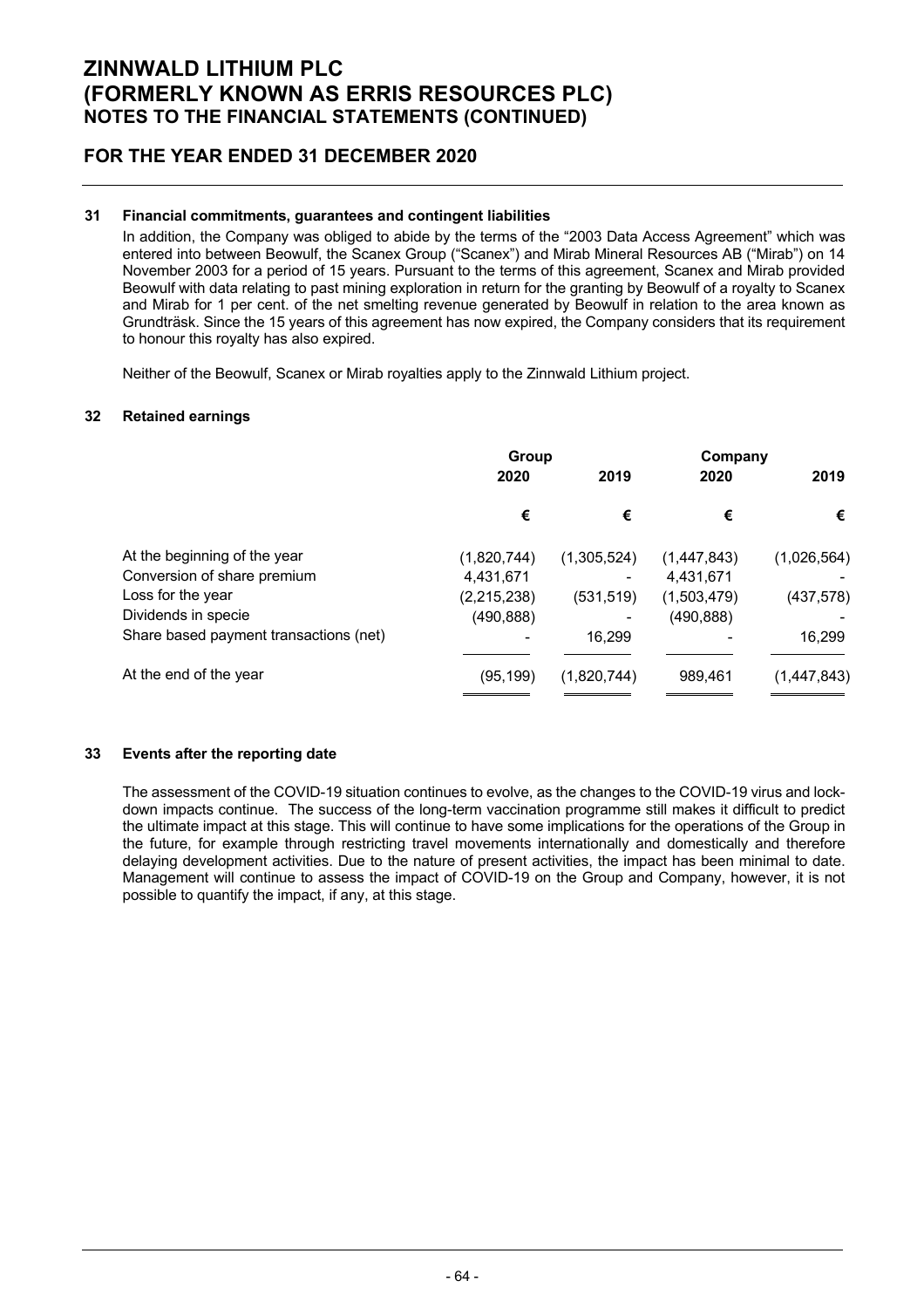### **FOR THE YEAR ENDED 31 DECEMBER 2020**

#### **34 Related party transactions**

#### **Remuneration of key management personnel**

The remuneration of key management personnel is as follows.

|                      | 2020    |        | 2019                                          |                               |
|----------------------|---------|--------|-----------------------------------------------|-------------------------------|
|                      |         | Charge | <b>Remuneration Share Option Remuneration</b> | <b>Share Option</b><br>Charge |
|                      | €       | €      | €                                             | €                             |
| Anton du Plessis     | 118,453 | 1,863  | 152,688                                       |                               |
| <b>Cherif Rifaat</b> | 78,969  | 1,862  | 68,710                                        |                               |
| Jeremy Martin        | 36,664  |        | 41,226                                        |                               |
| Graham Brown         | 28,767  |        | 27,484                                        |                               |
| Jeremy Taylor-Firth  | 20,306  |        | 27,484                                        |                               |
| Andrew Partington    |         |        | 4,581                                         |                               |
| Peter Secker         |         |        |                                               |                               |
|                      | 283,159 | 3,725  | 322,173                                       |                               |
|                      |         |        |                                               |                               |

#### **Transactions with related parties**

During the year the group entered into the following transactions with related parties:

|                            | <b>Consultancy and expenses</b> |        | <b>Management fees</b> |        |
|----------------------------|---------------------------------|--------|------------------------|--------|
|                            | 2020                            | 2019   | 2020                   | 2019   |
|                            | €                               | €      | €                      | €      |
| Group                      |                                 |        |                        |        |
| Strategic Alliance partner |                                 |        |                        | 17,256 |
| Key management personnel   | 50,648                          | 71,690 |                        |        |
|                            |                                 |        |                        |        |
| Company                    |                                 |        |                        |        |
| Key management personnel   | 15,585                          | 40,289 | ۰                      |        |
|                            |                                 |        |                        |        |

Aggregate consultancy and expenses include €26,123 (2019: €4,640) of costs capitalised and included within non-current assets and €nil (2019: €24,435) of costs reimbursed by joint venture partners. There were no amounts outstanding at the year end.

Strategic Alliance arrangements with Centerra Gold are disclosed in note 11. During the period, Centerra reimbursed costs of €nil (2019: €222,155) and paid management fees of €nil (2019: €17,527). As at 31 December 2020 and 2019, there were no outstanding debtor or creditor balances with Centerra Gold as the joint venture relationship has terminated.